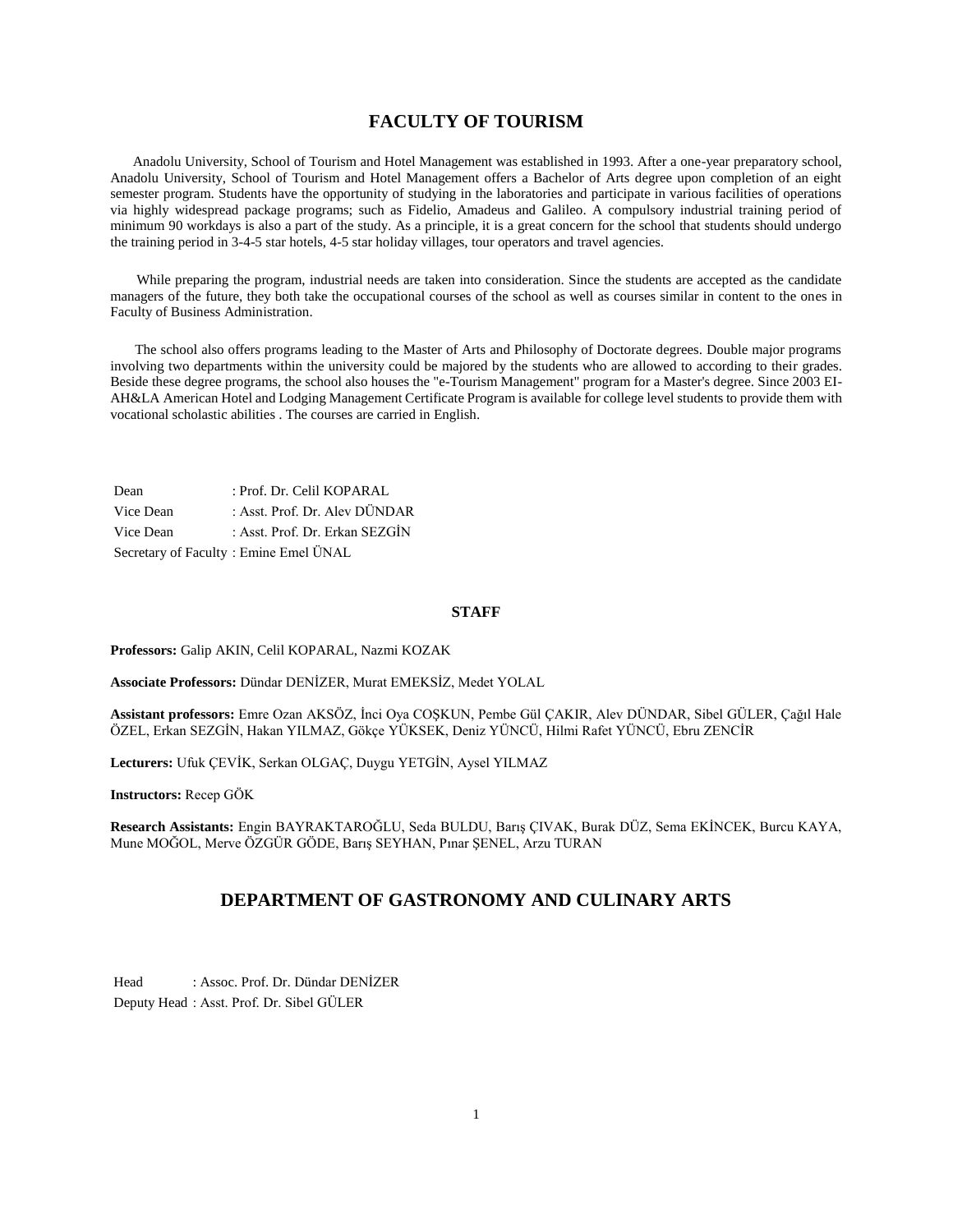# **PROGRAM**

30,0

30,0

30,0

## **I. SEMESTER**

| <b>BIL 150</b> | Fundamentals of Information            |           |     |
|----------------|----------------------------------------|-----------|-----|
|                | Technology                             | $4+0$ 5.0 |     |
| <b>IKT 119</b> | Introduction to Economics              | $3+0$ 5.0 |     |
|                | ING 153 (Eng) Advanced English I       | $4+0$ 4,0 |     |
| <b>ISL 101</b> | Introduction to Business               | $3+0$ 4.5 |     |
|                | ISL 101 (Eng) Introduction to Business | $3+0$ 4.5 |     |
| <b>TRZ 101</b> | Introduction to Tourism                | $3+0$ 4.5 |     |
|                | TRZ 101 (Eng) Introduction to Tourism  | $3+0$ 4.5 |     |
| TÜR 151        | Turkish Language I                     | $2+0$     | 2,0 |
|                | Elective Courses (0)                   |           | 5,0 |
|                |                                        |           |     |

#### **III. SEMESTER**

| EST 201 | Aesthetics and Philosophy                   | $3+0$ 4,0 |     |
|---------|---------------------------------------------|-----------|-----|
| GMS 201 | Basic Cooking Techniques I                  | $3+3$ 6,0 |     |
| GMS 203 | Gastronomy                                  | $3+0$ 4,0 |     |
| ILT 107 | Introduction to Communication               | $3+0$ 3.5 |     |
|         | MUH 239 Cost Accounting                     | $3+0$ 4.0 |     |
|         | TAR 165 Atatürk's Principles and History of |           |     |
|         | <b>Turkish Revolution I</b>                 | $0 + 0$   | 2,0 |
|         | Departmental Elective Courses (0)           |           | 3,5 |
|         | Elective Courses (0)                        |           | 3,0 |
|         |                                             |           |     |

## **V. SEMESTER**

| <b>GMS 301</b> | Cuisine Practices I                      | $0+4$ 6,0 |     |
|----------------|------------------------------------------|-----------|-----|
| <b>ISL 301</b> | Human Resources Management               | $3+0$ 4,0 |     |
|                | ISL 301 (Eng) Human Resources Management | $3+0$ 4,0 |     |
| <b>TRZ 106</b> | Food and Beverage Management             | $3+0$ 4,0 |     |
|                | Departmental Elective Courses (0) -      |           | 9.0 |
|                | Elective Courses (0)                     |           | 7.0 |
|                |                                          |           |     |

## **VII. SEMESTER**

|         | У 11. ОЕЛЛЕР І ЕІЛ                |           |      |
|---------|-----------------------------------|-----------|------|
| TRZ 407 | Research Methods and Project      |           |      |
|         | Development in Tourism            | $3+0$ 8.0 |      |
|         | Departmental Elective Courses (0) |           | 14.0 |
|         | Elective Courses (0)              |           | 8.0  |
|         |                                   |           | 30,0 |

## **DEPARTMENTAL ELECTIVE COURSES**

| <b>BIL 468</b> | Computer Applications in Food and |           |  |
|----------------|-----------------------------------|-----------|--|
|                | <b>Beverage Management</b>        | $3+0$ 4.0 |  |
| ETK 204        | <b>Professional Ethics</b>        | $2+0$ 3.0 |  |
| FOT 403        | Food Styling and Photography      | $3+0$ 4.0 |  |
|                | GMS 205 Geography of Wood         | $3+0$ 3.0 |  |
|                | GMS 208 Banquet Management        | $2+0$ 3.0 |  |
|                | GMS 303 Gastronomy Seminar I      | $3+0$ 4.0 |  |
|                | GMS 304 Gastronomy Seminar II     | $3+0$ 4.0 |  |

## **II. SEMESTER**

| <b>GMS 102</b> | Introduction to Nutrition         | $2+0$ 3,0 |     |
|----------------|-----------------------------------|-----------|-----|
| <b>HUK 151</b> | Fundamental Concepts of Law       | $3+0$ 4.5 |     |
|                | ING 154 (Eng) Advanced English II | $4+0$ 4,0 |     |
| <b>MAT 804</b> | Mathematics                       | $3+0$ 4.5 |     |
| <b>MUH 151</b> | Introduction to Accounting        | $3+0$ 4.5 |     |
| <b>TÜR 152</b> | Turkish Language II               | $2+0$     | 2.0 |
|                | Elective Courses (0)              |           | 7.5 |
|                |                                   |           |     |

30,0

## **IV. SEMESTER**

|                | GMS 202 Basic Cooking Techniques II         | $3+3$ 6.0 |     |
|----------------|---------------------------------------------|-----------|-----|
|                | GMS 204 Food and Beverage Operations        |           |     |
|                | Management                                  | $3+0$ 4.0 |     |
|                | GMS 206 Food and Beverage Cost Control      | $3+0$ 4,0 |     |
| <b>PZL 256</b> | <b>F&amp;B</b> Marketing                    | $3+0$ 4.0 |     |
|                | TAR 166 Atatürk's Principles and History of |           |     |
|                | <b>Turkish Revolution II</b>                | $0+0$     | 2.0 |
|                | Departmental Elective Courses (0)           |           | 3,0 |
|                | Elective Courses (0)                        |           | 7,0 |
|                |                                             |           |     |

30,0

## **VI. SEMESTER**

| GMS 302 Cuisine Practices II          | $0+4$ 6,0 |     |
|---------------------------------------|-----------|-----|
| HUK 356 Labor and Social Security Law | $3+0$ 4.0 |     |
| KON 301 Cuisine Management            | $3+0$ 4.0 |     |
| Departmental Elective Courses (0)     | $\sim$    | 9.0 |
| Elective Courses (0)                  |           | 7.0 |
|                                       |           |     |

30,0

## **VIII. SEMESTER**

|  | VIII. SEMESTER                        |                          |      |
|--|---------------------------------------|--------------------------|------|
|  | GMS 402 Gastronomy Graduation Project | $3+0$ 8.0                |      |
|  | Departmental Elective Courses (0)     | $\overline{\phantom{a}}$ | 14.0 |
|  | Elective Courses (0)                  |                          | 8.0  |
|  |                                       |                          |      |

30,0

| GMS 306 Technology of Drinks      | $3+0$ 3.0 |  |
|-----------------------------------|-----------|--|
| GMS 307 Food Technology           | $3+0$ 3.0 |  |
| GMS 308 Ottoman Culinary          | $3+3$ 6,0 |  |
| GMS 309 Food Laws and Regulations | $2+0$ 3,0 |  |
| GMS 310 Food Chemistry            | $3+0$ 3.0 |  |
| GMS 311 Regional Cuisines I       | $3+3$ 6,0 |  |
| GMS 312 Regional Cuisines II      | $3+3$ 6,0 |  |
| GMS 401 Human and Taste           | $2+0$ 3,0 |  |
| GMS 403 Culinary Arts of World I  | $3+3$ 6.0 |  |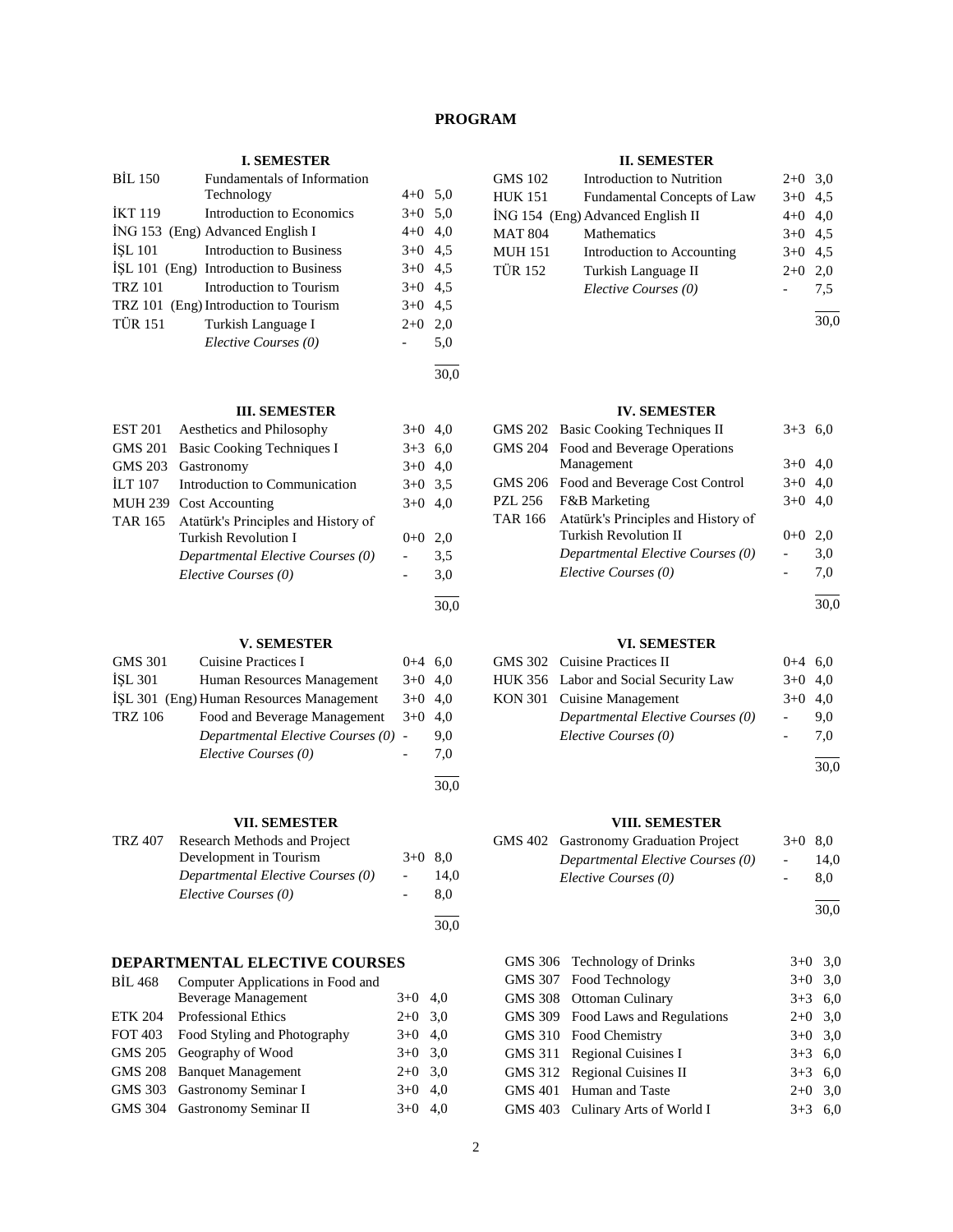| GMS 404        | Culinary Arts of World II                   | $3+3$     | 6,0 | <b>ILT 201</b>           | Interpersonal Communication               | $3+0$ 4.5 |     |
|----------------|---------------------------------------------|-----------|-----|--------------------------|-------------------------------------------|-----------|-----|
| <b>GMS 405</b> | Wine Industry                               | $3+0$     | 4,0 | <b>İSN 102</b>           | <b>Public Relations</b>                   | $3+0$     | 3,0 |
| <b>GMS 406</b> | <b>Bread and Pastry</b>                     | $3 + 3$   | 6.0 | $ISP 151$ (Spa)          | Spanish I                                 | $4 + 0$   | 4,0 |
| <b>GMS 408</b> | <b>Culinary Trends</b>                      | $3+0$     | 3,0 | $ISP 152$ (Spa)          | Spanish II                                | $4+0$ 4,0 |     |
| <b>GMS 410</b> | Food, Culture and Community                 | $3+0$     | 3,0 | <b>IST 251</b>           | <b>Statistics</b>                         | $2+0$     | 3,0 |
| <b>KON 204</b> | <b>Bar Management</b>                       | $1+2$     | 3,0 | ISL 421                  | Entrepreneurship                          | $2+0$     | 3,0 |
| <b>KON 211</b> | Aliment Security and Hygiene                | $3+0$     | 3,0 | $JAP 301$ (Jap)          | Japanese I                                | $4 + 0$   | 4,0 |
| <b>KON 312</b> | Menu Planning                               | $3+0$     | 4,0 | JAP $302$ (Jap)          | Japanese II                               | $4 + 0$   | 4,0 |
| <b>SAN 408</b> | Creativity                                  | $3+0$     | 3,0 | <b>KON 411</b>           | Hotel Management                          | $3+0$ 4,0 |     |
| TRZ 464        | <b>Restaurant Management</b>                | $3+0$     | 4,0 | KÜL 101                  | <b>History of Culture</b>                 | $2+0$     | 3,5 |
|                |                                             |           |     | KÜL 199                  | <b>Cultural Activities</b>                | $0+2$ 2,0 |     |
|                | <b>ELECTIVE COURSES</b>                     |           |     | <b>PZL 210</b>           | <b>Customer Relations</b>                 | $2+0$ 3,0 |     |
|                | ALM 151 (Ger) German I                      | $3+0$ 3,0 |     | RUS 151 (Rus) Russian I  |                                           | $4 + 0$   | 4,0 |
|                | ALM 152 (Ger) German II                     | $3+0$ 3,0 |     | RUS 152 (Rus) Russian II |                                           | $4+0$ 4,0 |     |
|                | ALM 255 (Ger) German I                      | $3+0$     | 4,0 | <b>SAN 155</b>           | <b>Hall Dances</b>                        | $0 + 2$   | 2,0 |
|                | ALM 256 (Ger) German II                     | $3+0$     | 4,0 | <b>SNT 155</b>           | History of Art                            | $2 + 0$   | 2,0 |
| <b>ANP 303</b> | <b>Cultural Antropology</b>                 | $2+0$ 3,0 |     | SOS 336                  | Folklore                                  | $2+0$ 3,0 |     |
| <b>BEÖ 155</b> | <b>Physical Education</b>                   | $2+0$     | 2,0 | <b>STV 404</b>           | Intercultural Communication               | $3 + 0$   | 4,0 |
|                | ERA 195 (Eng) Cultural Heritage of Turkey   | $2+0$ 3.0 |     |                          | STV 404 (Eng) Intercultural Communication | $3 + 0$   | 4,0 |
|                | ERA 197 (Eng) Culture and Tourism in Turkey | $2+0$ 3,0 |     | <b>THU 205</b>           | <b>Community Services</b>                 | $0+2$ 4,0 |     |
|                | ERA 199 (Eng) Cultural Diversity and        |           |     |                          | TRZ 139 (Eng) Technical English I         | $2+0$ 3,0 |     |
|                | Communication                               | $2+0$ 3,0 |     |                          | TRZ 140 (Eng) Technical English II        | $2+0$ 3,0 |     |
|                | FRA 151 (Fra) French I                      | $3+0$     | 3,0 | <b>TRZ 260</b>           | Corporate Identity                        | $2+0$ 3,0 |     |
|                | FRA 152 (Fra) French II                     | $3 + 0$   | 3,0 | <b>TRZ 269</b>           | Ecology and Tourism                       | $3+0$ 5.0 |     |
|                | FRA 255 (Fra) French I                      | $3+0$     | 4,0 | <b>TRZ 312</b>           | Tourism, Media, Communication 3+0         |           | 4,0 |
|                | FRA 256 (Fra) French II                     | $3+0$     | 4,0 | <b>TRZ 415</b>           | Institutionalization of Tourism           | $2+0$ 3,0 |     |
| <b>GMS 305</b> | Career Opportunities in Food and            |           |     |                          |                                           |           |     |
|                | <b>Beverage Industry</b>                    | $3+0$ 4,0 |     |                          |                                           |           |     |
| <b>İKT 351</b> | <b>Tourism Economics</b>                    | $3+0$     | 4,0 |                          |                                           |           |     |

# **DEPARTMENT OF TOUR GUIDING**

| Head | : Assoc. Prof. Dr. Medet YOLAL            |
|------|-------------------------------------------|
|      | Deputy Head: Asst. Prof. Dr. Gökçe YÜKSEK |

## **PROGRAM**

## **I. SEMESTER**

| <b>BIL 150</b> | Fundamentals of Information            |           |     |
|----------------|----------------------------------------|-----------|-----|
|                | Technology                             | $4+0$ 5,0 |     |
| <b>IKT 119</b> | Introduction to Economics              | $3+0$ 5.0 |     |
| <b>ISL 101</b> | Introduction to Business               | $3+0$     | 4,5 |
|                | ISL 101 (Eng) Introduction to Business | $3+0$     | 4,5 |
| <b>TAR 165</b> | Atatürk's Principles and History of    |           |     |
|                | <b>Turkish Revolution I</b>            | $0 + 0$   | 2,0 |
| <b>TRZ 101</b> | Introduction to Tourism                | $3+0$     | 4,5 |
|                | TRZ 101 (Eng) Introduction to Tourism  | $3+0$     | 4.5 |
| <b>TÜR 151</b> | Turkish Language I                     | $2+0$     | 2,0 |
|                | Elective Courses (0)                   |           | 3,0 |
|                | Foreign Language Courses (0)           |           | 4,0 |
|                |                                        |           |     |

**II. SEMESTER**

| <b>MAT 804</b> | <b>Mathematics</b>                  | $3+0$ 4.5 |     |
|----------------|-------------------------------------|-----------|-----|
| <b>SNT 104</b> | Introduction to Art History         | $3+0$ 4.0 |     |
| SOS 128        | Introduction to Behavioral Sciences | $3+0$ 4.0 |     |
| TAR 166        | Atatürk's Principles and History of |           |     |
|                | Turkish Revolution II               | $0+0$ 2,0 |     |
| <b>TRR 102</b> | Introduction to Tour Guidance       | $3+0$ 4.0 |     |
| <b>TÜR 152</b> | Turkish Language II                 | $2+0$     | 2,0 |
|                | Elective Courses (0)                |           | 5,5 |
|                | Foreign Language Courses (0)        |           | 4,0 |
|                |                                     |           |     |
|                |                                     |           |     |

30,0

3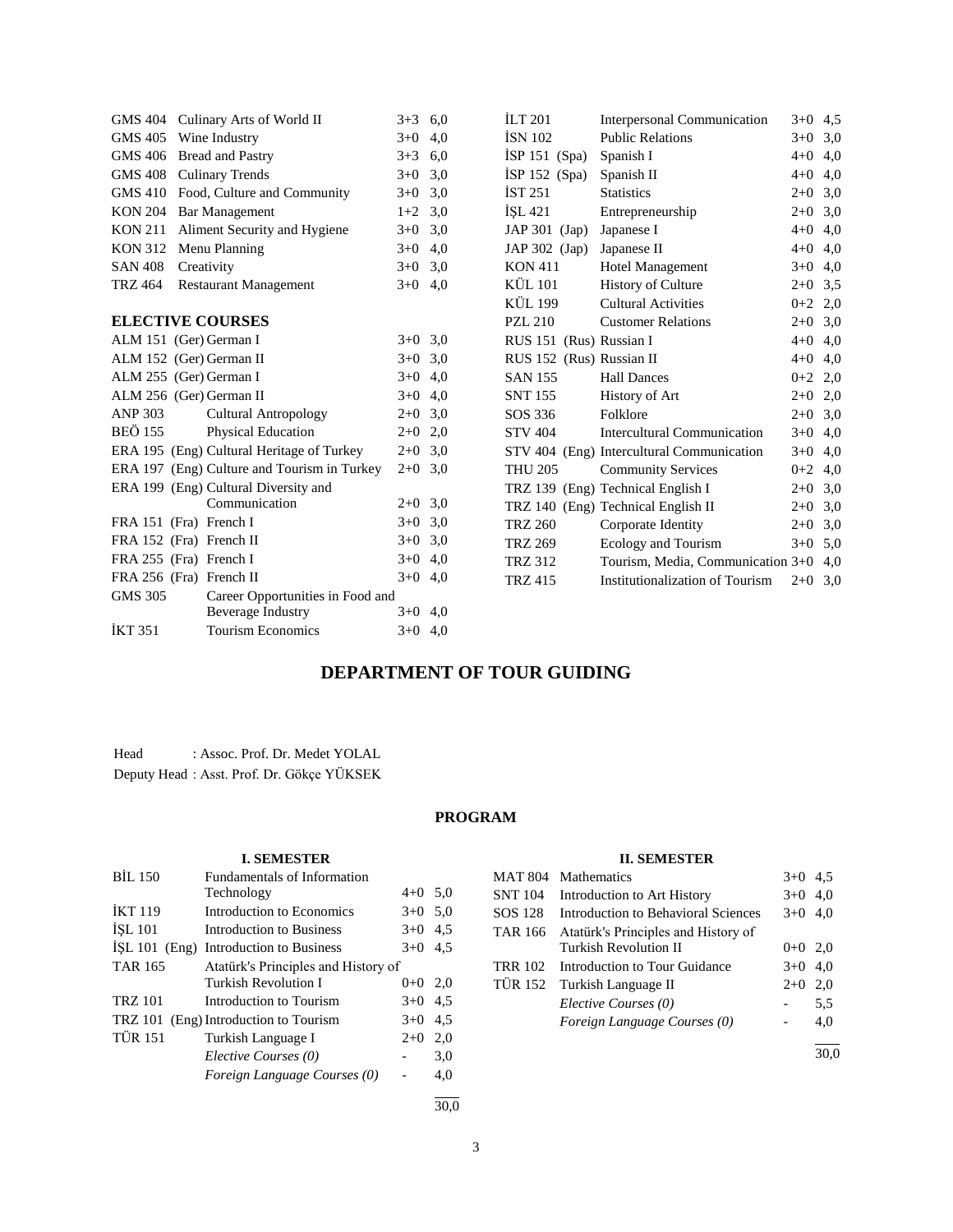## **III. SEMESTER**

| <b>ARK 151</b> | <b>Anatolian Civilization I</b><br>$2+0$ |           |     |  |  |  |  |
|----------------|------------------------------------------|-----------|-----|--|--|--|--|
| <b>ARK 245</b> | Archeology I                             | $3+0$     | 4.0 |  |  |  |  |
| <b>İKT 351</b> | <b>Tourism Economics</b>                 |           |     |  |  |  |  |
| IKT 351        | (Eng) Tourism Economics                  | $3+0$ 4.0 |     |  |  |  |  |
| <b>ILT</b> 107 | Introduction to Communication            | $3+0$ 3.5 |     |  |  |  |  |
| <b>IST 251</b> | <b>Statistics</b>                        | $2+0$     | 3,0 |  |  |  |  |
|                | Elective Courses (0)                     |           | 7.5 |  |  |  |  |
|                | Foreign Language Courses (0)             |           | 4.0 |  |  |  |  |
|                |                                          |           |     |  |  |  |  |

30,0

## **V. SEMESTER**

| MIT 309        | <b>Ancient Greek and Roman</b>     |       |     |
|----------------|------------------------------------|-------|-----|
|                | Mythology                          | $3+0$ | 4.0 |
| <b>TAR 331</b> | <b>Turkish History</b>             | $2+0$ | 3,0 |
| <b>TRR 301</b> | Tour Planning and Management       | $3+0$ | 4.0 |
| <b>TRR 301</b> | (Eng) Tour Planning and Management | $3+0$ | 4,0 |
| <b>TRZ 305</b> | Sociology of Tourism               | $3+0$ | 5,0 |
|                | Departmental Elective Course (0) - |       | 4,0 |
|                | Elective Courses (0)               |       | 6,0 |
|                | Foreign Language Courses (0)       |       | 4,0 |
|                |                                    |       |     |

30,0

30,0

## **VII. SEMESTER**

| SOS 336 | Folklore                                                 | $2+0$ 3.0 |     |  |  |
|---------|----------------------------------------------------------|-----------|-----|--|--|
|         | $SOS 437$ Social Behaviours and Protocol Rules $0+2$ 2.0 |           |     |  |  |
| TAR 205 | <b>History of Religion</b>                               | $2+0$     | 4.0 |  |  |
| TRR 405 | Museum and Historical Sites in Turkey $2+1$ 4,0          |           |     |  |  |
|         | Departmental Elective Courses (0)                        |           | 4.0 |  |  |
|         | Elective Courses (0)                                     |           | 9,0 |  |  |
|         | Foreign Language Courses (0)                             |           | 4.0 |  |  |
|         |                                                          |           |     |  |  |

## **DEPARTMENTAL ELECTIVE COURSES**

| FRA 353 (Fra) French I      | $4+0$ 4,0 |     |
|-----------------------------|-----------|-----|
| FRA 354 (Fra) French II     | $4+0$ 4,0 |     |
| FRA 455 (Fra) French III    | $4+0$ 4,0 |     |
| FRA 456 (Fra) French IV     | $4+0$ 4,0 |     |
| ISP 151 $(Spa)$ Spanish I   | $4+0$ 4,0 |     |
| ISP $152$ (Spa) Spanish II  | $4+0$ 4,0 |     |
| $ISP 453$ (Spa) Spanish III | $4+0$ 4,0 |     |
| $ISP 454$ (Spa) Spanish IV  | $4+0$ 4,0 |     |
| JAP 301 (Jap) Japanese I    | $4+0$ 4,0 |     |
| JAP 302 (Jap) Japanese II   | $4+0$ 4,0 |     |
| JAP 403 (Jap) Japanese III  | $4+0$ 4,0 |     |
| JAP 404 (Jap) Japanese IV   | $4+0$ 4,0 |     |
| RUS 151 (Rus) Russian I     | $4+0$ 4,0 |     |
| RUS 152 (Rus) Russian II    | $4+0$ 4,0 |     |
| RUS 455 (Rus) Russian III   | $4 + 0$   | 4,0 |
|                             |           |     |

## **IV. SEMESTER**

| <b>ARK 152</b>                  | <b>Anatolian Civilization II</b> | $2+0$     | 4.0 |
|---------------------------------|----------------------------------|-----------|-----|
| <b>ARK 246</b>                  | Archeology II                    | $3+0$     | 4.0 |
| <b>PZL 251</b>                  | <b>Tourism Marketing</b>         | $3+0$ 4,0 |     |
| PZL 251 (Eng) Tourism Marketing |                                  | $3+0$ 4,0 |     |
| <b>TAR 232</b>                  | <b>History of Civilzation</b>    | $2+0$     | 3.0 |
| <b>TRZ 316</b>                  | Tourism Law                      | $3+0$     | 4.0 |
|                                 | Elective Courses (0)             |           | 7.0 |
|                                 | Foreign Language Courses (0)     |           | 4.0 |

l 30,0

## **VI. SEMESTER**

| MÎT 312 | Anatolian Mythology                  | $3+0$     | 4.0 |
|---------|--------------------------------------|-----------|-----|
| TRZ 259 | Geography of Tourism                 | $3+0$     | 4.0 |
| TRZ 308 | <b>Travel Management</b>             | $3+0$     | 5,0 |
|         | TRZ 308 (Eng) Travel Management      | $3+0$ 5.0 |     |
|         | <b>Departmental Elective Courses</b> |           |     |
|         | (0)                                  |           | 4.0 |
|         | Elective Courses (0)                 |           | 9,0 |
|         | Foreign Language Courses (0)         |           | 4,0 |
|         |                                      |           |     |

30,0

## **VIII. SEMESTER**

| $SA\ddot{G}$ 408 Basic Health Information and First Aid 1+1 3,0 |           |     |
|-----------------------------------------------------------------|-----------|-----|
| SAN 402 Byzantyne Iconography                                   | $1+1$ 2,0 |     |
| TRR 402 Graduation Project in Guidance                          | $2+4$ 8.0 |     |
| Departmental Elective Courses (0)                               |           | 4.0 |
| Elective Courses (0)                                            |           | 9.0 |
| Foreign Language Courses (0)                                    |           | 4.0 |
|                                                                 |           |     |

30,0

## **ELECTIVE COURSES**

| ANP 303        | Cultural Antropology                        | $2+0$     | 3,0 |
|----------------|---------------------------------------------|-----------|-----|
| <b>BEÖ 155</b> | <b>Physical Education</b>                   | $2+0$     | 2,0 |
|                | ERA 195 (Eng) Cultural Heritage of Turkey   | $2+0$     | 3,0 |
|                | ERA 197 (Eng) Culture and Tourism in Turkey | $2+0$     | 3,0 |
|                | ERA 199 (Eng) Cultural Diversity and        |           |     |
|                | Communication                               | $2+0$ 3,0 |     |
| <b>ILT 201</b> | Interpersonal Communication                 | $3+0$     | 4,5 |
|                | ING 153 (Eng) Advanced English I            | $4 + 0$   | 4,0 |
|                | ING 154 (Eng) Advanced English II           | $4 + 0$   | 4,0 |
| <b>ISL 421</b> | Entrepreneurship                            | $2+0$ 3,0 |     |
| <b>KON 411</b> | <b>Hotel Management</b>                     | $3+0$     | 4,0 |
| KÜL 101        | History of Culture                          | $2+0$ 3.5 |     |
| KÜL 199        | <b>Cultural Activities</b>                  | $0+2$ 2,0 |     |
| <b>PSI 111</b> | Introduction to Psychology                  | $3+0$     | 4,5 |
| <b>PZL 306</b> | Consumer Behavior                           | $2+0$     | 3,0 |
|                | PZL 306 (Eng) Consumer Behavior             | $2+0$     | 3,0 |
| <b>REK 412</b> | <b>Recreation Management</b>                | $3+0$     | 5,0 |
| <b>SAN 155</b> | <b>Hall Dances</b>                          | $0+2$ 2,0 |     |
|                |                                             |           |     |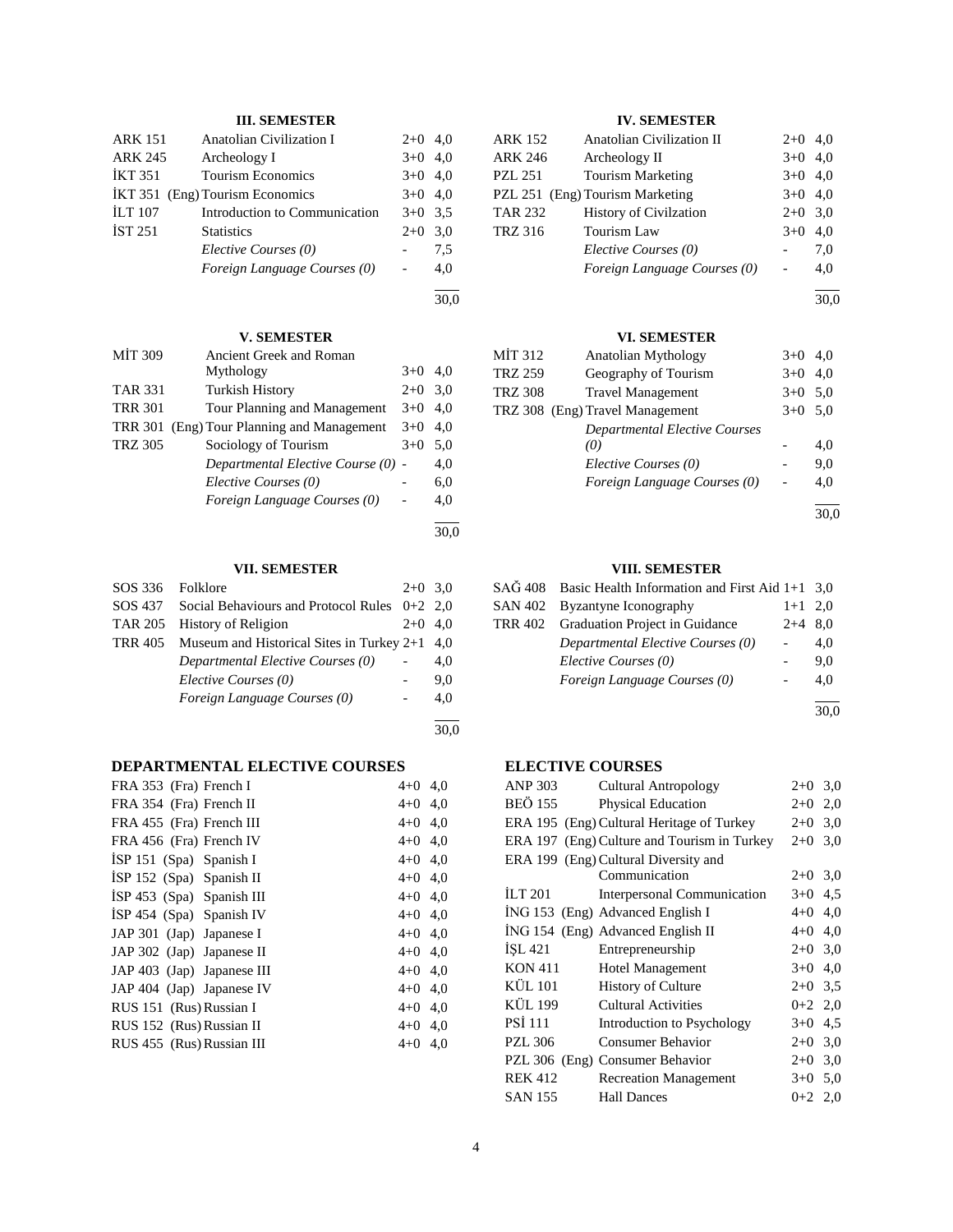| <b>SAN 213</b> | Argentine Tango                           | $1+2$ 4,0 | <b>TÜR 405</b><br>Diction       | $1+1$ 2,0 |  |
|----------------|-------------------------------------------|-----------|---------------------------------|-----------|--|
| <b>SAN 404</b> | Turkish and Islamic Art                   | $2+0$ 3.0 |                                 |           |  |
| <b>SAN 409</b> | <b>Byzantine Art</b>                      | $2+0$ 3.0 | <b>FOREIGN LANGUAGE COURSES</b> |           |  |
| <b>STV 404</b> | Intercultural Communication               | $3+0$ 4,0 | ALM 123 (Ger) German I          | $4+0$ 4,0 |  |
|                | STV 404 (Eng) Intercultural Communication | $3+0$ 4,0 | ALM 124 (Ger) German II         | $4+0$ 4,0 |  |
| <b>THU 205</b> | <b>Community Services</b>                 | $0+2$ 4,0 | ALM 225 (Ger) German III        | $4+0$ 4,0 |  |
| <b>TİY 423</b> | Drama                                     | $1+1$ 2,0 | ALM 226 (Ger) German IV         | $4+0$ 4,0 |  |
| <b>TRR 403</b> | <b>Travel Sector Practices I</b>          | $2+2$ 5.0 | ALM 327 (Ger) German V          | $4+0$ 4,0 |  |
| <b>TRR 404</b> | <b>Travel Sector Practices II</b>         | $2+2$ 5.0 | ALM 328 (Ger) German VI         | $4+0$ 4,0 |  |
| <b>TRR 407</b> | <b>Quality Management in Service</b>      |           | ALM 429 (Ger) German VII        | $4+0$ 4,0 |  |
|                | Sector                                    | $3+0$ 4,0 | ALM 430 (Ger) German VIII       | $4+0$ 4,0 |  |
| <b>TRZ 241</b> | Special Interest Tourism                  | $2+2$ 3,0 | $ING 137$ (Eng) English I       | $4+0$ 4,0 |  |
| <b>TRZ 255</b> | E-Commerce in Tourism                     | $3+0$ 4,0 | İNG 138 (Eng) English II        | $4+0$ 4,0 |  |
| <b>TRZ 260</b> | Corporate Identity                        | $2+0$ 3.0 | İNG 239 (Eng) English III       | $4+0$ 4,0 |  |
| <b>TRZ 262</b> | Natural Tourism Resources of              |           | İNG 240 (Eng) English IV        | $4+0$ 4,0 |  |
|                | Turkey                                    | $3+0$ 4,0 | $ING 341$ (Eng) English V       | $4+0$ 4,0 |  |
| <b>TRZ 269</b> | Ecology and Tourism                       | $3+0$ 5.0 | $ING 342$ (Eng) English VI      | $4+0$ 4,0 |  |
| <b>TRZ 310</b> | <b>Destination Management</b>             | $3+0$ 5,0 | İNG 443 (Eng) English VII       | $4+0$ 4,0 |  |
|                | TRZ 310 (Eng) Destination Management      | $3+0$ 5.0 | $ING 444$ (Eng) English VIII    | $4+0$ 4,0 |  |
| <b>TRZ 424</b> | Tourism Transportation                    | $3+0$ 5,0 |                                 |           |  |
| <b>TRZ 457</b> | Ethics in Tourism                         | $3+0$ 4,0 |                                 |           |  |
|                |                                           |           |                                 |           |  |

# **DEPARTMENT OF TOURISM MANAGEMENT**

 Anadolu University, School of Tourism and Hotel Management was established in 1993. After a one-year preparatory school, Anadolu University, School of Tourism and Hotel Management offers a Bachelor of Arts degree upon completion of an eight semester program. Students have the opportunity of studying in the laboratories and participate in various facilities of the university. Front Office, Food and Beverage and Travel Agency Operations are tought via highly widespread package programs; such as Fidelio, Amadeus and Galileo. A compulsory industrial training period of minimum 90 workdays is also a part of the study. As a principle, it is a great concern for the school that students should undergo the training period in 3-4-5 star hotels, 4-5 star holiday villages, tour operators and travel agencies.

 While preparing the program, industrial needs are taken into consideration. Since the students are accepted as the candidate managers of the future, they take both the occupational courses of the school as well as courses similar in content to the Faculty of Business Administration.

 Double major programs involving two departments within the university could be majored by the students who are allowed to according to their grades. The school also offers programs leading to the Master of Arts and Philosophy of Doctorate degrees. Beside these degree programs, the school also houses the "e-Tourism Management" program for a Master's degree. Since 2003 EI-AH&LA American Hotel and Lodging Management Certificate Program is available for college level students to provide them with vocational scholastic abilities . The courses are carried in English.

Head : Prof. Dr. Nazmi KOZAK

Deputy Head : Asst. Prof. Dr. Çağıl Hale ÖZEL

## **PROGRAM**

## **I. SEMESTER** BİL 150 Fundamentals of Information Technology  $4+0$  5,0 İKT 119 Introduction to Economics 3+0 5,0  $i$ NG 153 (Eng) Advanced English I 4+0 4,0  $\text{ISL } 101$  Introduction to Business  $3+0$  4.5

# **II. SEMESTER** HUK 151 Fundamental Concepts of Law 3+0 4,5

| ING 154 (Eng) Advanced English II | $4+0$ 4,0                  |           |  |
|-----------------------------------|----------------------------|-----------|--|
| MAT 804                           | Mathematics                | $3+0$ 4.5 |  |
| <b>MUH 151</b>                    | Introduction to Accounting | $3+0$ 4.5 |  |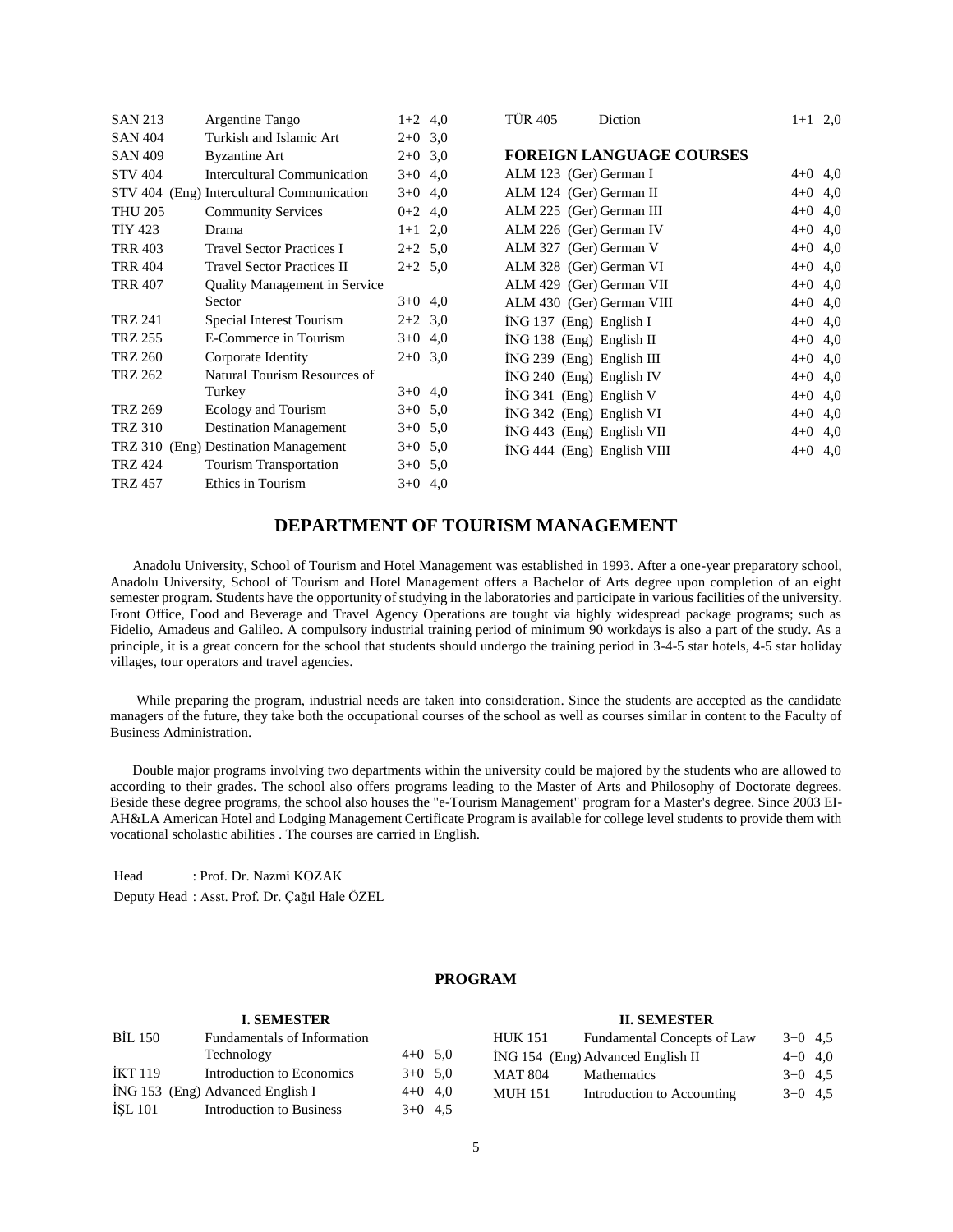|                | ISL 101 (Eng) Introduction to Business | $3+0$ 4.5 |     |
|----------------|----------------------------------------|-----------|-----|
| TRZ 101        | Introduction to Tourism                | $3+0$ 4.5 |     |
|                | TRZ 101 (Eng) Introduction to Tourism  | $3+0$ 4.5 |     |
| <b>TÜR 151</b> | Turkish Language I                     | $2+0$ 2,0 |     |
|                | Elective Courses (2)                   |           | 5.0 |
|                |                                        |           |     |

## **III. SEMESTER**

30,0

30,0

30,0

30,0

| <b>İKT 351</b> | <b>Tourism Economics</b>            | $3+0$ 4.0 |      |
|----------------|-------------------------------------|-----------|------|
|                | IKT 351 (Eng) Tourism Economics     | $3+0$ 4.0 |      |
| <b>ILT 107</b> | Introduction to Communication       | $3+0$ 3.5 |      |
| <b>IST 251</b> | <b>Statistics</b>                   | $2+0$ 3.0 |      |
| <b>TAR 165</b> | Atatürk's Principles and History of |           |      |
|                | <b>Turkish Revolution I</b>         | $0+0$     | 2.0  |
| <b>TRZ</b> 106 | Food and Beverage Management        | $3+0$     | 4.0  |
|                | Elective Courses (4)                |           | 13.5 |
|                |                                     |           |      |

## **V. SEMESTER**

| <b>ISL 301</b> | Human Resources Management               | $3+0$ 4.0 |      |
|----------------|------------------------------------------|-----------|------|
|                | İŞL 301 (Eng) Human Resources Management | $3+0$ 4.0 |      |
| $ISL$ 315      | Strategic Management                     | $3+0$ 5.0 |      |
| <b>TRZ 305</b> | Sociology of Tourism                     | $3+0$ 5.0 |      |
|                | Elective Courses (4)                     |           | 16.0 |
|                |                                          |           |      |

## **VII. SEMESTER**

| TRZ 407 | Research Methods and Project |           |      |  |  |
|---------|------------------------------|-----------|------|--|--|
|         | Development in Tourism       | $3+0$ 8.0 |      |  |  |
|         | Elective Courses (6)         |           | 22.0 |  |  |
|         |                              |           |      |  |  |

## **ELECTIVE COURSES**

| ALM 203 (Ger) German I   |                                             | $6+0$ 6.0 |     |
|--------------------------|---------------------------------------------|-----------|-----|
| ALM 204 (Ger) German II  |                                             | $6+0$ 6.0 |     |
| ALM 303 (Ger) German III |                                             | $6+0$ 6.0 |     |
| ALM 304 (Ger) German IV  |                                             | $6+0$ 6.0 |     |
|                          | ALM 453 (Ger) Tourism German I              | $2+0$ 3.0 |     |
|                          | ALM 454 (Ger) Tourism German II             | $2+0$ 3.0 |     |
| <b>ARK 105</b>           | Anatolian Civilizations                     | $2+0$ 4,0 |     |
| <b>BEÖ 155</b>           | <b>Physical Education</b>                   | $2+0$ 2.0 |     |
|                          | ERA 195 (Eng) Cultural Heritage of Turkey   | $2+0$ 3.0 |     |
|                          | ERA 197 (Eng) Culture and Tourism in Turkey | $2+0$ 3.0 |     |
|                          | ERA 199 (Eng) Cultural Diversity and        |           |     |
|                          | Communication                               | $2+0$ 3.0 |     |
| FIN 352                  | Financial Management in Hotels $3+0$        |           | 4.0 |
| FRA 153 (Fra) French I   |                                             | $4+0$ 3.5 |     |
| FRA 154 (Fra) French II  |                                             | $4+0$ 3.5 |     |
| GRA 208 Web Design       |                                             | $2+2$ 4.0 |     |

## TÜR 152 Turkish Language II 2+0 2,0<br>Elective Courses (4) 10,5 *Elective Courses (4)* l

30,0

## **IV. SEMESTER**

| HUK 356        | Labor and Social Security Law        | $3+0$ 4,0 |      |
|----------------|--------------------------------------|-----------|------|
| <b>KON 411</b> | <b>Hotel Management</b>              | $3+0$ 4,0 |      |
| PZL 251        | <b>Tourism Marketing</b>             | $3+0$ 4,0 |      |
|                | PZL 251 (Eng) Tourism Marketing      | $3+0$ 4.0 |      |
| TAR 166        | Atatürk's Principles and History of  |           |      |
|                | <b>Turkish Revolution II</b>         | $0 + 0$   | 2.0  |
| TRZ 290        | <b>Hospitality Services in Hotel</b> |           |      |
|                | <b>Business</b>                      | $2+2$ 4,0 |      |
|                | Elective Courses (4)                 |           | 12,0 |
|                |                                      |           |      |

30,0

## **VI. SEMESTER**

| <b>TRZ 308</b> | <b>Travel Management</b>             | $3+0$ 5.0 |      |
|----------------|--------------------------------------|-----------|------|
|                | TRZ 308 (Eng) Travel Management      | $3+0$ 5.0 |      |
| TRZ 310        | <b>Destination Management</b>        | $3+0$ 5.0 |      |
|                | TRZ 310 (Eng) Destination Management | $3+0$ 5.0 |      |
| <b>TRZ 459</b> | Conference and Event                 |           |      |
|                | Management                           | $3+0$ 4,0 |      |
|                | Elective Courses (4)                 |           | 16.0 |

l 30,0

## **VIII. SEMESTER**

| TRZ 408 Industrial Tourism Project | $2+4$ 8.0 |      |
|------------------------------------|-----------|------|
| Elective Courses (6)               | $\sim$    | 22.0 |
|                                    |           |      |

30,0

| <b>ISN 102</b>  | <b>Public Relations</b>                | $3+0$ 3.0 |     |
|-----------------|----------------------------------------|-----------|-----|
| $ISP 151$ (Spa) | Spanish I                              | $4 + 0$   | 4,0 |
| İSP 152 (Spa)   | Spanish II                             | $4 + 0$   | 4,0 |
| <b>ISL 421</b>  | Entrepreneurship                       | $2+0$     | 3,0 |
| $ITA 151$ (Ita) | Italian I                              | $4 + 0$   | 5,0 |
| $ITA 152$ (Ita) | Italian II                             | $4+0$ 5,0 |     |
| <b>JAP 301</b>  | Japanese I                             | $4 + 0$   | 4,0 |
| JAP 302         | Japanese II                            | $4 + 0$   | 4,0 |
| $JAP 403$ (Jap) | Japanese III                           | $4 + 0$   | 4,0 |
| $JAP 404$ (Jap) | Japanese IV                            | $4 + 0$   | 4,0 |
| <b>KON 204</b>  | <b>Bar Management</b>                  | $1+2$ 3,0 |     |
| <b>KON 301</b>  | Cuisine Management                     | $3+0$ 4,0 |     |
| KÜL 199         | <b>Cultural Activities</b>             | $0+2$ 2,0 |     |
| <b>MUH 237</b>  | <b>Cost Accounting</b>                 | $3+0$     | 3,0 |
| <b>MUH 311</b>  | <b>Auditing and Financial Analysis</b> | $3+0$     | 4,0 |
| <b>MÜZ 151</b>  | Short History of Music                 | $2+0$     | 3,0 |
| <b>PSI</b> 104  | Social Psychology                      | $3+0$     | 3,0 |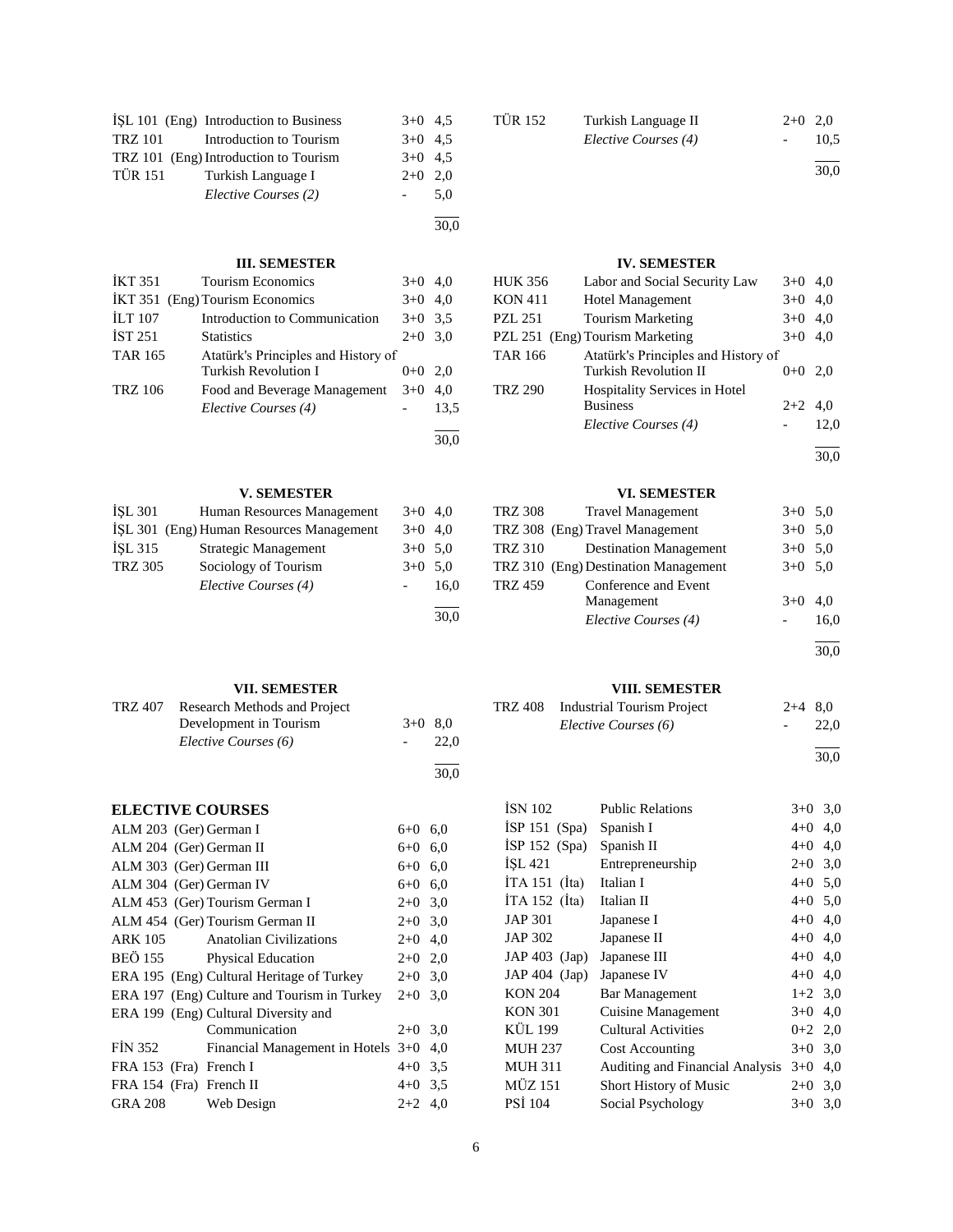| PZL 306                   | <b>Consumer Behavior</b>           | $2+0$ 3,0 |     | <b>TRZ 294</b> | Thermal and SPA Services                  | $3+0$ 4,0 |     |
|---------------------------|------------------------------------|-----------|-----|----------------|-------------------------------------------|-----------|-----|
|                           | PZL 306 (Eng) Consumer Behavior    | $2+0$     | 3,0 | <b>TRZ 296</b> | <b>Individual Outdoor Activities</b>      | $2+2$     | 3,0 |
| <b>REK 412</b>            | <b>Recreation Management</b>       | $3+0$ 5.0 |     | <b>TRZ 307</b> | <b>Support Services in Hospitality</b>    | $3+0$ 5.0 |     |
| RUS 151 (Rus) Russian I   |                                    | $4+0$ 4,0 |     | <b>TRZ 309</b> | Environmental Management in               |           |     |
| RUS 152 (Rus) Russian II  |                                    | $4+0$ 4,0 |     |                | <b>Tourism Businesses</b>                 | $3+0$ 4,0 |     |
| RUS 455 (Rus) Russian III |                                    | $4 + 0$   | 4,0 | <b>TRZ 312</b> | Tourism, Media, Communication 3+0 4,0     |           |     |
| RUS 456 (Rus) Russian IV  |                                    | $4 + 0$   | 4,0 | <b>TRZ 314</b> | Investment and Project Analysis $3+0$ 4,0 |           |     |
| <b>SAN 155</b>            | <b>Hall Dances</b>                 | $0+2$ 2,0 |     | <b>TRZ 316</b> | Tourism Law                               | $3+0$ 4,0 |     |
| <b>SAN 213</b>            | Argentine Tango                    | $1+2$ 4,0 |     | <b>TRZ 415</b> | Institutionalization of Tourism           | $2+0$ 3,0 |     |
| <b>SNT 155</b>            | History of Art                     | $2+0$ 2,0 |     | <b>TRZ 416</b> | Industrial Applications in                |           |     |
| SOS 128                   | Introduction to Behavioral         |           |     |                | Tourism II                                | $2+2$ 5.0 |     |
|                           | Sciences                           | $3+0$ 4,0 |     | <b>TRZ 417</b> | Performance and Career                    |           |     |
| SOS 312                   | Organizational Behavior            | $3+0$ 4.5 |     |                | Management                                | $3+0$ 5.0 |     |
| SOS 336                   | Folklore                           | $2+0$ 3,0 |     | <b>TRZ 418</b> | <b>International Destinations</b>         | $3+0$ 4,0 |     |
| <b>STV 404</b>            | Intercultural Communication        | $3+0$     | 4.0 | <b>TRZ 419</b> | Public Relations Campaigns in             |           |     |
| <b>THU 205</b>            | <b>Community Services</b>          | $0+2$ 4,0 |     |                | Tourism                                   | $2+2$ 5,0 |     |
| <b>TIY 152</b>            | Theatre                            | $2+0$ 2.5 |     | <b>TRZ 420</b> | <b>Mass Food Production</b>               | $3+0$ 5,0 |     |
| <b>TIY 308</b>            | Republic Era Turkish Theatre       | $2+0$ 3,0 |     | <b>TRZ 421</b> | <b>National Destinations</b>              | $3+0$ 4,0 |     |
|                           | TRZ 139 (Eng) Technical English I  | $2+0$ 3,0 |     | <b>TRZ 423</b> | <b>Rooms Division Management</b>          | $3+0$ 4,0 |     |
|                           | TRZ 140 (Eng) Technical English II | $2+0$ 3.0 |     | <b>TRZ 424</b> | Tourism Transportation                    | $3+0$ 5,0 |     |
| <b>TRZ 255</b>            | E-Commerce in Tourism              | $3+0$ 4,0 |     | <b>TRZ 425</b> | <b>Restaurant Management</b>              | $3+0$ 4,0 |     |
| <b>TRZ 269</b>            | Ecology and Tourism                | $3+0$ 5.0 |     | <b>TRZ 426</b> | Tourism and Globalization                 | $3+0$ 4,0 |     |
| <b>TRZ 271</b>            | Special Interest Tourism           | $3+0$ 4,0 |     | <b>TRZ 457</b> | Ethics in Tourism                         | $3+0$ 4,0 |     |
| <b>TRZ 273</b>            | Spatial (Interior) Design in       |           |     | <b>TRZ 467</b> | Tourism Seminars I                        | $3+0$ 4,0 |     |
|                           | <b>Tourism Areas</b>               | $3+0$ 5.0 |     | <b>TRZ 468</b> | Tourism Seminars II                       | $3+0$ 4,0 |     |
| <b>TRZ 292</b>            | Industrial Applications in         |           |     |                |                                           |           |     |
|                           | Tourism I                          | $2+2$ 5.0 |     |                |                                           |           |     |

### **COURSE CONTENTS**

#### **ALM 123 German I 4+0 4,0**

Greeting Friends; Introductory Speech; Asking for Directions; Farewell; Introducing People; Asking and Telling the Place of Origin; Requests; Asking for Price; Asking about Types of Food and Beverage; Courtesy Phrases Used at Restaurants and Other Places; Asking and Telling Time; Asking or Telling Preferences; Asking the Quantity of Things; Learning the Phrases Used in Telephone Speeches; Using Grammar Relevant to Given Situations.

#### **ALM 124 German II 4+0 4,0**

Modal Verbs: Können, Müssen, Wollen, Dürfen, Sollen, Mögen; Tenses: Present tense, Future Tense; Nouns: Types of nouns; Articles: Definite articles, Indefinite articles, Negative and indefinite articles; Singular and Plural Nouns: Singular nouns and plural nouns, Types of plurality, Plural form of indefinite articles; Types of Nouns: Nominative, Accusative, Genitive, Possessive; Grammar Exercises.

#### **ALM 151 German I 3+0 3,0**

Making Sentences in German: Determining Subject and Object; Articles: Der, Die, Das, Plural Die; Akkusativ; Conjugation of Articles; Prepositions used with Akkusativ and Dativ: Conjugation of Articles, Their New Forms and Usages; Prepositions used with Dativ; Use of Akkusativ and Dativ in a Sentence; Sentences with Wenn and Wo; Subordinate Clauses with Nachdem and Bevor; Phrases Used

in Telephone Calls and Shopping; Introduction to Subordinate Clauses and Basic Rules.

## **ALM 152 German II 3+0 3,0**

Prepositions used with Akkusativ and Dativ; Identifying Cases with Wo and Wohin; Formation of Genitiv; Relative Sentences; Personal Pronouns; Conjugation of Adjectives; Subordinate Clauses; Sentences with Modal Verbs; Tenses: Simple Past and Present Perfect Tense; Prateritum, Perfekt and Plusguamperfekt; Active and Passive Sentences; Passive Sentences With Verbs; Usage of Konjunktiv I and Konjunktiv II; Business German; Making Telephone Calls; Asking Questions on the Telephone, Taking Orders; Taking Messages and Notes; Patterns of Correspondence: Forms of Addressing in a Letter, Writing Business and Private Letters; Being in a Restaurant: Ordering Meals, Types of Meals and Paying Bill.

## **ALM 203 German I 6+0 6,0**

Basic Verbs; Words and Sentence Structures Used in Daily Speech: Greetings, Meeting someone new, Introducing oneself, Asking for price, Time concept; Verb Conjugations; Personal Pronouns; Adjectives; Interrogative Pronouns; Singular and Plural Nouns and Articles; Simple Imperative Form; Accusative; Numbers; Verbs and Words about Traveling by Train and by Bus; Verbs with Prefixes; Preposition; Possessive Pronouns.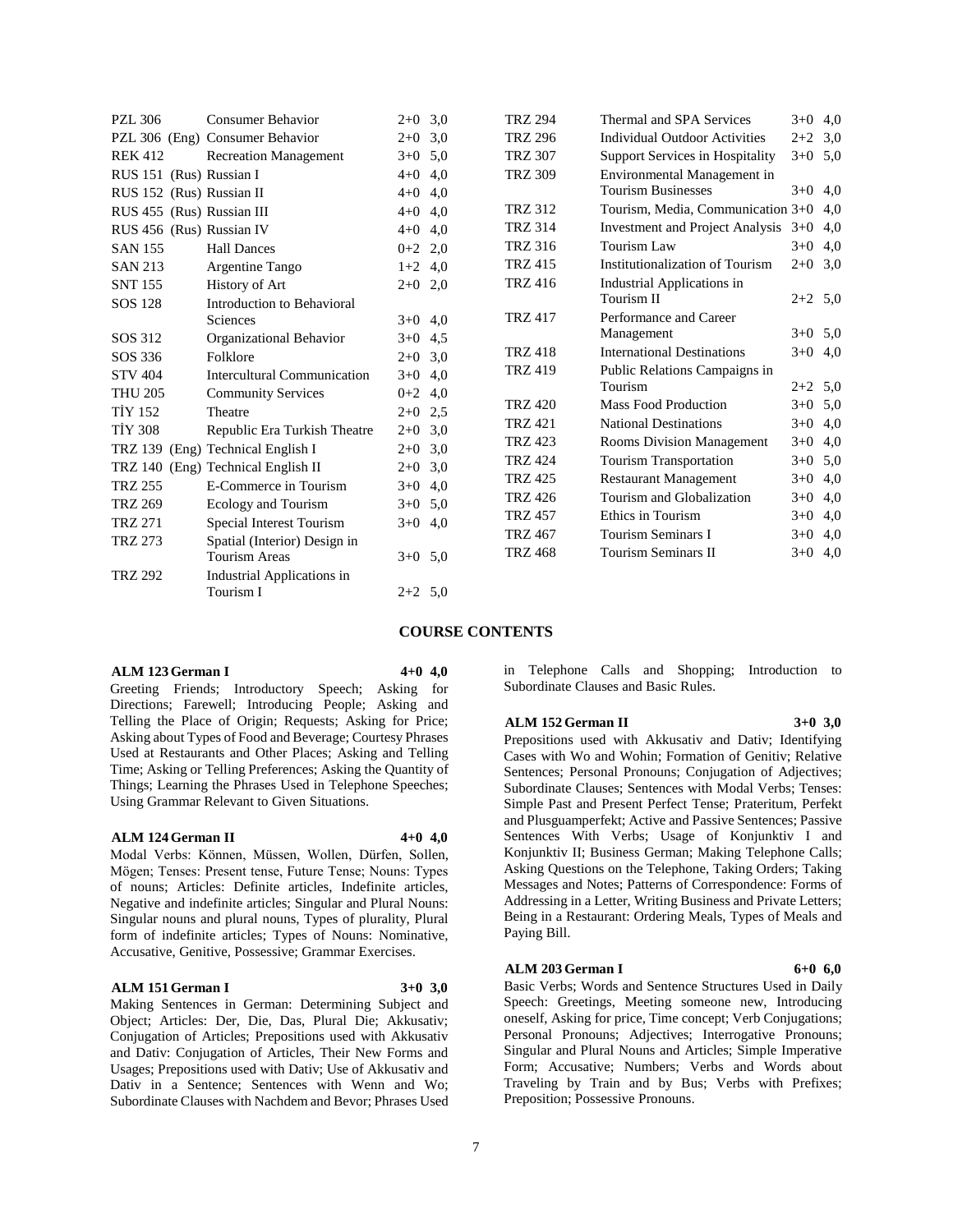#### **ALM 204 German II 6+0 6,0**

Introducing Oneself and One's Family; Ordering Meal and Drink in a Restaurant or Cafe; Solving Problems about Paying the Bill; Enrichment of Daily Speech with Words used with Accusative and Dative; Expressions use in the Description of Meals; Talking on the Phone; Possessive Pronouns; Connecting Words; Conjunctions; Modal Verbs/Auxiliary Verbs; Noun Phrases; Three Cases of Verbs; Future and Past Tenses; Words Used Both with Accusative and Dative.

#### **ALM 225 German III 4+0 4,0**

Asking a Request; Expressing a Request; Expressing Regrets; Accusing People and Apologizing; Talking about Physical Attributes; Asking about Health and Replying These Questions; Expressing Regrets about Health; Identifying Illnesses and Human Body; Expressing Astonishment; Responding to Misunderstandings; Explaining Topics; Requesting; Expressing Ideas about Furniture, Pictures, Clothes and People; Explaining Given Grammar Rules.

#### **ALM 226 German IV 4+0 4,0**

General Review of Noun Cases: Strong and weak inflection, Mixed inflection, Inflection groups, Inflection of borrowed words; Adjectives: Use of adjectives, Adjective phrases, Use of adjectives depending on the verb, Adjectives and cases of nouns; Types of Adjectives; Comparing Adjectives; Verbs; Groups of verbs, Verb forms, Regular verbs; Tenses: Present continuous tense, Past perfect tense, Future tense, Future perfect tense.

#### **ALM 255 German I 3+0 4,0**

Greeting Friends; Asking for Someone's Health; Asking for Directions; Asking Where People are From; Making Requests; Asking for Prices; asking for Prices; Asking for Different Kinds of Food and Drink; Formal Sentences Used in Restaurants and Formal Places; Asking For and Telling People about Preferences; Likes and Dislikes; Asking for the Amount of Something and Telling the Amount of Something: Structures Used in Telephone Conversations; Using Appropriate Grammar Forms for the Given Situations.

#### **ALM 256 German II 3+0 4,0**

Modal verbs: Können, Müssen, Wollen, Dürfen, Sollen, Mögen; Tenses: Simple Present Tense, Future Tense; Nouns and Types of Nouns; Articles; Singular and Plural Forms: Words that are used as Singular or Plural only, Plural Form of the Indefinite Article; Cases of a Noun: Uninflected Case, Accusative, Dative, Possessive Cases; Exercises about these Grammar Points.

#### **ALM 303 German III 6+0 6,0**

Talking about a Subject on the Telephone; Making Appointments; Making Sentences Using Perfect Tense; Talking about Morning and Evening Activities; Conversations in a Post Office; Writing Letters; Shopping in the Market; Reading and Understanding the Advertisements; Giving Directions; Reading News from a Newspaper by the Help of a Dictionary; Imperfect and Perfect Structures; Reflexive Verbs; Imperatives; Prefixes Used with Genitive;

Verbs Used as Model Verbs; Verbs with Prefixes; Interrogative Pronouns with Prefixes; Adjectives and their Conjugations; Interrogative Pronouns for Adjectives; Past Perfect Tense; Subordinate Clauses of "weil" and "dass".

#### **ALM 304 German IV 6+0 6,0**

Writing Business Letters; Reading Advertisements which Include Abbreviations; Communicating in a Foreign Police Station; Talking about Sports; Speaking and Writing about Important Educational Issues; Translation Using a Dictionary; Adjectives Conjugation without an Article; Subordinated Clauses of "wenn" and "wie"; Newspaper Advertisements; Relative Clauses; Forming Nouns from Adjectives; Comparative and Superlative Forms of Adjectives; Verbs Used as Modals; Subjunctive.

#### **ALM 327 German V 4+0 4,0**

Time Clauses: Nachdem, Bevor, Als, Wenn, Immer wenn, Seitdem, Solange, Sobald, Bis, Indem; Clauses Expressing Reason: Weil, Damit; Conditional Statements: Wenn, Falls; zu Infinitive in Auxiliary Verbs; Sentences Structured with Ob; Indirect Questions; Complementary Statements; Statements with Subjects; Prepositional Statements; Infinitive Statements with Um zu, Ohne zu, Anstatt zu.

#### **ALM 328 German VI 4+0 4,0**

Possessive Statements: Possessive pronouns, Use of possessive pronouns; Minimizing Nouns; Creating Nouns from Adjectives and Nouns with Suffixes of -e, -heit, -keit, igkeit, -er, -in, -ling, -ung, -el, -ei, -schaft, -tum; German Used in Business: Writing official letters, Replying (e-mails, faxes and letters); Writing Petitions; Job Application; Dialogues Used in Job Interviews.

#### **ALM 429 German VII 4+0 4,0**

Listening Comprehension; Discussions.

Improvement and Evaluation of German Speaking Skills; Pronunciation, Diction, Stress, Intonation; Errors in Speaking and Correction of Errors: Elements of Speech Related to Body Language, Factors Affecting Speaking; Text-Based Exercises; Vocabulary Teaching, Film and

#### **ALM 430 German VIII 4+0 4,0**

Developing German Speaking Skills; Role Plays; Discussion on Topics such as Smoking, Football, Marriage, Films, Newspapers, Books, Advertisement, Youth, Theatre; Teaching Different Daily Speech Structures; Suggesting Different Uses of Language in Different Environments and Colloquial Stereotypes of Everyday Language: Use of communicative videotapes; German Sociolects; Language Use in Professional Contexts; Using Role Plays to Improve Speaking Skills.

#### **ALM 453 Tourism German I 2+0 3,0**

Dialogues; Analysis of Written and Spoken Texts; Comprehension and Production of Written and Spoken Texts; Asking and Answering Questions about Travel Plans: Train, Bus Airplane Departures and Arrivals; Buying Tickets and Making Reservations, Writing a Postcard; Weather Report.

# Picture Descriptions; Dialogue and Monologue Exercuses,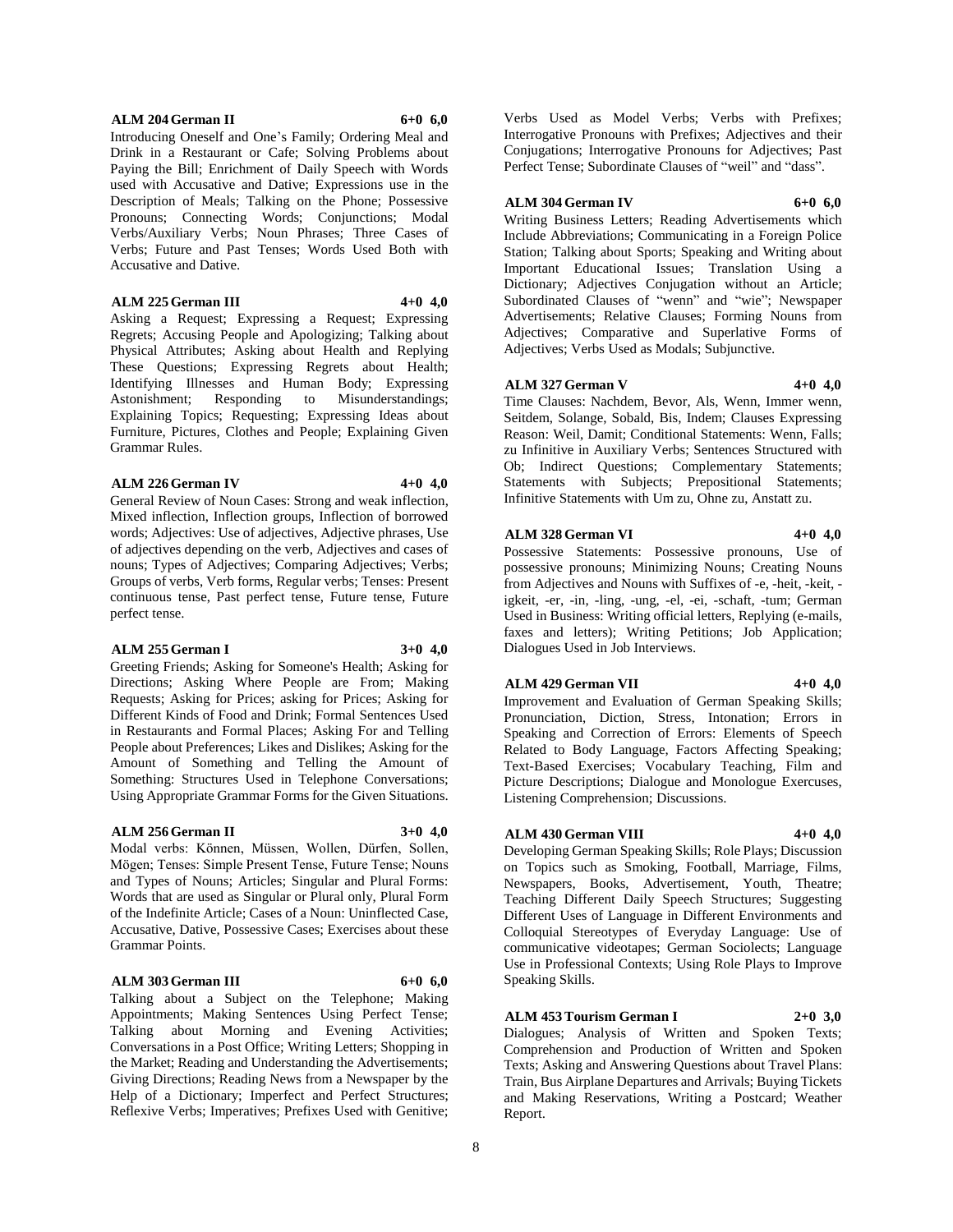#### **ALM 454 Tourism German II 2+0 3,0**

Developing Use of German in Different Sectors of Tourism Industry such as Travel Agencies and Hotels: Applying Effective Reading Strategies to Analyze Texts About Tourism Industry, Writing Effectively and Accurately in Social and Academic Contexts About Tourism Industry, Participating More Confidently and Effectively in Situations in Tourism Industry; Using Fluent and Accurate Language and Making Presentations.

**ANP 303 Cultural Antropology 2+0 3,0**

Definition of Anthropology; Sub-fields of Anthropology; History of Anthropology; Human Evolution; Research Areas in Social Anthropology; Primitive Society; Theories of Social Anthropology: Evolutionary School, Diffusionist School, Functionalist School, Structuralist School; Concept and Theory of Culture: Cultural Processes; Lineage, Family and Kinship Relations; Modes of Marriage, Kinship Systems; Religion: Worship, Magic, Taboo, Rituals, Totem, Mythology.

#### **ARK 105 Anatolian Civilizations 2+0 4,0**

Review of Anatolian Civilizations; Paleolithic Age: Caves and hunters; Mesolithic Age; Neolithic Age: Villages; Chalcolithic Age: Organized villages; Early Bronze Age: Fortresses and chiefs; Middle Bronze Age: Princes and merchants; Late Bronze Age: The Hittite Empire; Iron Age: Neo ? Hittite States, Urartian Kingdom, Phrygian Kingdom, Lydian Kingdom; Persian Hegemony over Anatolia; The Hellenistic Age: Alexander the Great and his successors; Roman Age: Asian Province.

## **ARK 151 Anatolian Civilization I 2+0 4,0**

Biological Evolution of Human; Hunter-Gather societies in Paleolithic and Epipaleolithic periods and their culture; Aceramic settlements and their cultures of Neolithic Settlements and their culture; Cayönü, Çatalhöyük; Settlements of Chalcolithic period in Anatolia and their cultures: Hacİlar, Beycesultan; Early Bronze Age in Anatolia and settlements; Troia, Alacahöyük; Metal and Ceramic Art; Middle Bronze Age; Activities of Assyrian Trade Colonies in Anatolia: Kültepe; Emergence of the Alphabet, Social life.

#### **ARK 152 Anatolian Civilization II 2+0 4,0**

The social structure of Anatolia until the end of the Middle Bronze Age: Hattian, Luvies and Hittites; political, social and religious environments in the Hittite Period; Hittite settlements and architecture: Hattusa, Alacahöyük, Alisar; Hittite Art; Aegean Migrations and Dark Ages; Anatolian Civilizations in the Iron Ages; Late Hittite city-states; Zincirli, Karkamiº; Urartian Kingdom, Phrygian Kingdom and their Arts; Lydian Kingdom; Lycians; Ionian city-states in Western Anatolia; Art, Social and Philosophical Structure; Hellenistic Kingdoms in Anatolia and their settlements; Relations between Rome and Anatolia; Romanization and cities of Roman Imperial period in Anatolia.

## **ARK 245 Archeology I 3+0 4,0**

Anatolia Before the Classical Ages: Hittite Empire and Migrations to Anatolia; New Land Names-New People; The Classical Asia Minor: Geographical Areas and City Names;

Relations with the Aegean Cultures: Minoan and Mycenaean Relics; Migrations to the Western Anatolia; Ionia and Ionians: Settlements of Ionia, Ephesus, Miletus and Priene; Other Settlements in Ionia; Aeolia and Aeolians: Settlements of Aeolia; Lydian Region: Caria and Carians, Leleges, Pelasgians, Dorians; Settlements in Caria: Bodrum (Halicarnassus) Peninsula, Cnidus; Southern Carian Settlements: Cauno; Inner Caria: Aphrodisia; Laodicea, Hierapolis.

## **ARK 246 Archeology II 3+0 4,0**

General Chronology and Overview of the Archaic Period; History of Geometric and Archaic Era: Peloponnese (Corinth, Argolis, Laconia, Arcadia, Elis, Achaia); Middle and Northeast Greece (Athena and Attica, Megara, Aetolia, Akarnaia and Epeiros, Ithaca, Kerkira); North of Greece (Thessaly, Macedonia, Thracian, Samothrace); Aegean Islands (Cyclades, Crete, Rhodes); Colonies.

**BEÖ 155 Physical Education 2+0 2,0**

Definition of Physical Education and Sports; Aims, Disadvantages of Inactive Life; Various Activities for Physical Education; Recreation; Human Physiology; First Aid; Sports Branches: Definition, Rules and Application; Keep Fit Programs.

#### **BİL 150 Fundamentals of**

**Information Technology 4+0 5,0** Introduction to Computer: History of Computer; Operating Systems: Introduction to operating systems; Office Software-Word Processors and Document Systems: General Characteristics of the Office Software; Office-Software-Spreadsheets Programs: Spreadsheets Programs; Office Software-Presentation Programs: Presentation Programs; E Mail-Personal Communication Management: General Characteristics of the E Mailing System; Effective use of the Internet and Internet Security; Network Technologies. Computer Hardware and Error Detection: Types of Computers; Social Networks and Social Media: Social Media and Introduction to Social Media; Special Application Software: Multimedia: Law and Ethics of Informatics: Intellectual Property and Informatics Law; E-Learning: Developments in E-Learning; E-Government Applications; Computer and Network Security; Latest Strategic Technologies of Informatics: Factors Affecting Technological Developments.

#### **BİL 468 Computer Applications in Food and Beverage Management 3+0 4,0**

Use of Computers in Food and Beverage Management; Hardware; Software; Recipe Management; Purchase Analysis; Menu Management; Efficient management; Beverage and Food Control Systems; Fidelio Packet Program for Food and Beverage Module; calculation of food and beverage costs; stock control; sales; stock; purchase; sale; applications.

## **ERA 195 Cultural Heritage of Turkey 2+0 3,0**

Prehistorical Ages; Historical Ages; Aegean Immmigrations; Hellenistic and Roman Heritages in Anatolia; Jewish and Christianity Heritages in Anatolia; Otoman Heritage in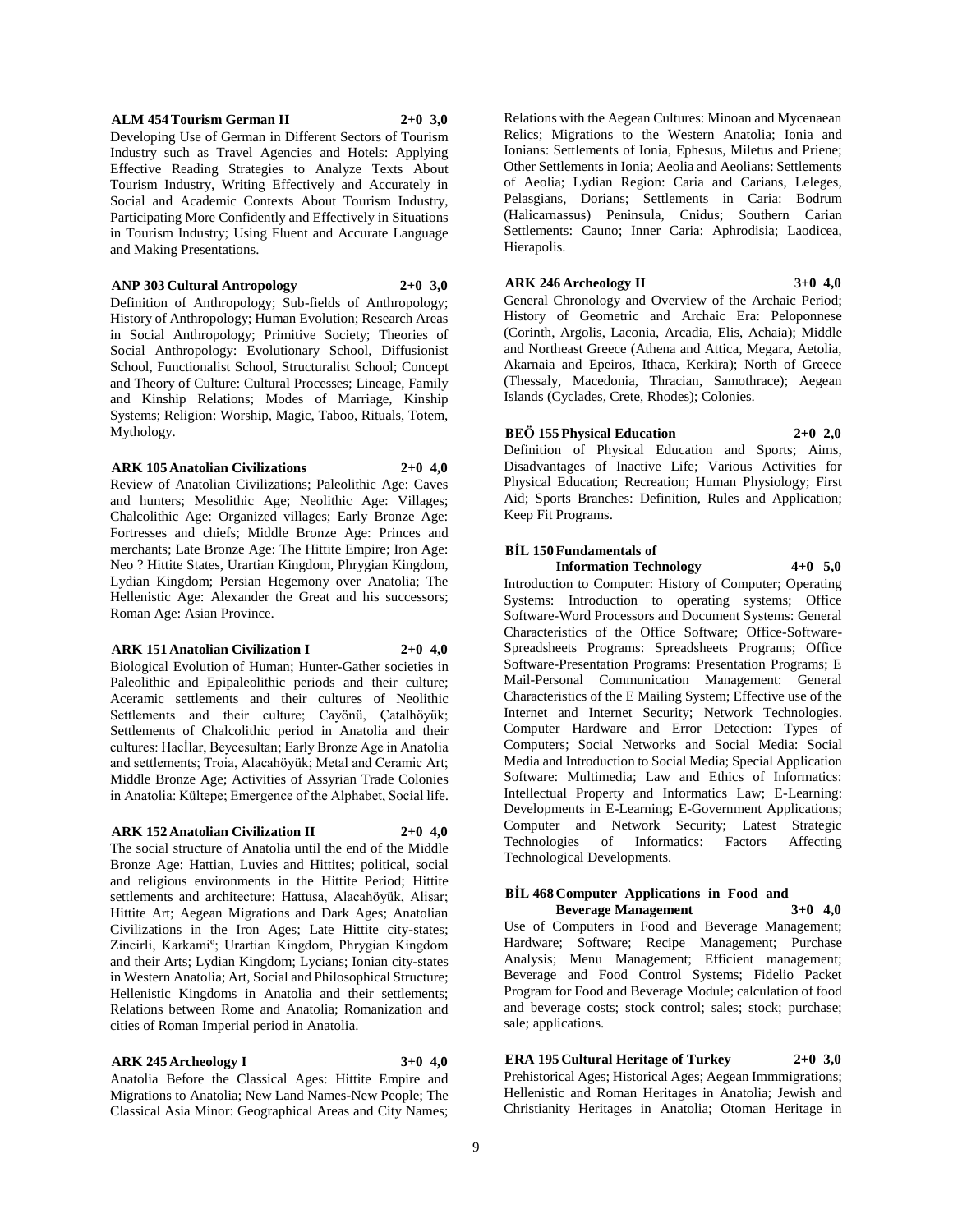Anatolia; Foundation of Modern Turkey; Lausanne Pact; Turkey and European Union; Minorities in Turkey; Ethnic Problems of Turkey; Laicism and Islam; General Discussion.

**ERA 197 Culture and Tourism in Turkey 2+0 3,0** An Overview of Cultural Formation of Turkey; The Prehistoric and Historic Times; Hittites; Aegean Migration, Phrygians, Lydian's and Persians; The Oration Kingdom; Helen and Roman Civilization; The Byzantine Empire; Turkish Period in Asia Minor; Foundation of Turkish Republic; Art and Culture in Anatolia; Social Life; Ancient Ruins of Anatolia.

## **ERA 199 Cultural Diversity and Communication 2+0 3,0**

Introduction, Anthropological View; Definition of Culture, Diversity; Globalization, Identity & Affinity; Language and Culture; Religion and Culture; Class in countries; Gender and Society; Prejudices and Stereotypes; European Culture; Media and Culture; Media and Representations; Cultural stereotypes in Media

## **EST 201 Aesthetics and Philosophy 3+0 4,0**

Scope and Methods of Aesthetics; Concept of Beauty and Aesthetic Judgment; Main Philosophical Perspectives; Concept of Art; Classification of Art; Requirements for Artistic Creativity; Types of Art; Accurate Determination of Evaluation Criteria in Arts; Methods of Criticizing Artworks and Philosophical Criticism; Platos Reflection Theory; Aristotles Substance and Essence Concepts, Mimesis Concept; Aesthetics in the Islam, Christianity and Renaissance; Philosophers in the Age of Enlightenment (Baumgarten, Kant and Hegel) and Expressionism; Formalism, Theory of Art for Art.

#### **ETK 204 Professional Ethics 2+0 3,0**

Ethics in Gastronomy; Ethics and Related Concepts; Ethics Theories; Basic Principles of Ethics; Types of Ethics: Individual ethics, Business ethics; World Tourism Organizations Code of Ethics; Ethical Problems in Gastronomy Organizations; Sources of Ethical Problems; Ethical Problems in Food & Beverage Organizations; Ethics and Customer Complaints; Customer Rights in Tourism Sector.

**FİN 352 Financial Management in Hotels 3+0 4,0** Financial Management: Financial management in hotels, Importance, Aims, and Organization; Ratios and Fund Movement Tables in Financial Analysis; Management of Working Capital; Investment and Capital Budgeting in Hotels; Short Term Financing Sources: Bank credits, Commercial credits, Factoring; Middle Term Financing Sources: Forfeiting, Leasing, Revolving credits; Long Term Financing Sources: Auto Finance, Stocks, Bond; Risk Management in Hotels: Spot, Forward, Future markets, Option, Swap.

**FOT 403 Food Styling and Photography 3+0 4,0** Artistic Interventions in Photography; Food Photography: Composition I; Food Photography: Composition II; Special Effects; Projecting the Images; Camera Effects I; Camera

Effects II; Effects with Filter; Motion; Darkroom Effects I; Darkroom Effects II.

### **FRA 151 French I 3+0 3,0**

Language Functions: introducing oneself, Greetings, Definitions, Asking for Things and Responding, inviting People, Talking about Likes and Preferences, Apologizing; Vocabulary: Jobs and Nationalities, Describing People; Grammar: Conjugation of Group I Verbs in Present Tense, Conjugation of the Verbs 'Aller?, 'Venir?, 'Faire?, in Present Tense, Definitions, Question Words: Qui, Que, Quand, Qu, Est-Ce que, Comment, Combien et Pourquoi.

## **FRA 152 French II 3+0 3,0**

Language Function: Asking for information, Giving advice, Prohibition, Expressing wishes, Making reservations, Making phone calls; Grammar: Passé Composé and Imparfait, Demonstratives, Expressing quantity: Un peu de, Beaucoup de, Plus de, Moins de, Numbers, Imperatives, Passé Recént, Futur Proche; Pronouns: Qui, Que, Ou; Comparatives.

## **FRA 153 French I 4+0 3,5**

Language Functions; Introducing Oneself, Greetings, Definition, Asking for Things and Responding, Inviting People, Talking about Likes and Preferences, Apologizing; Vocabulary: Jobs and Nationalities, Describing People; Grammar: Conjugation of Group I verbs in Present Tense, Conjugation of the verbs 'Aller?, 'Venir?, 'Faire?, in Present Tense, Definitions, Question Words: Qui, Que, Quand, Qu, Est-Ce que, Comment, Combien and Pourquoi.

## **FRA 154 French II 4+0 3,5**

Language Function: Asking for Information, Giving Advice, Prohibition, Expressing Wishes, Making Reservations, Making Phone Calls; Grammar: Passé Compposé and Imparfait, Demonstratives, Expressing Quantity: Un peu de, Beaucoup de, Plus de, Moins de, Numbers, Imperatives, Passé Recént, Futur Proche, Pronouns: Oqi, Que, Qu; Comparatives.

## **FRA 255 French I 3+0 4,0**

Language Functions: Greetings, Invitations, accepting or refusing invitations; Vocabulary Knowledge: Nourishment, Accommodation, Clothing and colors, Bairams and activities; Grammar: Expressions showing quantity, Demonstrative and possessive adjectives, Prepositions and time indicators, Stressed personal pronouns, Imperatives, Verbs with double pronouns; Learning About French Culture: An area in France: La Baurgogne; Pronunciation, Semi-vowels, Gliding.

## **FRA 256 French II 3+0 4,0**

Language functions: Imperatives and wishes; Evaluation, Proving and Thanking; Vocabulary: Nourishment, Accommodation, Clothing and colors, Bairams and activities; Ordinal Numbers; Grammar: Expressions showing quantity, Demonstrative and Possessive Adjectives, Prepositions and Time indicators, Stressed personal pronouns: Imperative moods, Verbs with double pronouns; Learning about Target Culture: An Area in France: La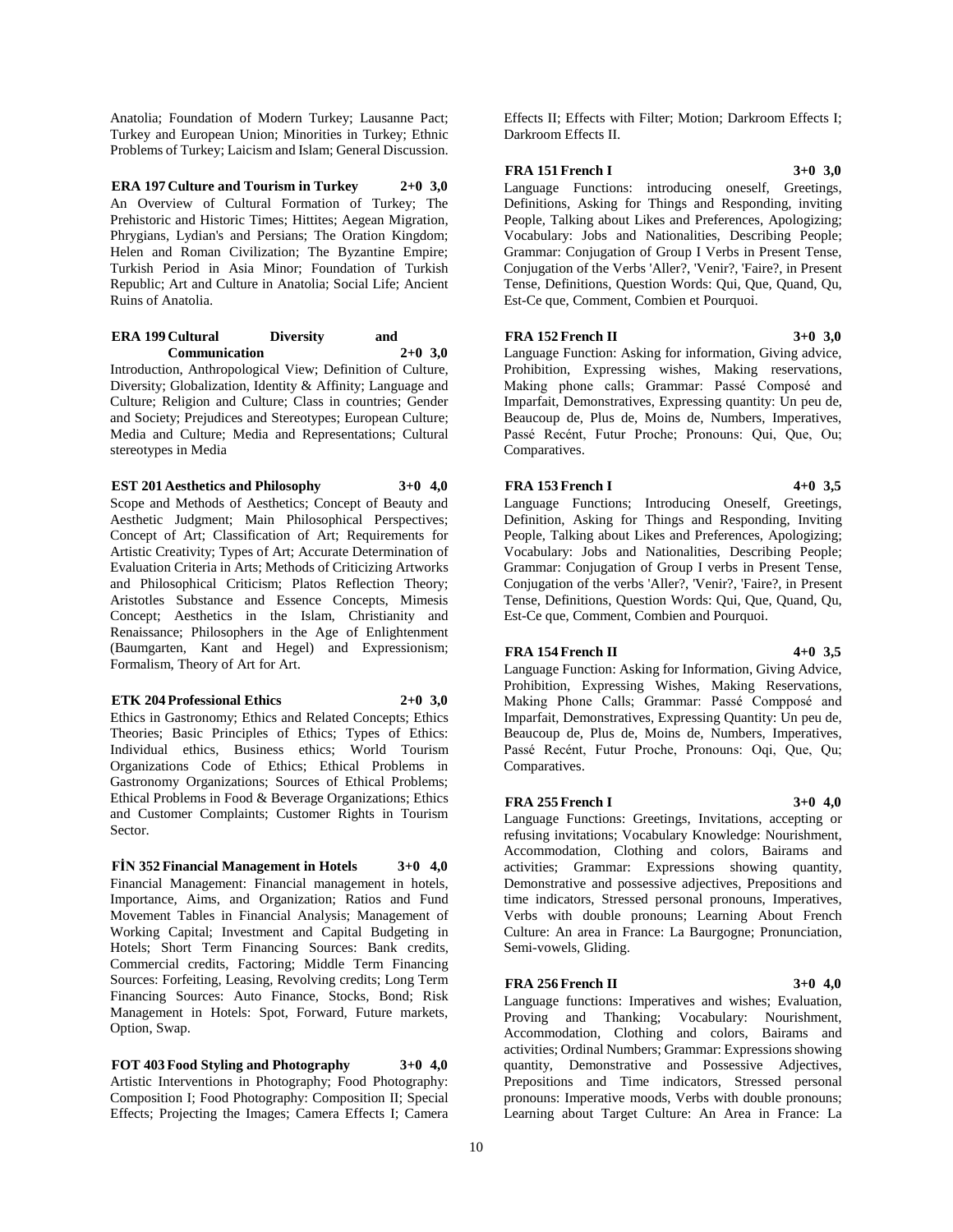Bourgogne; Pronunciation: Intonation, Semi-Vowels, Gliding.

## **FRA 353 French I 4+0 4,0**

Language Functions; Introducing oneself, Greetings, Asking for something and responding to a demand, Inviting people, Talking about likes and preferences, Apologizing; Vocabulary: Jobs and nationalities, Describing people; Grammar: Conjugation of group I verbs in present tense, Conjugation of the verbs 'Aller?, 'Venir?, 'Faire?, in present tense; Question Words: Qui, Que, Quand, Qu, Est-Ce que, Comment, Combien and Pourquoi.

#### **FRA 354 French II 4+0 4,0**

Language Function: Asking for Information, Giving Advice, Prohibition, Expressing wishes, Making reservations, Making phone calls; Grammar: Passé Compposé and Imparfait, Demonstratives, Expressing quantity: Un peu de, Beaucoup de, Plus de, Moins de, Numbers, Imperatives, Passé Recént, Futur Proche, Pronouns: Oqi, Que, Qu; Comparatives.

#### **FRA 455 French III 4+0 4,0**

Language Functions: Meeting, Invitations, Responding to invitations, Describing people; Lexicology: Jobs, Nationalities, Daily life and leisure, Describing people in terms of personality and psychology; Grammar; Definite and Indefinite Articles; Type and Quantity in Pronouns and Adjectives; Question and Negative Forms; Present Tenses; Numbers; Recognizing French Culture: Paris and the Historical sites; Pronunciation: Intonation, Vowel and consonant sounds.

#### **FRA 456 French IV 4+0 4,0**

Language Functions: Meeting, Greeting, Introducing self, Asking for directions, Informing, Making appointments, Reservation; Grammar: Conjugation of First, Second and Third Group Verbs in all Tenses; Definite and Indefinite Articles; Possessive Adjectives; Demonstrative Adjectives; Feminine and Masculine Forms of Nouns and Adjectives; Question Words; Pronouns; Adverbs; Comparison; Possessive Pronouns; Active-Passive Voice; Lexicology: Words in hotels, restaurants, transportation, travel and shopping; Courtesy; Pronunciation: Accent, rhythm and intonation.

## **GMS 102 Introduction to Nutrition 2+0 3,0**

Fundamentals of Personal Nutrition: Energy requirements and calculations, Carbohydrates, Lipids, Fats and oils, Proteins, Vitamins and minerals; Nutrition in Life Cycle; Weight Management and Exercising; Nutrition and Health; Nutrition Topics Relevant to Foodservices: Nutrition and Menu Planning; Developing Healthy Recipes; Marketing Healthy Menu Options; Impact of Nutrient Retention.

**GMS 201 Basic Cooking Techniques I 3+3 6,0** Food and Beverage Industry; Organization of Kitchens and Job Descriptions; Tools and Equipment Used in Kitchen: Cooking equipment, Processing equipment, Holding and storage equipment, Pots, pans and containers, Measuring

devices, Knives, Hand tools, Small equipment; Mise en Place.

**GMS 202 Basic Cooking Techniques II 3+3 6,0** Basic Cooking Principles; Stocks and Sauces; Soups; Cooking Meats; Cooking Game; Cooking Fish; Vegetables and Cooking Vegetables; Salads and Salad Dressings; Hors Doeuvres; Sandwiches; Breakfast Preparation; Dairy Products; Sausages and Cured Foods: Garlic sausage, Bologna type sausage, Bacon; Food Presentation and Garnish; Organization of Modern Kitchens.

#### **GMS 203 Gastronomy 3+0 4,0** History of Cuisine: Ancient Greek cuisine, Roman cuisine;

Food: Use of food, Food habits; Physical Changes: Kitchen structures, Kitchen equipment and utensils, Ways of use; Methods Used: History of cooking, storing, serving food; Food in Human Life: Daily life, Special occasions, Holy food; History of Food Trends: Classic, Neo-Classic, Modern; Other Trends: Fast food, Slow food; Featured Countries in Gastronomy; France, Italy, USA; New Applications: New cooking techniques, Technology.

## **GMS 204 Food and Beverage**

**Operations Management 3+0 4,0** Introduction to Management: Definition of management, Management levels, Manager, Managerial skills, Managerial functions; Evolution of Management Thinking: Classical perspective, Humanistic perspective, Systems approach, Contingency approach; The Environment of Management: Environment and corporate culture, Managing in a global environment, Managing small businesses; Functions of Management: Planning: Managerial planning and goal setting, Strategy formulation and execution, Managerial decision making; Organizing: Organizing defined, Organizational structures; Leading: Power and influence, Motivation, Leadership, Communication; Control.

### **GMS 205 Geography of Wood 3+0 3,0**

Basic Concepts of Foods and Geography; Tea: History of tea, Tea around the world and in Turkey, Production of tea; Coffee: History of coffee, Coffee around the world and in Turkey, Production of Coffee; Olive: History of olive, Olive around the world and in Turkey, Production of olive; Hazelnut: History of hazelnut, Hazelnut around the world and in Turkey, Production of hazelnut; Yogurt: History of yogurt, Yogurt around the world and in Turkey, Production of yogurt; Turkish Bagel: History of Turkish bagel, Turkish bagel around the world and in turkey, Production of Turkish bagel.

**GMS 206 Food and Beverage Cost Control 3+0 4,0** Basic Concepts Related to Cost: Types of costs, Fixed costs, Variable costs, Mixed costs, Semi-variable costs; Cost-Volume-Profit Analysis, Break-even Analysis; Food Cost Control Process: Purchasing, Receiving, Production; Management of Beverage Costs; Pricing of Food and Beverage: Budgets, Budgeting operations of food and beverage activities; Menu Analysis; Yield Management; Contemporary Costing Approaches: Activity-based costing, Target costing, Kaizen costing, Product life cycle costing.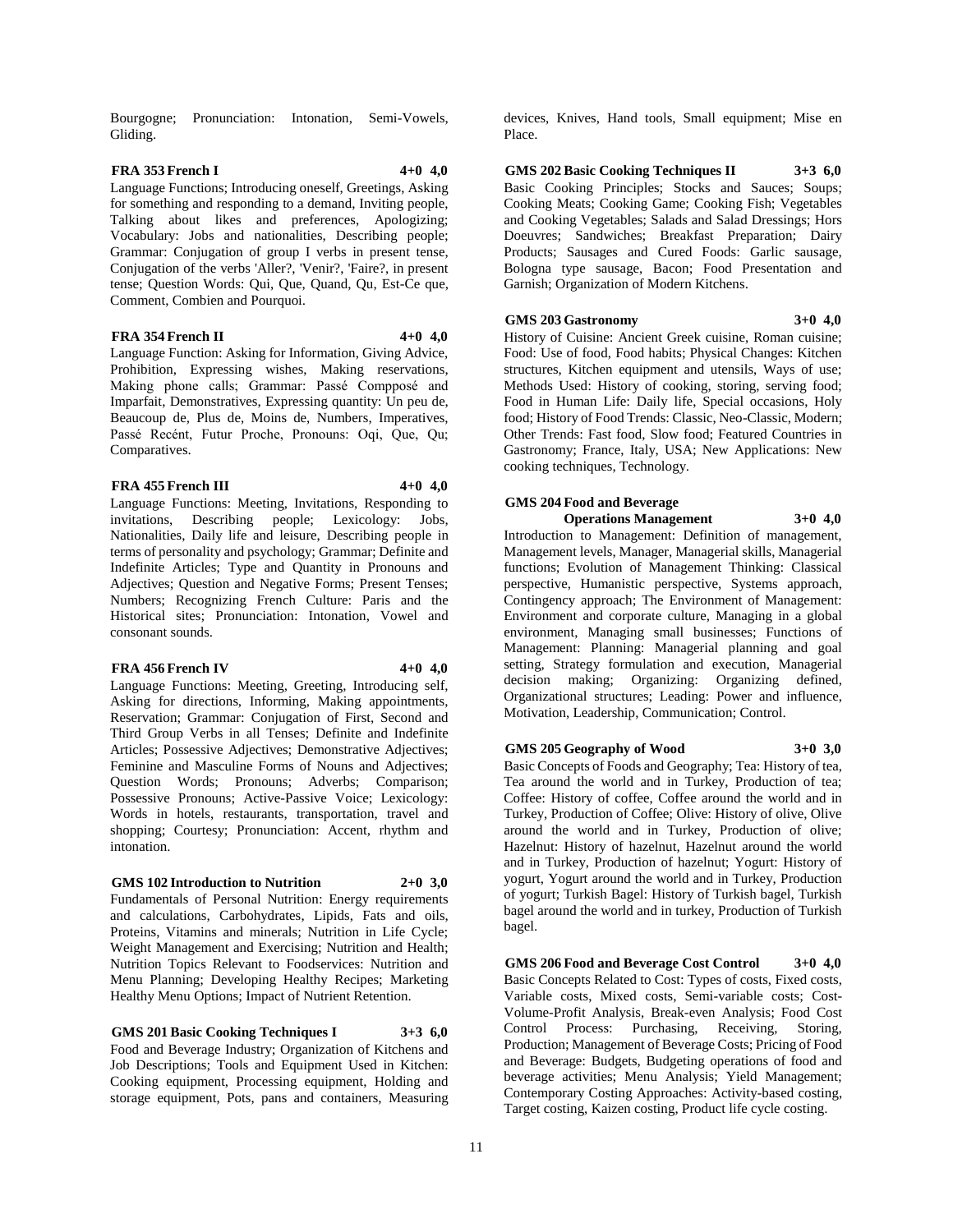#### **GMS 208 Banquet Management 2+0 3,0**

Meaning and Scope of Banquet; Importance of Banquet for Hotels and Independent Restaurants; Planning in Banquet Organizations; Organizing in Banquet Organizations; Leading in Banquet Organizations; Coordination in Banquet Organizations; Controlling in Banquet Organizations; Banquet Menus; Buffet Cocktail and Conference Organization; Marketing of Banquet Organizations and Banquet Budget; Protocol Rules; Food and Beverage Related Special Events: Food festivals, Cooking contests.

## **GMS 301 Cuisine Practices I 0+4 6,0**

Winter Vegetables (Leeks, Onion, Carrots, Broccoli, Cauliflower, Cabbage, Celery): Mise en Place: Picking out, Washing, Chopping; Winter Vegetable Cooking; Garnishing; Fish and Shellfish: Dressing and Filleting, Cutting; Coking Fish and Shellfish: Grilling, Broiling, Moist-heating, Cooking methods; Soups; Desserts; Artistic Plate Presentation.

#### **GMS 302 Cuisine Practices II 0+4 6,0**

Meat Composition: Structure and basic quality factors; Aged Meat; Basics of Beef, Lamb, Veal Cutting (Beef Rib, Beef Loin, Beef T-Bone Steak); Preparations for Cooking (Marinating, Flavor, and Tenderness); Poultry: Preparations for Cooking (Marinating, Flavor, and Tenderness); Summer Vegetables and Herbs: Picking out, Washing, Chopping; Cooking Winter Vegetables; Garnishing; Flavoring, Seasoning and Spices; Plate Portioning and Menu Planning.

#### **GMS 303 Gastronomy Seminar I 3+0 4,0**

Kitchen Planning; Kitchen Management; Regional Cuisines; New Trends in the Kitchen; Food Technologies; Kitchen Equipment; Molecular Gastronomy; Fusion Kitchen; Preparing Meat; French Cuisine; Italian Cuisine; Chinese Cuisine; Mexican Cuisine; Spanish Cuisine; Turkish Cuisine; Discussions, Conferences and Seminars Held in Various Topics of Gastronomy.

### **GMS 304 Gastronomy Seminar II 3+0 4,0**

Importance of Food & Beverage Department in Hotel Management, Restaurant Management, Bar Management, Fast Food Management, Catering Management, Banquet Organizations; New Trends in Food & Beverage Industry; Interior Design in Restaurants; Wheat Production and Bakery in Turkey; Pulse Regions in Turkey; Types of Milk and Cheese Production in Turkey; Importance of Oils in Diet; Vegetarian Nutrition; Fisheries in Turkey; Use of Game Animals in Hotel Kitchens; Discussions, Conferences and Seminars Held in Various Topics of Gastronomy.

#### **GMS 305 Career Opportunities in Food and Beverage Industry 3+0 4,0**

Definitions of Career-related Concepts: Career, Career management, Career development; Career Approaches and Stages: Traditional perspectives of career, Contemporary perspectives of career: Boundless career, Protean career, Stages of career development; Career Planning: Individual career planning, Organizational career planning; Career Paths; Career Opportunities in Food and Beverage Industry: Career opportunities in caterings and fast foods, Career

opportunities in restaurants and bars; Career opportunities in hotel businesses.

#### **GMS 306 Technology of Drinks 3+0 3,0**

Nonalcoholic Drinks: History, Customs, Sensual evaluation of drinks; Preparation of drinks; Juices: Definition, Types, Production; Fizzy drinks: Definition, Types, Production, Preparation of mixtures, Addition of carbon dioxide; Tea: Definition, History, Types, Preparation; Coffee; Definition, History, Types, Preparation; Other nonalcoholic drinks: Ayran, Boza, Kımız.

## **GMS 307 Food Technology 3+0 3,0**

Food Technology Definition; Ready Food Technology Raw Materials and Components; Factors and Control of Food Spoilage; Physical Methods of Food Preserving: Cooling, Freezing; Sterilization, Pastörizyon, Radiation, Gas pressure, Vacuuming, Filtration; Chemical Methods of Food Preserving: Salting, Fumigation, Biological methods of food preserving; Grain, Fruit, Vegetable, Meat, Milk, Butter and Quality Control.

## **GMS 308 Ottoman Culinary 3+3 6,0** Definition of Food Technology; Raw Materials and

Components in Convenience Food Technology; Factors and Control of Food Spoilage; Physical Methods of Food Preserving: Cooling, Freezing, Sterilization, Pasteurization, Radiation, Gas pressure, Vacuuming, Filtration; Chemical Methods of Food Preserving: Salting, Fumigation; Biological Methods of Food Preserving; Quality Control Principles for Grain, Fruit, Vegetable, Meat, Milk, Butter and Convenience Food.

**GMS 309 Food Laws and Regulations 2+0 3,0** Turkish Food Regulations; Turkish Food Codex Regulation: Food additives and ingredients, Flavorings, Leftovers, Rules related to food processing, Control of food-production areas, Qualifications of production companies, Packaging and labeling; Different Regulations in the World: FDA, European Union, Other codes.

## **GMS 310 Food Chemistry 3+0 3,0**

Chemical Composition of Food: Water, Carbohydrates, Proteins, Lipids, Vitamins, Minerals, Pigments; Chemical Transformations of Food; Transformation Products: Qualitative and quantitative analysis of carbohydrates, proteins and fats; Principles of Quality Controls of Food; Quality Control Analysis of Various Foods.

#### **GMS 311 Regional Cuisines I 3+3 6,0**

Dishes of Marmara Region: Soups, Salads, pickles and mezze, Egg dishes, Seafood, Meat dishes, Offal dishes, Meatball dishes, Fowl and ground game animals, Vegetable dishes, Pilafs, Pastries and breads, Compotes, sherbets and jams, Desserts; Dishes of Central Anatolia Region: Soups, Salads, pickles and mezze, Egg dishes, Seafood, Meat dishes, Offal dishes, Meatball dishes, Fowl and ground game animals, Vegetable dishes, Pilafs, Pastries and breads, Compotes sherbets and jams, desserts; Aegean Dishes; Mediterranean Dishes.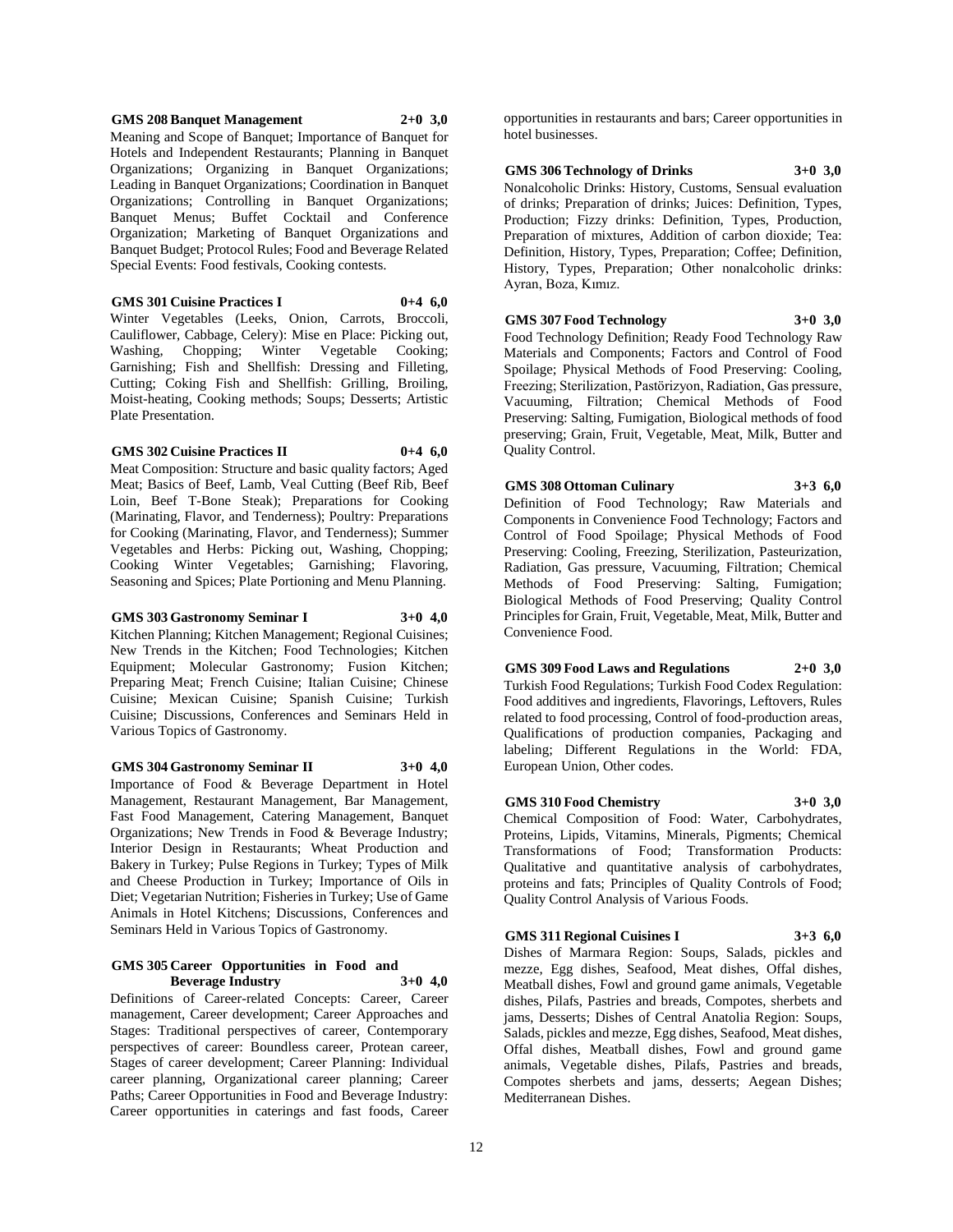#### **GMS 312 Regional Cuisines II 3+3 6,0**

Dishes of Western Black Sea Region: Soups, Salads, pickles and mezze, Egg dishes, Seafood, Meat dishes, Offal dishes, Meatball dishes, Fowl and ground game animals, Vegetable dishes, Pilafs, Pastries and breads, Compotes, sherbets and jams, desserts; Dishes of Eastern Black Sea Region: Soups, Salads, pickles and mezze, Egg dishes, Seafood, Meat dishes, Offal dishes, Meatball dishes, Fowl and ground game animals, Vegetable dishes, Pilafs, Pastries and breads, Compotes, sherbets and jams, desserts; Eastern Anatolian Dishes; Southeastern Anatolian Dishes.

**GMS 401 Human and Taste 2+0 3,0** Concept of Taste; Definition, Perceptions, Conceptualization, Chemical dimension, Physiological dimension; Sense of taste: Bitter, Sweet, Sour; Psychology of Human Beings; Human Beings and Taste; Food Neophobia; Prejudices; Variety Seeking; Food Addiction; Alcoholism.

**GMS 402 Gastronomy Graduation Project 3+0 8,0** Identifying a Project Topic; Identifying Aim and Importance of the Project; Identifying the Methodology; Literature Review; Developing a Data Collection Method for Reseach; Discussing Analysis Techniques; Preliminary Research; Carrying out the Research; Result Collection; Analysis of Research Results; Interpreting Findings; Reporting of the Research; Submission of the Project.

#### **GMS 403 Culinary Arts of World I 3+3 6,0**

Culinary History of Turkey; Dishes in Turkish Cuisine: Soups, Vegetables with olive oil and meze, Kebabs, Dolmas, Mantı and other pasta dishes, Desserts; Culinary History of France; Dishes in French Cuisine: Soups; Cold starters, Hot starters, Main courses, Desserts; Culinary History of Italy; Dishes in Italian Cuisine: Soups, Cold starters, Hot starters, Main courses, Desserts; Culinary History of Spain; Dishes in Spanish Cuisine: Soups, Cold starters, Hot starters, Main courses, Desserts; Culinary History of Mexico; Dishes in Mexican Cuisine; Culinary History of British Isles; Dishes in British Isles Cuisine.

#### **GMS 404 Culinary Arts of World II 3+3 6,0**

Culinary History of Germany; Dishes in German Cuisine: Soups, Cold starters, Hot starters, Main courses, Desserts; Culinary History of Scandinavia; Dishes in Scandinavian Cuisine; Culinary History of Russia and Eastern Europe; Dishes in Russian and Eastern European Cuisine; Culinary History of China; Dishes in Chinese Cuisine; Culinary History of Japan and Korea; Dishes in Japanese and Korean Cuisine; Culinary History of Vietnam, Thailand, Indonesia, and Philippines; Dishes in Vietnamese, Thai, Indonesian and Philippine Cuisine; Culinary History of India; Dishes in Indian Cuisine; Culinary History of Portugal; Dishes in Portuguese Cuisine.

#### **GMS 405 Wine Industry 3+0 4,0**

Wine: Definition, History, Types; Wine Production: Process of red wine production, Process of white wine and rose wine production; Wine Grapes; Wine Industry in the World; Wine Industry in Turkey; Wine Tasting; Wine and Food Harmony.

## **GMS 406 Bread and Pastry 3+3 6,0**

Bread: Definition, History, Types, Production techniques, Usage of equipment, Measures, Four main mixing methods, Twelve processes of bread production; Dough Shaping; Techniques of Dough Cutting; Pastry; Sponge Cake; Sauce with Cream; Production of Fruit Sauces and Jelly; Cold and Hot Desserts: Ice creams, Sorbets, Candy; Garnish, Decoration, Presentation.

#### **GMS 408 Culinary Trends 3+0 3,0**

Technological Innovation: Equipment, Material, Automation; Equipment Innovation; Contemporary Cooking Techniques: Cook-chill, Cook-freeze, Sous-vide; New Applications in Menu Design; New Applications in Service and Presentation; Globalization and Localization; New Applications in Restaurants; New Trends: Fusion cuisine, Molecular cuisine; Problems in the New World Cuisine; Future Prospects.

**GMS 410 Food, Culture and Community 3+0 3,0** Food Culture; Social Dimensions of Food Culture; Intercultural Relationships; Food Consumption and Its Interaction with Religious and Cultural Identity; Food Choice and Its Relationships with Cultural and Social Developments; Effects of Technological Developments on Food Production.

#### **GRA 208 Web Design 2+2 4,0**

Basic Concepts of Web Design; Webpage-Website Architecture: Principles of web design, Web design browsers, Web development tools; HTML: Structure of HTML, Programming, HTML and page configuration, HTML tags: Use of Text, Table, Color, Form, Frame, Link, Banner; CSS: Structure and programming of CSS, Page configuration with CSS; Editor Programs: Frontpage, Dreamweaver, Webpage Maker, Web Templates; Web Page Hosting: Domain, Hosting, File transfer protocol, Updating.

**HUK 151 Fundamental Concepts of Law 3+0 4,5** Rules of Social Order and the Law; Rules of Law and Sanctions; Sources of Law; Statutes, Regulations, By-laws; Types of Legal Rules; Precedent Law; Turkish Judicial Systems; Branches Law: Public law; Private Law; Branches of Private Law; Branches of Public Law; Implementation and interpretation of Law; Concept of Legal Relationship and the Parties; Concept and Types of Rights; Persons: Real Persons, Legal Persons; Acquiring, Losing and Protection of Rights.

**HUK 356 Labor and Social Security Law 3+0 4,0** Labor Law: Its subject; Fundamental principles; Fields of Application of Labor Law: Employment contract; Debt emerging from employment contracts; Paying off debts; Arranging the work in terms of time; Wages and vacation; Security and Health of Laborers; Law of Unions: Collective agreement; Law of strike and lockout.

**İKT 119 Introduction to Economics 3+0 5,0** Definition and Basic Concepts of Economics; Scarcity, Preference and Utility; Supply and Demand; Elasticity; Supply and Demand Applications; Production and Costs;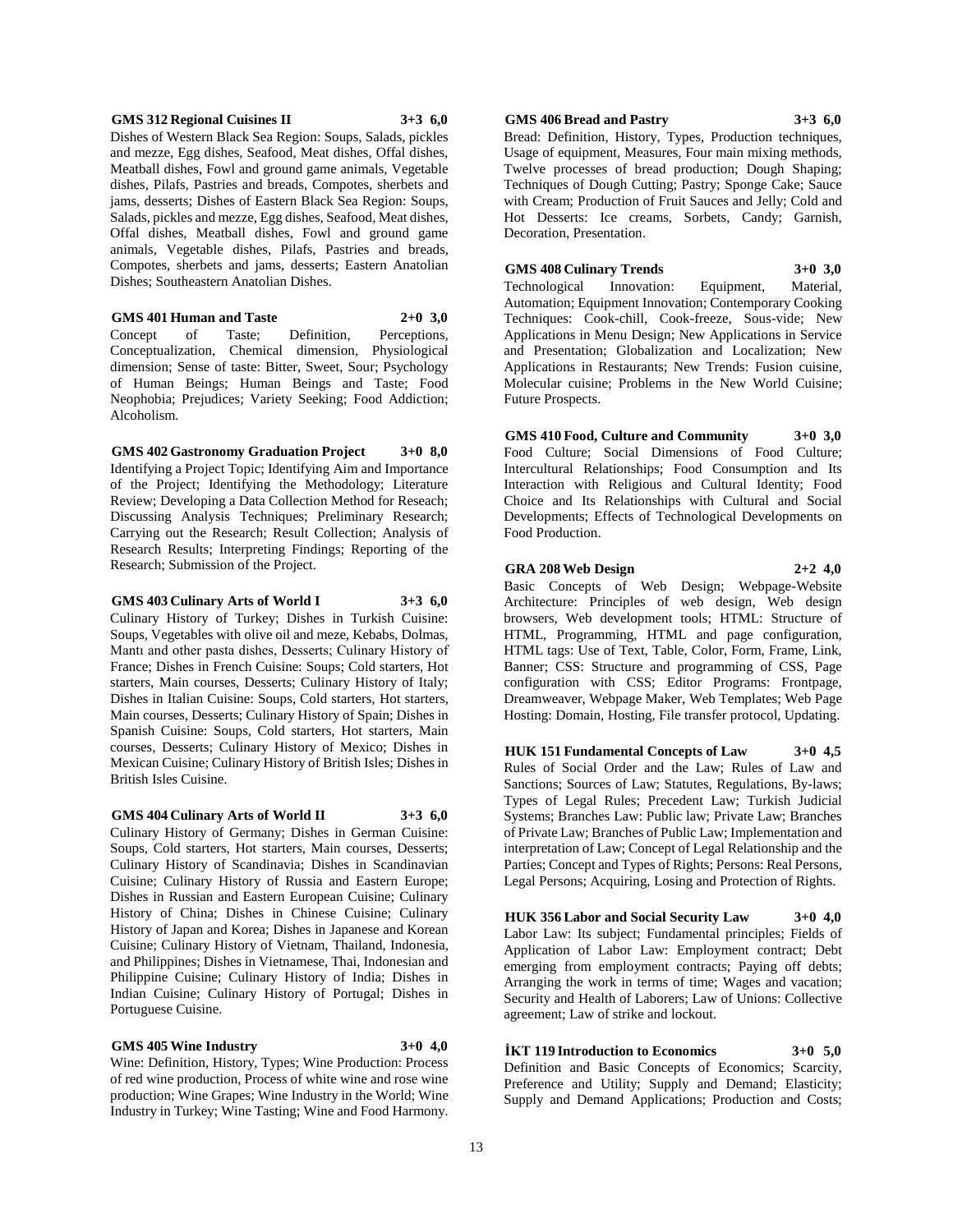Markets with Perfect Competition; Markets for Factors of Production and Factor Incomes; Public Goods and Externalities; From Microeconomics to Macroeconomic; National Income Accounting; Calculation of National Product; Macroeconomic Equilibrium; Fiscal Policy and Aggregate Expenditures; Money and Banking; Monetary Theory and Policy; Aggregate Demand- Aggregate Supply Analysis and Inflation; International Trade and Finance; Economic Growth and Development.

**İKT 351 Tourism Economics 3+0 4,0**

Economics and Tourism: Basic economic theories; Tourism Product; International Tourism; Tourism Supply: Tourism supply and its characteristics; Tourism Demand: Tourism demand and its characteristics; Equilibrium in Tourism Market: Partial equilibrium, Factors affecting equilibrium; Development of Tourism and National Economies: National economy and tourism, Economic results of tourism; Monetary Economic Effects of Tourism; Tourism and Foreign Exchange Income; Effects on External Payment Equilibrium; Effects on Public Income and Expenses; Effects on Product and Service Prices; Real Economic Effects of Tourism; Measuring Economic Effects of Tourism: Multiple effects of tourism income, Input-output analysis.

## **İKT 351 Tourism Economics 3+0 4,0**

Economics and Tourism: Basic economic theories; Tourism Product; International Tourism; Tourism Supply: Tourism supply and its characteristics; Tourism Demand: Tourism demand and its characteristics; Equilibrium in Tourism Market: Partial equilibrium, Factors affecting equilibrium; Development of Tourism and National Economies: National economy and tourism, Economic results of tourism; Monetary Economic Effects of Tourism; Tourism and Foreign Exchange Income; Effects on External Payment Equilibrium; Effects on Public Income and Expenses; Effects on Product and Service Prices; Real Economic Effects of Tourism; Measuring Economic Effects of Tourism: Multiple effects of tourism income, Input-output analysis.

**İLT 107 Introduction to Communication 3+0 3,5** Defining communication; The place and importance of communication in social life; Development of communication as a science; The process of communication and its elements: Source, message, channel, receiver, encoding-decoding, framework of reference, feedback, noise, feedforward, and selective perception; System approach to the process of communication; Types of communication; Comparison of various kinds of communication; Communication models in general; Basic communication skills; Contemporary theoretical approaches communication.

**İLT 201 Interpersonal Communication 3+0 4,5** Verbal Communication; Speaking Skills As Dimension of Interpersonal Communication; Listening Capabilities As Dimension of Interpersonal Communication; Non-Verbal Communication; Signs And Meanings; Stress And Stress Management; Group; Group Dynamics; Small Group Characteristics; Persuasion; Speaking And Listening; Time

And Time Management; Interpersonal Communication; History of Communication Research.

## **İNG 137 English I 4+0 4,0**

English Alphabet; Pronunciation; Objects: Classroom objects; Pronouns: Personal pronouns, Possessive pronouns; Phrases of Greetings; Statements: Affirmative and negative sentence structure, Orders; Subject-Verb Relations; Tenses: Present tenses, Past tenses, Verb to be; Interrogatives; Yesno questions, Wh- questions; Nouns: Countable and uncountable nouns; Modals: Can, Must, Have; Prepositions; Prepositions of place: In, On, At, Between, Above, Over, Below; Quantifier Adverbs: Often, Always, Never.

## **İNG 138 English II 4+0 4,0**

Modals: Should, Ought to, Had better, May, Might, Could, Can; Writing: Organization of ideas, Writing paragraphs; Reading: Reading and understanding, Answering textrelated questions, Textual word study, Learning textual words; Tenses: Present perfect tense, Past progressive tense; Questions: Interrogatives and negative questions; Passive Voice: Simple present tense, Simple past tense; Adjectives.

## **İNG 153 Advanced English I 4+0 4,0**

General Review: Tenses, Verbs, Noun phrases, Compound nouns, Noun Clauses, Using participles in noun clauses; Tenses Used in Narration: Past simple, Past progressive, Past perfect simple, Past perfect continuous; Reflexive pronouns; Irregular verbs; Comparative structures: As..... as; Modals: Modals of possibility, Obligation, Permission, Ability and request; Idioms; Synonyms; General review: Passive voice.

#### **İNG 154 Advanced English II 4+0 4,0**

General Review: Verbs; Use of Get+adverb/preposition; Reported Speech, Formal and Informal Language; Conditional Sentences: Type 1, Type 2; Adverbial Clauses of Time; Punctuation; Adjective Clauses: Defining, Nondefining; Use of Participles: Using participles in adjective clauses, Using participles in adverbial clauses of time, Using participles after some certain verbs; Possessives; Hypothetical Statements; Wish Clauses: Present, Past; Advanced Listening and Note Taking Skills.

## **İNG 239 English III 4+0 4,0**

Personal Introduction; Past Tenses: Expressing past habits, Used to structure; Telling Directions; Orders; Comparative Adjectives; Giving Directions; Future Tenses: Going to and Will; Request Phrases: Would and could; Writing Appreciation and Apology Letters; Participles, Masters, Compound Nouns; Countable and Uncountable Nouns; Clauses: Adjectives of time; Adverbial Sentences: Adverbials denoting time.

## **İNG 240 English IV 4+0 4,0**

Talking About Possibilities; Past and Future Tenses; Conditional Sentences; Use of Will and May in Conditionals; Adjectives and Adverbs Used to Express Personal Characteristics; Defining and Creating Meaning; Indirect Speech; Use of Could, Would and Might in Conditionals; Talking About Likes and Dislikes; Passive Voice.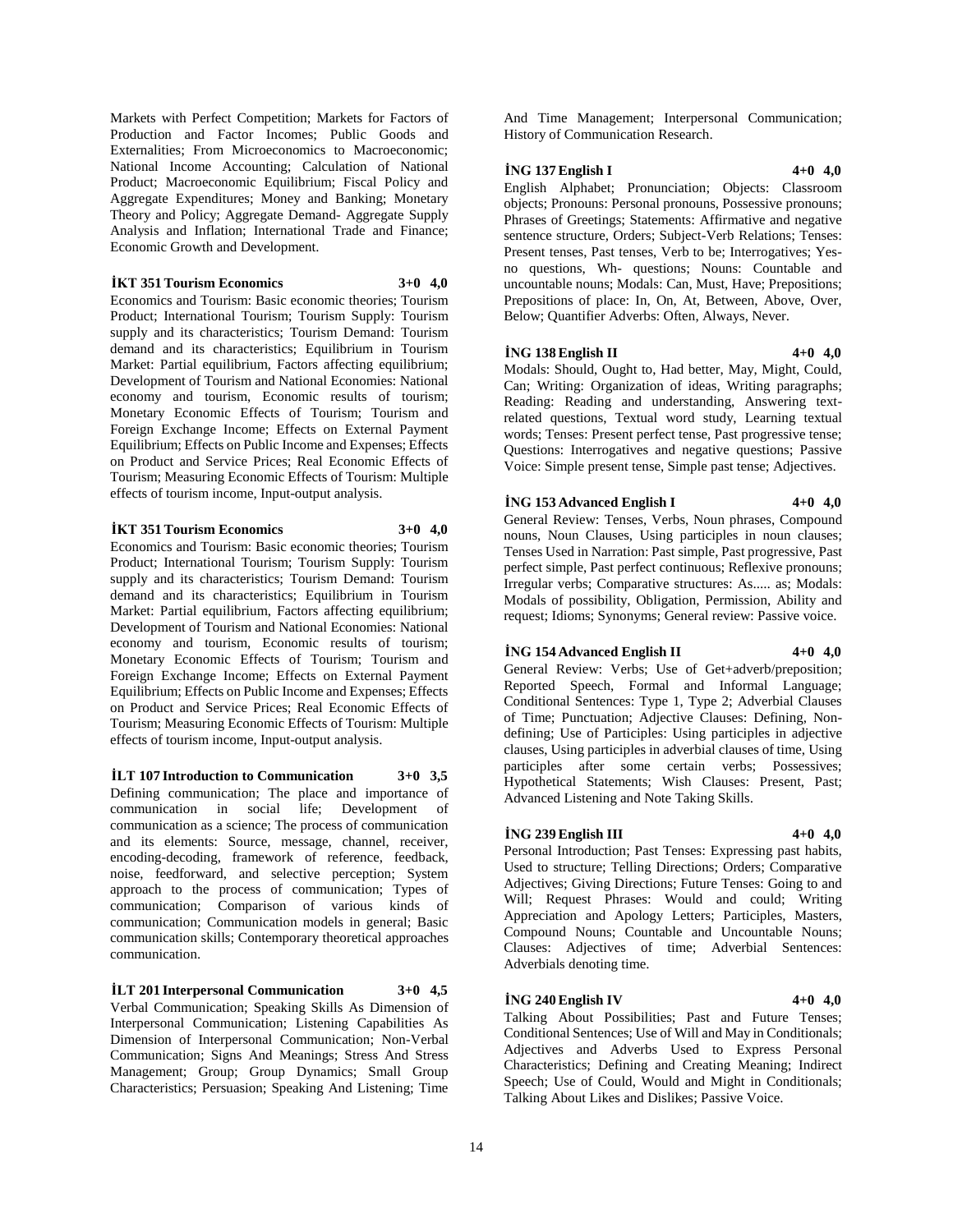## **İNG 341 English V 4+0 4,0**

Tense and Verb Structure; Regular and Irregular Verbs: Past forms of verbs, Noun phrases (That, Whether, Question Words): Modals: Permission, Advice, Imperative, Prohibition Would, Could, Had better, Must/Mustnt; Conditionals: Zero, First, Second, Third and mixed types; Adjectives and Adverbs; Use of As and Like; Active and Passive Voices in all Tenses.

#### **İNG 342 English VI 4+0 4,0**

Time Clauses: As soon as, Until, By the time, When; Anacoluthon; Comparatives: Regular and irregular adjectives; Affirmative and Negative Comparisons; Reexpression of a Given Sentence with Different Words and Phrases Paraphrasing; Sentence Conjunctions; Participle Clauses: Countable and uncountable nouns; Phrasal Verbs; Revision of Tenses.

## **İNG 443 English VII 4+0 4,0**

Presentation of Elements of Communicative Competence; Modeling and Practicing for Effective Use of These Elements in Oral Communication; Skills and Strategies Required for Accurate and Appropriate Communication in a Variety of Subjects; Practice in Reading and Listening for Improving Language Comprehension and Production.

## **İNG 444 English VIII 4+0 4,0**

Presentation of Elements of Communicative Competence; Modeling and Practicing for Effective Use of These Elements in Oral Communication; Skills and Strategies Required for Accurate and Appropriate Communication in a Variety of Subjects; Practice in Reading and Listening for Improving Language Comprehension and Production.

#### **İSN 102 Public Relations 3+0 3,0**

Fundamentals of Public Relations; Historical Development of Public Relations in Turkey and in the World; Development of Public Relations in Private and Public Sector; Career Development in Public Relations; Place of Public Relations Department in an Organization; Interdepartmental Public Relations; Research in Public Relations; Planning a Public Relations Campaign: Identifying problems, Determining objectives, Application and evaluation; Materials Used in Public Relations: Written, Audio-visual and other materials.

### **İSP 151 Spanish I 4+0 4,0**

Introduction: Greeting, Giving information; Gender in Nouns and Adjectives; Verbs in the Present Tense; Demonstrative Adjectives and Pronouns; Plural Forms of Nouns and Adjectives; Description: House, Objects, Numbers; Asking Questions; Asking for Directions and the Time; Verbs in the Present Progressive Tense; At a Restaurant: Ordering, Asking for the Bill, Talking about Preferences; Describing People; Reflexive Verbs; Shopping: Cost, Likes and Dislikes, Quantity; Invitation: Accepting, Refusing; Gerunds; Seasons.

**İSP 152 Spanish II 4+0 4,0**

The Past: Near and remote past, Prepositions, Indefinite pronouns; The Future: Future plans, Making a phone call, Comparison; The Future Perfect Tense; Habits in the Past; Regular and Irregular Verbs; Senses; Some Grammar Rules: Obligation, Personal pronouns, Passive construction, conjunctions; Reading Texts: Biography, Narration, Picture stories.

## **İSP 453 Spanish III 4+0 4,0**

Regular and Irregular Verb Conjugation in Imperative; Verb Conjugation in Negative Forms of Imperatives; Simple Past Tense; Past Perfect Tense; Present Perfect Tense; Conjugation of Regular and Irregular Verbs in Past Tenses; Future Tense; Future Tense with Ir a+ Infinitive; Travelling: Important phrases; Talking about Weather and Geography; Verbs Gustar-Encanter-Odiar-Pref; Tambien-Tampoco; Ordering at Restaurants; Conjunctions; Vocabulary Exercises.

#### **İSP 454 Spanish IV 4+0 4,0**

Introduction to Subjunctives; Verb Forms of Presente de Subjintiv; Use of Presente de Subjintive; Verb Forms in Future Tenses; Use of Future Tense; Asking for Opinions; Expressing Opinions; Comparison of Past Tenses; Forms and Use of Imperf ecto de Subjuntive; Forms and Use of Preterito perf ecto de Subjuntivo; Forms and Use of Pluscuamperf ecto de subjuntiv o.

## **İST 251 Statistics 2+0 3,0**

Statistics; Definition; Subject and Importance: Basics; Unit, Variable: Types of variable; Data: Collecting data, Classification of data, Grouping the data: Series: Its definitions and types, Showing with graphic: Histogram; Averages, Measurement of variability, Co efficiency of variability, Standard deviation and variance; Random Variables; Discontinues Distribution; Introduction to Sampling: Types of sampling, Statistical estimation, Chisquare analysis.

#### **İŞL 101 Introduction to Business 3+0 4,5**

Concept of business: Economic systems, Production factors, Needs and wants, Demand, Goods and services, Consumption and consumer; Success criterion: Efficiency and related concepts; Characteristics of Businesses: Goals and functions of businesses, Relationships with the environment and responsibilities of businesses, Grouping of businesses; Foundation of businesses: Foundation decision, Determining plant location; Extending Businesses; Business ethics and social responsibility ( Ethical and moral rules); Concept of management; Functions of management; Human resources management; Functions of human resources management; Principles of marketing.

## **İŞL 101 Introduction to Business 3+0 4,5**

Concept of business: Economic systems, Production factors, Needs and wants, Demand, Goods and services, Consumption and consumer; Success criterion: Efficiency and related concepts; Characteristics of Businesses: Goals and functions of businesses, Relationships with the environment and responsibilities of businesses, Grouping of

15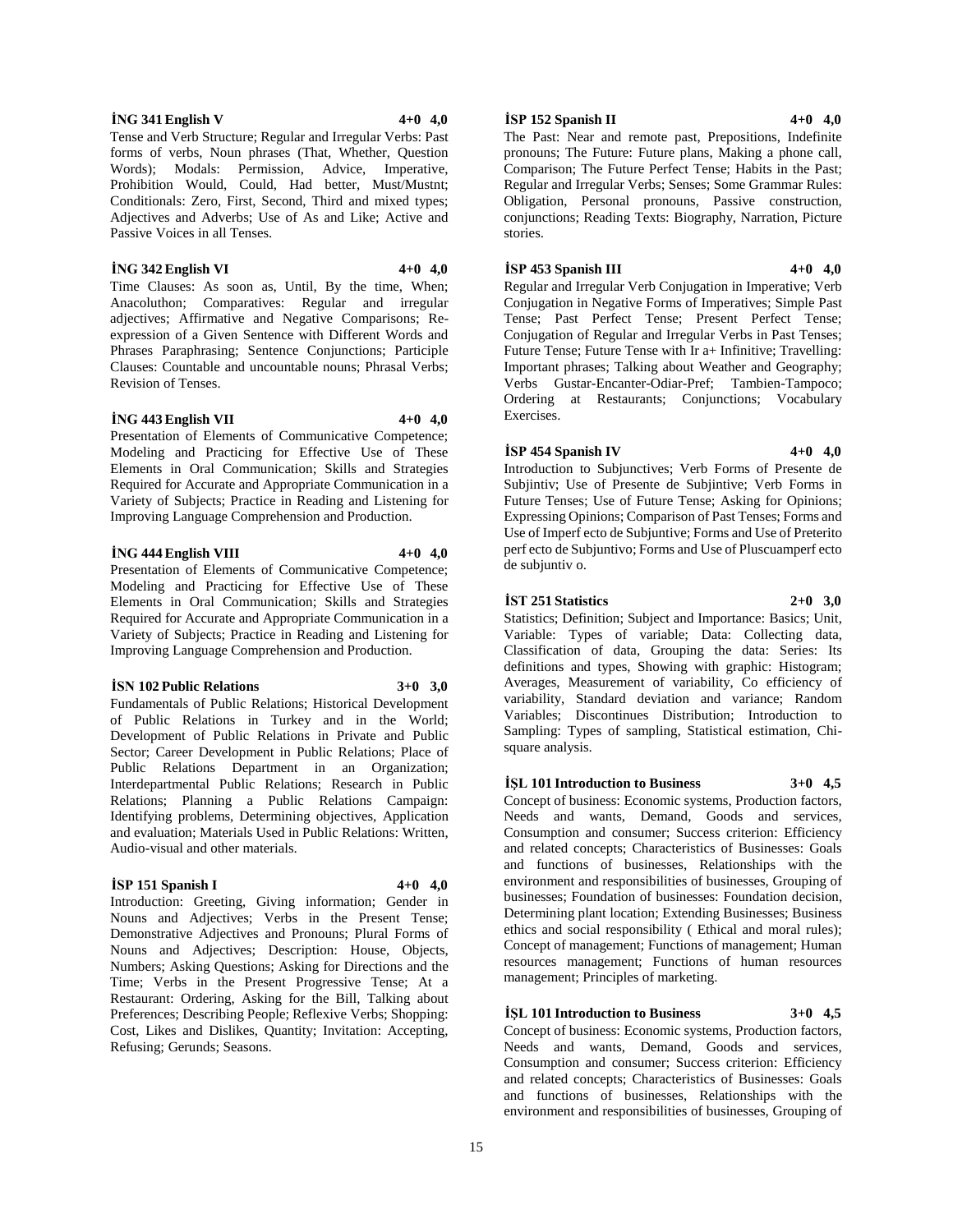businesses; Foundation of businesses: Foundation decision, Determining plant location; Extending Businesses; Business ethics and social responsibility ( Ethical and moral rules); Concept of management; Functions of management; Human resources management; Functions of human resources management; Principles of marketing.

## **İŞL 301 Human Resources Management 3+0 4,0**

Human Resources Management: Development, Goals and Principles; Functions of Human Resources Management: Human resources planning; Recruitment, Performance Appraisal, Training, Orientation and Development; Wage and Salary Administration; Career Management; International Human Resources Management; Technology in Human Resources Management.

**İŞL 301 Human Resources Management 3+0 4,0** Human Resources Management: Development, Goals and Principles; Functions of Human Resources Management: Human resources planning; Recruitment, Performance Appraisal, Training, Orientation and Development; Wage and Salary Administration; Career Management; International Human Resources Management; Technology in Human Resources Management.

## **İŞL 315 Strategic Management 3+0 5,0**

Environmental Analysis; SWOT Analysis; Business Valuation; Analysis of Robustness and Weaknesses; Strategic Alternatives for Businesses or Strategic Business Units (SBUs); Business or SBU Strategies; Selection Analysis; Selecting Strategies in Diversified Businesses: Strategic utility and portfolio analyses; Functional Level Strategies and Policies; Globalization and Global Strategies; Strategy Implementation; Organizational Structure and Distribution of Resources; Organizational Culture and Leadership; Assessment and Control of Strategies.

## **İŞL 421 Entrepreneurship 2+0 3,0**

Importance and Evolution of Entrepreneurship: Entrepreneurship within the framework of Manager, Concepts of Entrepreneur, Employer, Boss and Investor; Leadership in Entrepreneurship and Importance of Management Characteristics; Characteristics of Entrepreneurship; Changing Views of Entrepreneurship; General Evaluation of Entrepreneurship in Turkey: Change and Entrepreneurship; Entrepreneurship before and after the Republic; Female Entrepreneurs.

## **İTA 151 Italian I 4+0 5,0**

Italian Alphabet; Italian Sound System; Masculine and Feminine Definite Articles; Masculine and Feminine Indefinite Articles; Feminine and Masculine Singular and Plural Forms of Nouns; Subjective Pronouns; Present Tense; Conjugation of Regular and Irregular Verbs In 'Are' 'Ere' 'Ire'; Use and Conjugation Of Verbs 'Essere' and 'Avere' Cardinal and Ordinal Numbers; Modal Auxiliaries; Interrogatives; Negative Expressions and Qualitative Adjectives.

## **İTA 152 Italian II 4+0 5,0**

Characteristic Of Verbs 'Conoscere' and 'Spare'; Idiomatic Expressions of Verbs 'Avare', 'Fare' , 'Dare' , 'Stare' ;

Reflexive and Reciprocal Verbs; Simple and Articulated Prepositions; Passato Prossimo (Present Perfect) and The Conjugation of Regular and Irregular Verbs in This Tense; Days Of Week; Months; Years; Asking Time; Characteristics Of Verbs 'Dire' 'Raccontare' 'Parlare'; Narration Of Past Events.

#### **JAP 301 Japanese I 4+0 4,0**

Basic Verbs; Words and Sentence Structures Used In Daily Speech; Greetings; Meeting Someone new; Introducing Oneself; Asking For Price; Time Concept; Numbers; Verbs And Words About Traveling By Train And By Bus; Likes And Dislikes; Apologizing.

#### **JAP 301 Japanese I 4+0 4,0**

Basic Verbs; Words and Sentence Structures Used In Daily Speech; Greetings; Meeting Someone new; Introducing Oneself; Asking For Price; Time Concept; Numbers; Verbs And Words About Traveling By Train And By Bus; Likes And Dislikes; Apologizing.

## **JAP 302 Japanese II 4+0 4,0**

Introducing Oneself And One's Family; Ordering Food And Beverages In A Restaurant Or Cafe; Asking for the Bill; Meals And Expressions Used for Ordering Meals; Making A Reservation; Talking On The Phone; Asking For Information; Quantifiers; Demonstrative Adjectives; Talking About Past And Future.

#### **JAP 302 Japanese II 4+0 4,0**

Introducing Oneself And One's Family; Ordering Food And Beverages In A Restaurant Or Cafe; Asking for the Bill; Meals And Expressions Used for Ordering Meals; Making A Reservation; Talking On The Phone; Asking For Information; Quantifiers; Demonstrative Adjectives; Talking About Past And Future.

## **JAP 403 Japanese III 4+0 4,0**

Requests and orders for something, giving directions to a taxi driver, asking permission, refusal situations, family terms, giving advice, negative positions of like and dislike at simple present tense and past tense, desire-preference-like and dislike at adjectives and verbs, verbs used for public transportation.

## **JAP 404 Japanese IV 4+0 4,0**

Guessing, expressing feeling about something, writing letter, situations at traffic, talking about business trip; direct and indirect verbs, modal of ability, basic conjunctions, negative positions at simple present tense, differences of -niwa and dewa, -ta form at verbs, -te/de and -ku/ni form at adjectives.

## **KON 204 Bar Management 1+2 3,0**

The Definition of a Bar; The History of Bar and Bar Concept; Bar Organization Techniques; Specification of Bars; Stocks of Bar; The Equipment and Tools Used in a Bar; The Construction of a Bar in Hospitality Businesses; Staff at a Bar: Job descriptions; Types of Bars; The Mise En Place of Bar Operations; Regulations at a Bar; Beer Making: Beer ingredients, History of beer, Types of beer, Serving beer;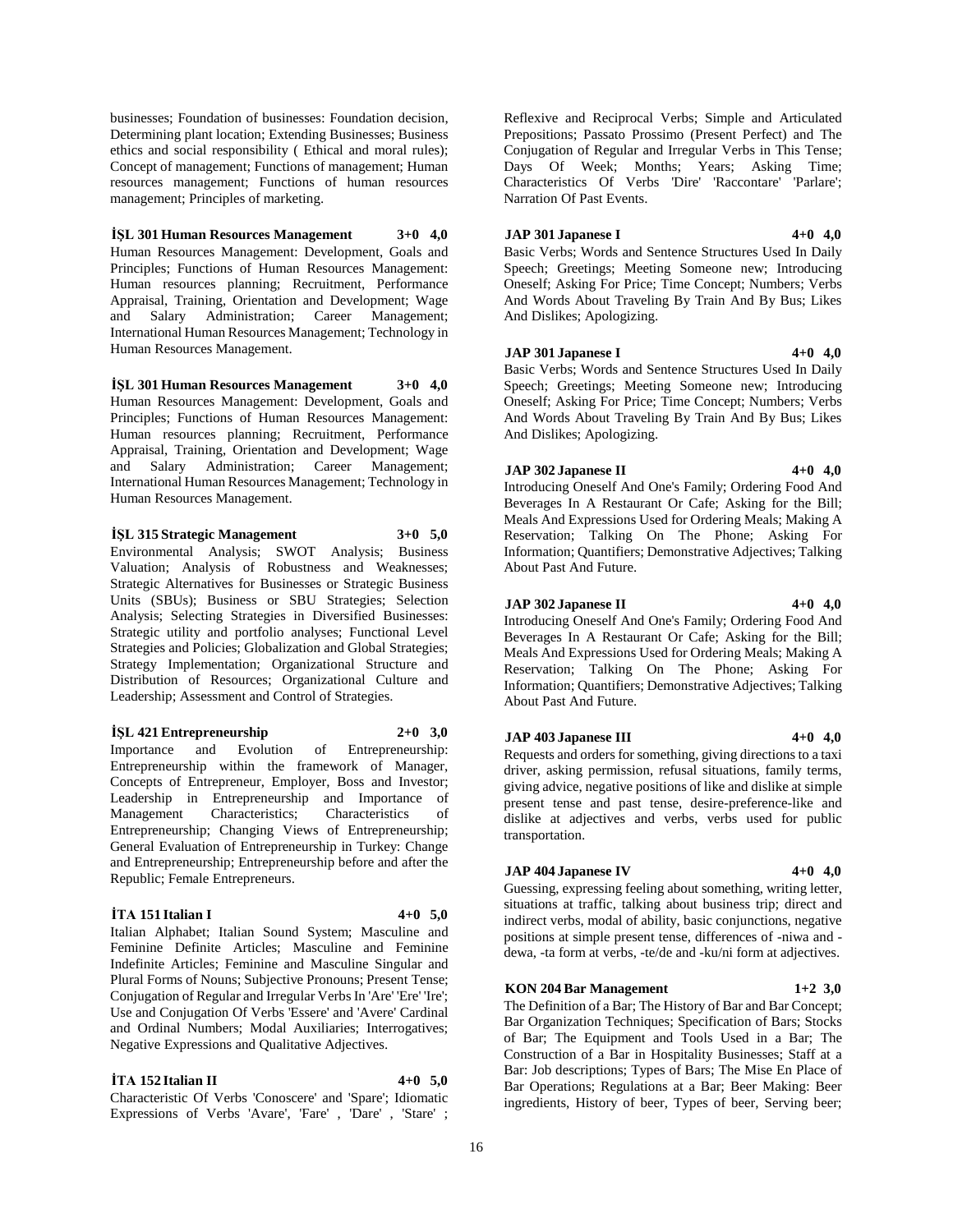Wine Making: Wine ingredients, History of wine, Types of wine, Serving wine; Wine Production in Turkey; Types of Grapes Used in Wine Making; Making of Gin and Vodka; Types of Gin and Vodka; Mixes with Gin and Vodka; How to Serve Raki, Rum and Tequila; Raki, Rum and Tequila Making; Types Mixes with Raki, Rum and Tequila; Liqueurs and Serving Liqueurs; Non-Alcoholic Beverages in The Bar.

## **KON 211 Aliment Security and Hygiene 3+0 3,0**

Hygiene; Definition and Importance; Nutrition: Aliment Materials, Causes of food poisoning, Nutritional materials, Nutrition elements; Nutriment Contaminations; Substances Hazardous to Human Health: Microbiological parasites, Biological materials; Aliment hygiene, Toxic and chemical materials that contaminate Food; Food Degeneration; Kitchen Hygiene; Staff Hygiene; Disinfectants; Hygiene control and Management.

#### **KON 301 Cuisine Management 3+0 4,0**

Kitchen Organization; Kitchen Culture; Kitchen Staff; Kitchen Set; Kitchen Equipment; Security In Kitchen; Kitchen Organization: Purchasing And Storage; Planning Work Process; Kitchen Planning; Functional Relations In Kitchen; Physical Characteristics of Kitchen; Main Functions.

## **KON 312 Menu Planning 3+0 4,0**

Food and Beverage Industry: Historical development, Classification, Developing; The concept of Menu; Definition, Developing, Functio100 ns, Structure, Types of Menus; The planning and Improving menu; Definition of Menu planning, Menu planning process; Front services and back services of menu planning; Menu pricing, Subjective methods, Objective methods; Menu representation; Menu cards, Menu notes, Menu cover, Menu graphics; Menu analysis.

## **KON 411 Hotel Management 3+0 4,0**

Hotel Administration: Description of hotel administration, Development of hotel administration, Site selection for the hotel investment, Classification of hotels; Hotel Management: Concept of management, Description of hotel manager and responsibilities, Management theories, Functions of management; Hotel Organization: Structure and analysis of organization; Management of Front Office Operations; Management of Housekeeping Operations; Service Management; Accounting; Marketing Management; Human Resources Management in Hotels.

## **KÜL 101 History of Culture 2+0 3,5**

Concept of Culture: Etymology and origin; Methodology of Cultural History Research; Culture and Civilization; History of Culture as a Science; Culture and Society; Concept of Culture and Social Development; Culture and Thought; Critical Thinking in the Intellect of the Middle Ages; Renaissance in the Cultural History; The Age of Enlightenment; The West and Ottoman/Turkish World in the 19th Century; Enlightenment in Turkish Cultural History; Mile Stones in Transition from Ottoman to the Turkish Republic; History of Modern Turkish Culture; Education and Culture in the Turkish Republic.

## **KÜL 199 Cultural Activities 0+2 2,0**

Participating Actively or as a Spectator in Sports Activities; Participating in Activities Arranged by the Counseling Center; Participating in Workshops in Art; Education on Museums; Participating in Art Trips; Participating in Cultural Trips; Participating in and Taking Duty in activities such as Cinema, theatre, scientific Meeting etc.; Taking duty in Clubs; Being a Student Representative and Participating in Environmental Activities.

## **MAT 804 Mathematics 3+0 4,5**

Coordinate Plane; Line and Parabola Equations; Functions; Limits and Continuity; Derivatives; Derivative Applications; Exponential and Logarithmic Functions; Indefinite Integral; Definite Integral and Applications; Systems of Linear Equations; Matrices; Determinants; Linear Programming.

**MİT 309 Ancient Greek and Roman Mythology 3+0 4,0** Basic Concepts: Mythology, Notion of religion in Ancient Greek and Roman Empire; Genesis: Creation of gods and the universe, Creation of man; Recognition of Mutual Myths in the Frame of Cultural Heritage: Heroes and regional myths and legends; Ancient Greek Theogony: 12 Olympians and related terms; Ancient Greek and Roman Empire: Society, civilization; Ancient Greek Heroes: Perseus, Theseus, Hercules and Dodekathloi; Trojan Wars and Its Heroes: Aineas, Odysseus, Achilles, Agamemnon, Argonauts: Eason and Medea.

## **MİT 312 Anatolian Mythology 3+0 4,0**

Basic Concepts in Mythology; Sumerian Mythology: Gilgamesh legend, Mythological Flood, Effect of Sumerian mythology on Western mythology; Hittite Mythology: Religion, Huri and Sumer mythology interactions; Phrygian Mythology: Religion, Mythological heroes, Mythological interactions of Phrygians; Turkish Mythology: Concept of God; Shamanism: Definition, Historical progress; Ancient Turk Legends: Saka legends, Alpher-Tunga legend and Shu legend, Their contributions to Anatolian culture.

#### **MUH 151 Introduction to Accounting 3+0 4,5**

Concepts of Business and Accounting; Financial Transactions; Balance of Assets-Liabilities; Balance Sheet and Income Statement; Accounts: Concept of account, Types of accounts, Account chart; Document and Books; Accounting Process; Follow up Goods Transactions: Inventories and transactions of the purchase and sale of goods, Periodic inventory system, Perpetual inventory system; Liquid Assets: Cash, Banks, Checkups; Marketable Securities: Share certificates, Bonds; Receivables: Trade receivable, Other receivable; Long Term Assets; Liabilities; Shareholders Equity; Transactions of Income and Expenses; End of Period Transactions; Preparing Financial Statements and Closing Transactions.

#### **MUH 237 Cost Accounting 3+0 3,0**

Introduction to Cost Accounting; Raw Material Cost; Labor Cost; Overhead Cost; Distribution of Costs; First and Second Distribution; Activity Based Costing and Distribution of Joint Cost; Job Order Costing System; Calculating Product Costs in Process Costing: Single operation, Multiple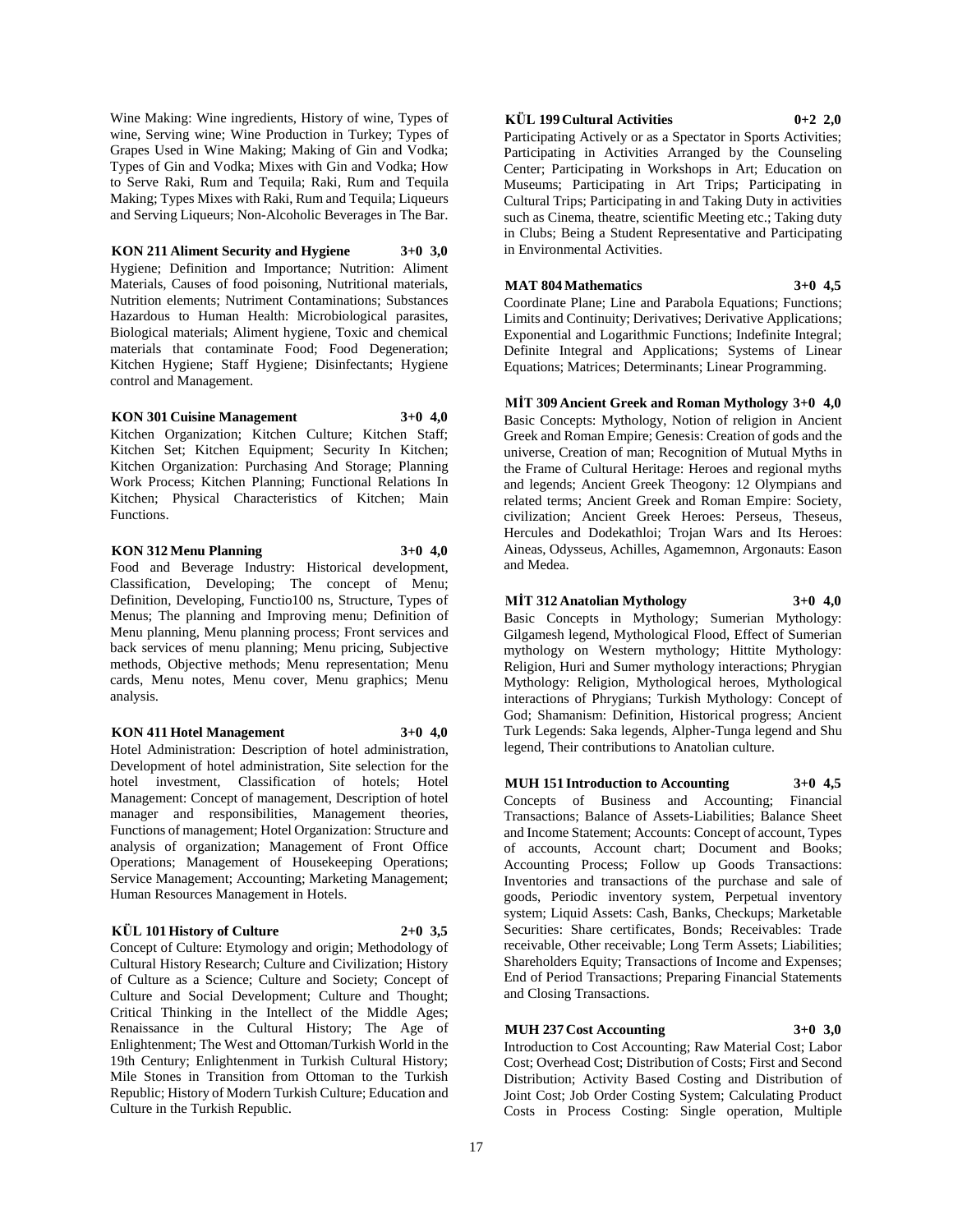operations; Determining Production Losses and Accounting Procedures; Cost - Volume - Profit Analysis; Budgets as a Tool of Planning and Controlling; Controlling of Costs and Variance Analysis; Using Standard Costs; Using Cost Data in Evaluation of Decision Alternatives; Controlling of Responsibility Centers.

## **MUH 239 Cost Accounting 3+0 4,0**

Introduction to Cost Accounting; Raw Material Cost; Labor Cost; Overhead Cost; Distribution of Costs, First and Second Distribution; Activity-Based Costing and Distribution of Joint Cost; Job Order Costing System; Calculating Product Cost in Process Costing: Single operation, Multiple operations; Determining Production Losses and Accounting Procedures; Cost - Volume Profit Analysis; Budgets as a Tool of Planning and Controlling; Controlling of Costs and Variance Analysis; Using Standard Costs; Usage of Cost Data in Evaluation of Decision Alternatives; Controlling of Responsibility Centers.

**MUH 311 Auditing and Financial Analysis 3+0 4,0** Reliability of Information and Independent External Auditing; Generally Accepted Auditing Standards; Materiality; Audit Risk, Audit Evidence and Working Papers; Internal Control, Types of Audit Tests and Audit Planning; Auditing Balance Sheet Items and Income Statement Items; Sampling in Accounting Auditing; Completing the Audit and Reporting on Audited Financial Statements; Financial Statements and Financial Analysis; Horizontal Analysis; Vertical Analysis; Trend Analyses; Fund Flows Analysis and Fund Flows Statement; Adjusting the Financial Statements by Inflation.

#### **MÜZ 151 Short History of Music 2+0 3,0**

Mile Stones in the History of Music; Music of the Antique Period; Music of Far East; Music of Anatolia; Music of the Middle Ages: Gregorian Chants; Music of Renaissance: Bach and Handel; Music of the Classical Age; Pianoforte in the Classical Age; Romantic Age; Nationalist Movement; Contemporary Music; Nationalism and Universality.

#### **PSİ 104 Social Psychology 3+0 3,0**

Theory and Research in Social Psychology; Interpersonal Influence and Social Power; Collective Influence on Individual Behavior; Lonely Individual; Attribution Theory; Social Perception; Attitudes and Attitude Change; Interpersonal Attraction; Social Influence and Conformity; Helping Behavior: Hostility and aggression; Group Dynamics and Leadership; Effects of Social and Physical Environment on Behavior; Human Sexuality.

## **PSİ 111 Introduction to Psychology 3+0 4,5**

Definition of Psychology as a Field of Social Sciences; Essential Concepts; Historical Background and Scope of Psychology; Research Methods in Psychology; Essential Theories in Psychology: Psycho-analytic, Behaviorist, Cognitive, Humanistic, Constructivist theories or approaches; Relations of Psychology with Other Disciplines; Senses and Perception; Human as a Social Being; Emotions, Impulses, Personality, Mental health and Mental Health Disorders.

## **PZL 210 Customer Relations 2+0 3,0**

Concept of Customer Relations Management; Customer Value and Customer Classification; Customer Relations Process; Customer Services Quality and Control; Customer Complaints; Customer Loyalty: Reaching customers and customer retention programs; Role of information technology: Using information, Database marketing, Sale force automation; Customer Relations Management and Internet; Analysis and Planning Process in Customer Relations Management; Integrating Customer Relations Management and Company Strategies; Management of Customer Oriented Change.

## **PZL 251 Tourism Marketing 3+0 4,0**

Concept of Tourism Marketing; Tourism Markets; Differences Between Tourism Marketing and Service Marketing; Similarities and Differences Between Tourism Marketing and Service Marketing; Fundamentals of Tourism Marketing; Purpose of Tourism Marketing; Pricing in Tourism Marketing; Distribution Channels in Tourism Enterprises; Sales Promotion Decisions in Tourism Enterprises; Market Research in Tourism Marketing.

## **PZL 251 Tourism Marketing 3+0 4,0**

Concept of Tourism Marketing; Tourism Markets; Differences Between Tourism Marketing and Service Marketing; Similarities and Differences Between Tourism Marketing and Service Marketing; Fundamentals of Tourism Marketing; Purpose of Tourism Marketing; Pricing in Tourism Marketing; Distribution Channels in Tourism Enterprises; Sales Promotion Decisions in Tourism Enterprises; Market Research in Tourism Marketing.

Studies in Food and Beverage Business.

**PZL 256 F&B Marketing 3+0 4,0** Marketing Function and Management in Food and Beverage Sector; Marketing-related Concepts; Approaches to Marketing Problems; Markets and Consumer Behaviors; Uses and Limitations of Various Promotional Forces such as Advertising; Merchandising and Sales Promotion in F&B Sector; Importance of Menu as a Marketing Tool; Case

## **PZL 306 Consumer Behavior 2+0 3,0**

Introduction to Consumer Behavior; Concept of Consumer; Social Factors Effecting Consumer Behavior: Culture and subcultures, Social class, Social Groups, Family; Psychological Factors Effecting Consumer Behavior: Personality and self-concept, Motivation, Learning, Perception Attitude, Beliefs; Consumer Decision Process; Consumerism.

## **PZL 306 Consumer Behavior 2+0 3,0**

Introduction to Consumer Behavior; Concept of Consumer; Social Factors Effecting Consumer Behavior: Culture and subcultures, Social class, Social Groups, Family; Psychological Factors Effecting Consumer Behavior: Personality and self-concept, Motivation, Learning, Perception Attitude, Beliefs; Consumer Decision Process; Consumerism.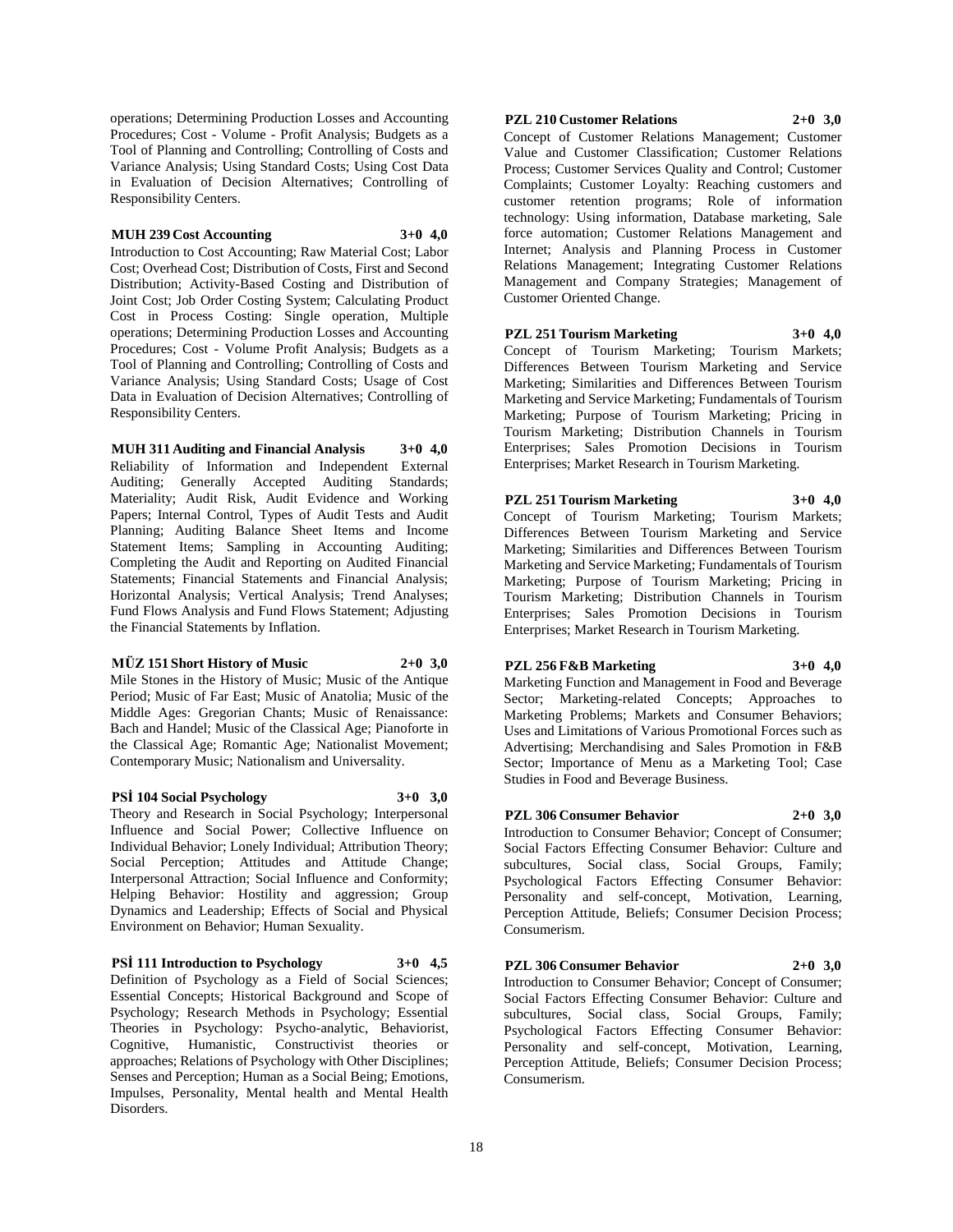### **REK 412 Recreation Management 3+0 5,0**

Concept of Leisure and Recreation; Leisure and Recreation Industry; Relationship between Recreation and Management; Place and Importance of Management in Recreation Services; Description of Recreation Management; Requirement of Recreation Management; Functions of Recreation Management: Planning, Organizing, Coordinating, Directing, Controlling; Leadership in Recreation Management; Human Resources Management in Recreation; Leisure and Recreation Marketing; Service Management in Recreation; Contemporary Trends in Recreation Management.

## **RUS 151 Russian I 4+0 4,0**

Russian Alphabet; Phonetic Trancription of Russian Sounds; Russian Ortography; Phonetic Perception of Sounds, Consonants; Intonation and Stress, Nouns; Greeting Structures; Asking for Directions; Introducing Oneself and Introducing Other People; Telling the Time, Shopping; Patterns Used in Phone Calls, Adjectives; Numbers; Verbs: Types and Conjugation of Verbs, Infinitives; Tenses: Present Continuous Tense, Past Tense, Future Tenses, Action Verbs.

#### **RUS 152 Russian II 4+0 4,0**

Months and Seasons; Russian Culture: Russian People; Russian Regime; Time-Zone Differences in Russia; Adverbs; Pronouns; Punctuation Marks; Sentence Formation in Russian; Comparatives; Reading Comprehension and Writing Exercises; Narration; Stress and Intonation; Directions; Russian Cultures; Country and Nationality Names; Working on Russian Grammar on Different Texts; Improving Listening Comprehension Skills Via Audio-Visual Materials, Listening and Note Taking; Speaking Activities.

Verbs; Modal Verbs; Prepositions, Conjunctions; Days,

#### **RUS 455 Russian III 4+0 4,0**

Cases in Actions: Completed and Uncompleted Actions; Participles; Gerund; Syntax; Components of Sentences; Secondary Components of Sentences: Adjectives, Adverbs, Statements; Addressing; Middle word; Sentence Stress and Intonation; Health and Care Terms; Sports and Leisure; Russian Cultures; Countries and Nationality Names; Analyzing Russian Grammar by the Use of Different Texts; Listening Skills Development by the Use of Audio-Visual Materials.

#### **RUS 456 Russian IV 4+0 4,0**

Syntax: Compound sentences, Complex sentences, Conjunctions; Direct and Indirect Speech; Exclamation; Education in Russia; Russian Cuisine; Russian Traditions and Customs; Text Analysis; Listening Skills Development by the Use of Audio-Visual Materials: Taking notes, Expressing the topic by the use of different statements.

## **SAĞ 408 Basic Health Information and First Aid 1+1 3,0**

Basics of First Aid; Patient, Injury and On-Site evaluation; Basic Life Support; First Aid for Bleeding; First Aid for Injuries; First Aid in Burning, Freezing and Hot Shocks; First Aid in Fractures, Dislocations and Sprains; First Aid in

Consciousness Disorder; First Aid in Poisoning; First Aid in Animal Bites; First Aid in Case of Foreign Bodies in Ear, Eye and Nose; First Aid in Drowning; Transportation of Patients and Injured Persons.

#### **SAN 155 Hall Dances 0+2 2,0**

Basic concepts. The ethics of dance, Dance Nights, Dance Costumes, National International Competitions and rules/grading, Basic Definitions, Classifications of Dances: Social Dances; Salsa, Cha Cha, Samba, Mambo, Jive, Rock'n Roll, Jazz, Merenge; Flamenko, Rumba, Passa - Doble, Argentina tango, Vals, Disco, Quickstep, Foxtrot, Bolero, European Tango: Ballroom Dances; Sportive Dances; Latin American Dances; Samba, Rumba, Jive, Passa-Doble, Cha Cha, Standart Dances; European Tango, Slow vals (English), Viyana vals, Slow foxtrot, Quickstep.

## **SAN 213 Argentine Tango 1+2 4,0**

Foundation and history of Argentine Tango; General information about the music and its types; Culture of milonga; Tourism of tango and festivals; History of Tango in Turkey and its evaluation, Introduction to dance of Tango: General information about dance; Posture, embrace, balance; Exercises; Change of weight; Walking (solo and couple); Energy transfer; Stopping; Parallel system; Cross system; Forward-Back-Lateral Step Exercises; Basic 8 steps; Alternatives for entrence and exits to basic 8 steps; Pivots; Forward and Back ochos; Block; Sandwich; Gancho.

#### **SAN 402 Byzantyne Iconography 1+1 2,0**

Basic Concepts in Iconography; Iconography: Issues and techniques; Christian Art: The birth of Christian art; The Bible: Virgin Mary, St. John the Baptist, the Twelve Apostles, and the life of Jesus; Byzantine Art: Similarities and differences in works of art with religious themes in Early, Middle and Late Byzantine ages; Iconographic Examples: Gabriels annunciation to Mary about Jesusbirth, Birth of Jesus, Baptism of Jesus, Overview of Byzantine iconography in the Cappadocia region, Istanbul; Councils: Christian councils and II. Council of Nicaea.

## **SAN 404 Turkish and Islamic Art 2+0 3,0**

Concept of Islamic Art; Problem of Geographical and Cultural Environment; Historical Processes and Changes; Early Islamic Tradition; Urbanization and Architecture; Changing Geography and the Influence of Architectural Traditions; Religion and Art; Development of Turkish Art; Internal Factors Affecting the Turkish Art; External Factors Affecting the Turkish Art; Study Fields in the Turkish Art; Bibliographic Studies in the Turkish Art; Shape and Form Studies in the Turkish Art; Technical and Material Studies in the Turkish Art.

#### **SAN 408 Creativity 3+0 3,0**

Concept of Creativity; Concepts Related to Creativity; Innovation and Change; Creativity Processes; Creative Intelligence; Creative Activity; Personal Creativity; Creativity Conditions; Characteristics of Creative Individuals; Relationships Between Art and Creativity; Organizational Creativity; Creativity Management.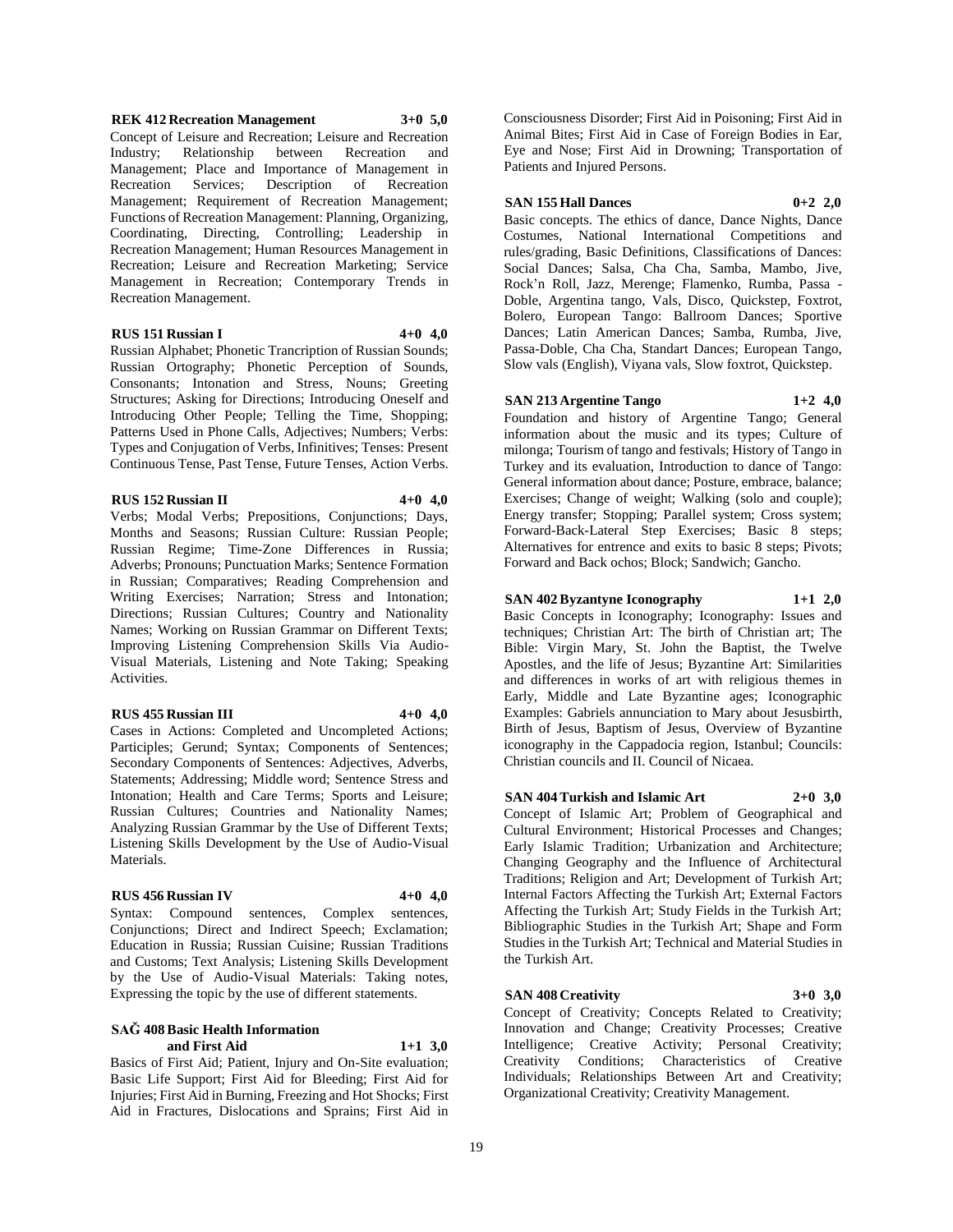#### **SAN 409 Byzantine Art 2+0 3,0**

Early Centuries of Christianity and Early Temples; Pre-Constantine I Era and the Era of Constantine I; Eastern Roman Empire during the Reign of Constantine I; Western Roman Empire after Constantine I; The Era of Constantine I; Public and Social Buildings in the Early Byzantine Era: Cities, Agoras, Monuments, Palaces, Houses, Hydro-Buildings; Terminology: Housing style of early Byzantine era and architectural aesthetics; Art of Early Byzantine Era: Monumental art (mosaic-fresco), Calligraphy, Icons; Crafts in the Early Byzantine Era: Ceramic, Metal, Ivory, Glassware, Textile.

#### **SNT 104 Introduction to Art History 3+0 4,0**

Concept of Art History: Definition and Types; Art History Terminology: Architecture, Painting, Sculpture and Craftwork; Islamic Art: Birth of Islam and Umayyad Dynasty; Turkish Architecture: Mosques, Madrasahs, Caravanserais, Mausoleums, Palaces and other masterpieces of Kara-Khanid, Ghaznavid and Great Seljuqs; Antique Art: Archaic, Classical and Hellenistic era Ancient Greek architecture: Painting, Sculpture and Small arts; Sultanate of Seljuq Architecture: Mosques, madrasahs and masjids; Ottoman Empire Architecture: Mosques, masjids and madrasahs; Classical Ottoman Era Architecture: Baroque and Empirical style.

#### **SNT 155 History of Art 2+0 2,0**

History of Civilization and Evolution of Art: Prehistory to Present; Concepts and Terminology in Art with Samples; Interrelation among Art-Religion and Society; Effects of Religion on Artistic Development; Reflections and Interpretations of Judaism, Christianity and Islam on Art; Renaissance: Emergence, Effects, Artists, Works of Art; Architecture and Plastic Arts; Art in the 19th and 20th Centuries: Relevanceof the main historical events of the period.

**SOS 128 Introduction to Behavioral Sciences 3+0 4,0** Introduction to Sociology and the Methodology; Emergence of Science of Sociology and Sociological Theories; Society and Social Structure; Culture; Socialization; Social Groups; The Family; Social Stratification and Social Change; Introduction to Psychology; Psychology of Lifelong Development; Motives and Emotions; Sensation and Perception; Learning; Psychology of Personality Theories; Social Effects on Behavior and Attitudes.

## **SOS 312 Organizational Behavior 3+0 4,5**

Fundamentals of Organizational Behavior; Historical Perspective; Research Techniques; Individual Organizations and Personality; Attitudes and Job Satisfaction; Personal Differences: Biographical characteristics, Abilities, Learning; Organizational Culture; Social Groups and Group Dynamics in Organizations; Participative Management; Motivation Process and Theories of Motivation; Leadership and Leadership Theories in Organizations; Conflict in Organizations; Stress and Stress Management; Organization, Environment and Technology; Organizational Change; Organizational Development; Team Work in Organizations; Power and Politics.

#### **SOS 336 Folklore 2+0 3,0**

Terms: Folk, Culture, Tradition, Anonymous; History: First studies in Europe, First studies in Turkey; Multiculturalism: Political approach, Cultural hybridization, Acculturation process; Elements of Folk Culture: Classification of the elements; Oral Culture Elements: Legend, Folk tale; Material Culture Elements: Hand crafts, Folk architecture; Folk Knowledge: Food Culture; Social Practices: Festivals and ceremonies; Intangible Cultural Heritage: Definition, Introduction of intangible cultural heritage elements.

**SOS 437 Social Behaviours and Protocol Rules 0+2 2,0** Basic Concepts: Protocol, Manners; Behavior Basics: Breeding, Courtesy; Protocol Rules: Meaning and importance of protocol, Fundamental principles of protocol, History, Legislation; Protocol in Social Life and Business Environment: Protocol and rules of conduct, Respect rules; Protocol Types: Ceremonial protocols, National holidays, Corporate ceremonies; Corporate Protocol Events: Meeting, Transportation, Flag; Guest and Visiting: Invitation protocols, Banquet protocols; Types of Protocol in Official Correspondence: Protocol rules, Official letter writing.

**STV 404 Intercultural Communication 3+0 4,0** Introduction to Intercultural Communication; Importance of Intercultural Communication; Cultural System's on Intercultural Communication; Impact of Intercultural Communication; Values and Intercultural Communication; Intercultural Communication and Language; Intercultural Communication and Mass Media; Intercultural Communication and Nonverbal Messages; Intercultural Communication and Culture Shock; Intercultural Communication and Communicator; Intercultural Communication and Opinion Leadership; Innovation and Change.

**STV 404 Intercultural Communication 3+0 4,0** Introduction to Intercultural Communication; Importance of Intercultural Communication; Cultural System's on Intercultural Communication; Impact of Intercultural Communication; Values and Intercultural Communication; Intercultural Communication and Language; Intercultural Communication and Mass Media; Intercultural Communication and Nonverbal Messages; Intercultural Communication and Culture Shock; Intercultural Communication and Communicator; Intercultural Communication and Opinion Leadership; Innovation and Change.

#### **TAR 165 Atatürk's Principles and History of Turkish Revolution I 0+0 2,0**

Reform efforts of Ottoman State, General glance to the stagnation period, Reform searching in Turkey, Tanzimat Ferman and its bringing, The Era of Constitutional Monarchy in Turkey, Policy making during the era of first Constitutional Monarchy, Europe and Turkey, 1838-1914, Europe from imperialism to World War I, Turkey from Mudros to Lausanne, Carrying out of Eastern Question, Turkish Grand National Assembly and Political construction 1920-1923, Economic developments from Ottomans to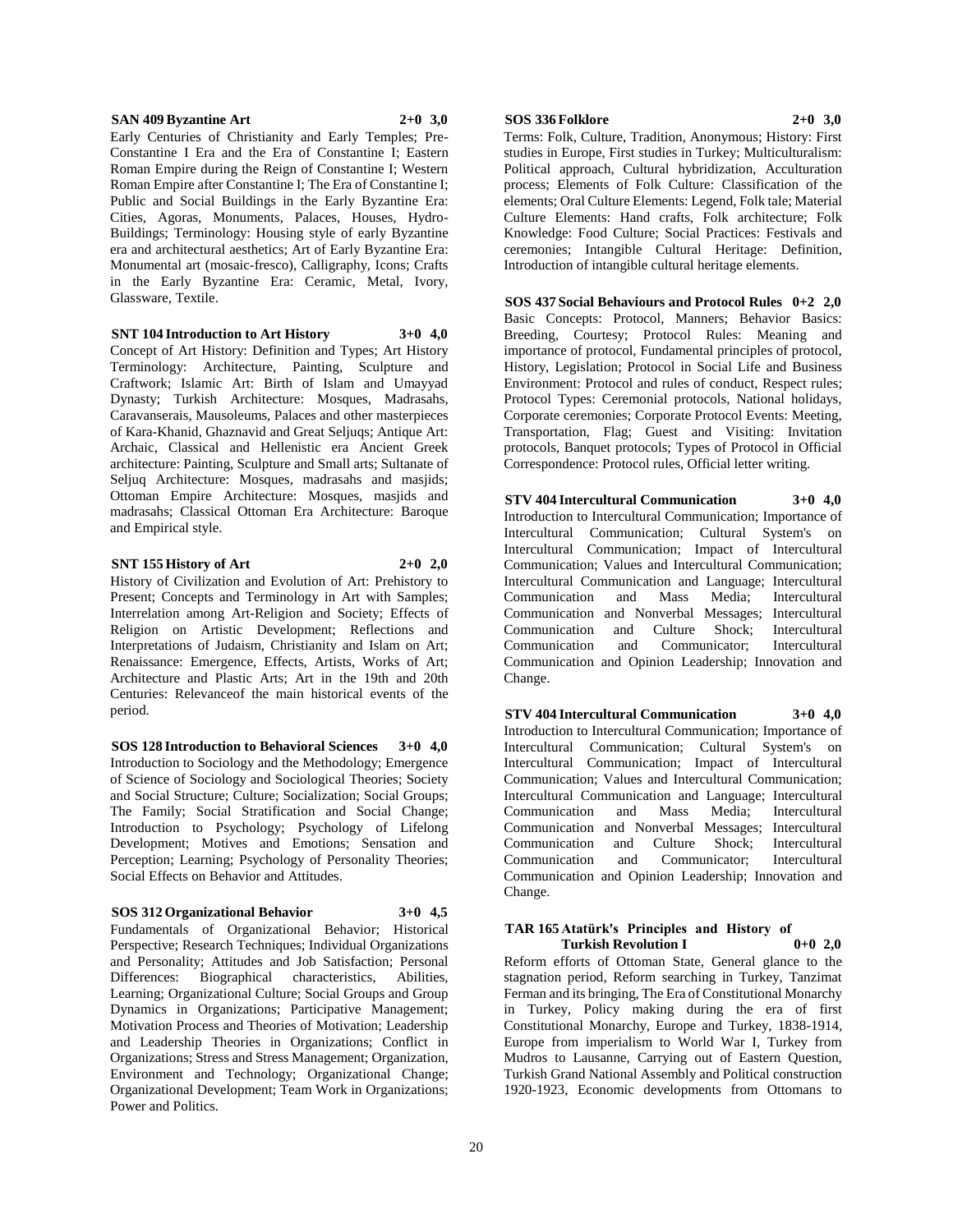Republic, The Proclamation of New Turkish State, from Lausanne to Republic.

#### **TAR 166 Atatürk's Principles and History of Turkish Revolution II 0+0 2,0**

The Restructuring Period; The Emergence of the fundamental policies in the Republic of Turkey (1923-1938 Period); Atatürk's Principles, and Studies on Language, History and Culture in the period of Atatürk; Turkish Foreign Policy and Application Principles in the period of Atatürk; Economic Developments from 1938 to 2002; 1938-2002 Period in Turkish Foreign Policy; Turkey after Atatürk's period; Social, Cultural and Artistic Changes and Developments from 1938 to Present.

#### **TAR 205 History of Religion 2+0 4,0**

Primitive Religions: Dinka, Maori, Ga, Ainu; Chinese Religions: Confucianism, Taoism, Buddhism; Indian Religions: Hinduism, Buddhism, Jainism, Persianism, Sikh; Judaism; Christianity; Islam; Other Faiths: Batınilik, Brahmanism, Dineveriyye, Karmatılik, Kerramis, Manicheanism, Mecusilik, Nasturilik, Milkailik, Jacubilik, Arianism, Paganism, Sabiilik, Samirilik, Sufilik, Shamanism, Shiizm, Alevilik, Bektashilik, Vishnuism, Zoroastrianism.

## **TAR 232 History of Civilzation 2+0 3,0**

Generation of the World and Prehistoric Ages; Paleolithic Era; Mesolithic Era; Neolithic Era; Chalcolithic Era; Birth of Civilization; Ancient Mesopotamian Civilization and History; Ancient Egyptian Civilization and History; Ancient Anatolian Civilizations; Middle Asia and Iran; Ancient Greek Civilization and History: Minos civilization, Myken civilization; Roman Civilization and History; Roman Imperialism and Republic Era; Roman Empire; Roman Culture and Civilization.

#### **TAR 331 Turkish History 2+0 3,0**

Basic Concepts: Etymology of Turk; Homeland of Turks: Middle Asia; First Civilizations in the Homeland: Anav, Afanasyevo, Andronova, Karasuk, Tagar cultures; Lifestyle of Turks Before Huns: Steppe culture; The Migration of Middle Asian Turks Tribes: Migration of Turks BC, Migration of Turks AD; New Homeland After the Migration: Middle Asian Huns, Gokturks, Kuthluks, Uighurs; Overall Consequences of Middle Asian Turkic Migrations: Cultural results, Political results; History of Seljuks: Foundation of Seljuks, Rise of Seljuks, Fall and collapse of Seljuks.

#### **THU 205 Community Services 0+2 4,0**

The course aims to integrate the students with the community and enable them to utilize the knowledge they have accumulated in their courses. The students participate in different community projects such as helping young students at their study periods or after school study sessions, aiding the elderly in nursing homes, helping disabled individuals with various tasks, helping Social Services and aiding children with their education etc. The students also try to work in projects which raise environmental awareness.

## **TİY 152 Theatre 2+0 2,5**

Theatre as a Cultural Institution: Relation of culture and theatre; The Place and Importance of Theatre in Culture; Theatre as a Communication Art: Definition of theatre, Origin and evolution of theatre, Aesthetic communication; Elements of Communication in Theatre: Decor, Costume, Stage, Actor, Director; Theatre Management: Historical development, Administration and Organization; Art Sociology: Theatre and society; Reflections of Cultural Issues in Turkish Plays. Reflections of Cultural Issues in Turkish Plays.

**TİY 308 Republic Era Turkish Theatre 2+0 3,0** Republic Era Turkish Theatre: Political, Social, Cultural Art Life; Theatre Concepts; Western Theatre; Theatre Perception; Effects of Western Theatre on Turkish Theatre; Dramatic Types; Acting Methods, Directing, Playwriting, Dramatic Styles; Theatre Buildings; Directing Techniques; Analyzing Developments of Theatre; Theatre Education; State Theatres; Private Theatre Companies.

## **TİY 423 Drama 1+1 2,0**

Drama as a Means of Creativity: Drama techniques and uses of drama; Harmony and Trust; Imaginative Thinking and Expression; Development of Verbal and Non-verbal Communication Skills; Development of Social Awareness; Teamwork Planning: Decision making with the group, Problem solving with the group; Social Development and Improvement of Teamwork Skills; Improvisation; Animation; Group Exercises and Practices.

**TRR 102 Introduction to Tour Guidance 3+0 4,0** History of Travel; Development of Tourism; Development of Tour Guidance; Tours: Tour types, Classification of tours; Tour Management: Tour planning, Implementation of tours, Pricing; Personnel of Tour; Tour Guiding: Current professional issues, Time and stress management, Roles of tourist guides, Social responsibility, Health issues for tourist guides, Tourist guidance codes of conduct; Qualifications of Tourist Guides: Leadership and social skills, Presentation and speaking skills, Animation; National and International Tour Guide Organizations.

**TRR 301 Tour Planning and Management 3+0 4,0** Basic Concepts in Tour Planning; Types and Characteristics of Tours: Inclusive tour, Types and characteristics of inclusive tours; Characteristics of Tour Demand: Tourism demand and inclusive tour demand; Agreements with Suppliers: Decision-making processes and Models of industrial buying; Tour Operations: Operation processes of different tour types; Tour Costs: Factors affecting costs in tour operations, Cost elements, Cost calculation; Pricing of Tours: Pricing methods, Cost-based pricing; Marketing of Tours: Market research, Market segmentation and target market selection, Positioning.

**TRR 301 Tour Planning and Management 3+0 4,0** Basic Concepts in Tour Planning; Types and Characteristics of Tours: Inclusive tour, Types and characteristics of inclusive tours; Characteristics of Tour Demand: Tourism demand and inclusive tour demand; Agreements with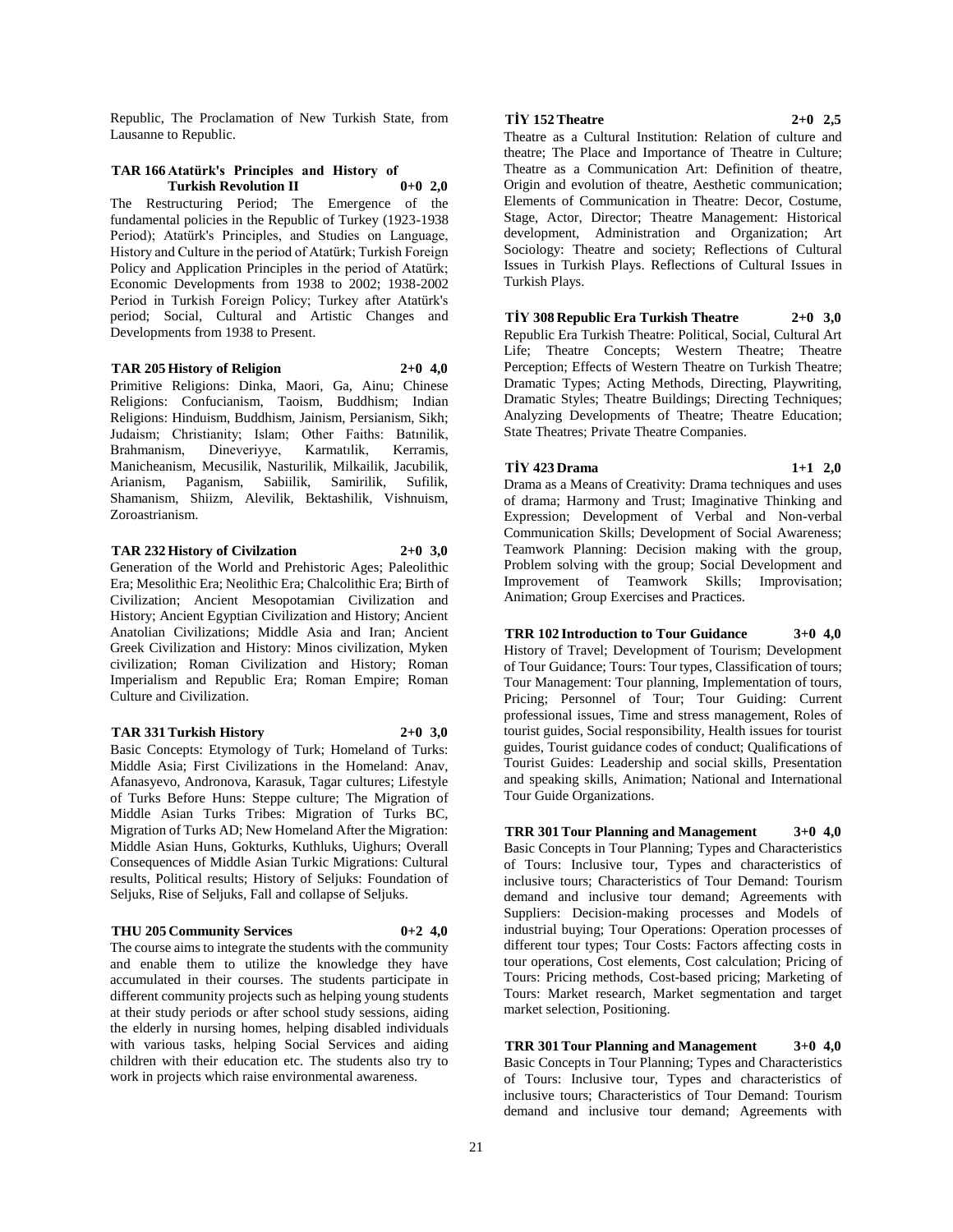Suppliers: Decision-making processes and Models of industrial buying; Tour Operations: Operation processes of different tour types; Tour Costs: Factors affecting costs in tour operations, Cost elements, Cost calculation; Pricing of Tours: Pricing methods, Cost-based pricing; Marketing of Tours: Market research, Market segmentation and target market selection, Positioning.

## **TRR 402 Graduation Project in Guidance 2+4 8,0**

Selecting a Project Theme and Tourism Area; Research about the Project Theme; Explaining Importance of the Area; Research about Historical, Cultural and Socio-Economical Structure of the Area; Determining Historical and Cultural Places in the Area; Preparations for the Project; Drawing up a Report about the Area; Preparing a Presentation about the Area; Presenting to Audience; Submitting the Project.

**TRR 403 Travel Sector Practices I 2+2 5,0**

Basic Terminology of Manual Ticketing; One-Way Trips and Ticketing Procedures; Return Trips and Ticketing Procedures; Prepaid Ticket Advice (PTA) and Virtual-Multi Purpose Document (V-MPD); Concept of Pricing Unit; Special Rate Calculations; ADD-ON; Combination Procedures; Mixed Class Procedures: Rerouting, reissue and refund procedures; Child-Infant Rates.

## **TRR 404 Travel Sector Practices II 2+2 5,0**

Sign-in Entries; Encoding and Decoding Entries; Timetable Entries; Flight Availability; Options; Selling from Carrier; Passenger Name Record (PNR) Entries: Name entries, Phone entries, Ticketing entries, Other service information (OSI); Special Service Requests (SSR); Seat Reservations; Reservation Files; Segment Entries; Fare Display; Ticketing; Hotel Entries; Car Entries and Fares.

#### **TRR 405 Museum and Historical Sites in Turkey 2+1 4,0**

Establishment of Museums and Private Collections; Museology in Turkey; Osman Hamdi Bey Period; Museology in the Republic Period; Types of the Museums; Designs of Museums and Galleries; Management of Museums and Staff; Exhibition and Storage Conditions in Museums; Preparation of Inventory Records; Environmental Exposure of Archaeological Findings; Visit to the Archaeology Museum in Eskişehir; Problems of Museology in Turkey.

## **TRR 407 Quality Management in Service Sector 3+0 4,0**

Concept of Service: Characteristics of service, Classification of service, Service sector; Accommodation Services; Food and Beverage Services; Concept of Quality: Definition, features and importance of quality, Factors affecting quality; Total Quality Management: Definition, objectives and features; Quality Circles: Objectives and features; Measurement of Service Quality in Tourism: Service quality, Dimensions, Measurement of service quality, International Quality Management Systems: ISO 9001 Quality management system, ISO 22000 Food safety management systems, ISO 14001 Environmental management systems.

## **TRZ 101 Introduction to Tourism 3+0 4,5**

The Terms 'Tourism? and 'Tourist?; Definition of Tourism; Basic Approaches in Tourism Research; Types of Tourism; Factors Affecting Tourism Development; Tourism Industry; Tourism Supply and Demand; Tourism Product and Its Components; Interrelation of Tourism with Economy; Social and Physical Environments; Tourism in Turkey; Trends in Tourism.

## **TRZ 101 Introduction to Tourism 3+0 4,5**

The Terms 'Tourism? and 'Tourist?; Definition of Tourism; Basic Approaches in Tourism Research; Types of Tourism; Factors Affecting Tourism Development; Tourism Industry; Tourism Supply and Demand; Tourism Product and Its Components; Interrelation of Tourism with Economy; Social and Physical Environments; Tourism in Turkey; Trends in Tourism.

**TRZ 106 Food and Beverage Management 3+0 4,0** Significance of Food and Beverage Departments in Hospitality Industry; Organizational Structure of Food and Beverage Departments; Budgeting; Menu Planning and Pricing; Kitchen planning; Cost Control in Food and Beverage; Labor Organization and Costs in Food and Beverage; Banquet Organization.

## **TRZ 139 Technical English I 2+0 3,0**

Developing Use of English in Different Sectors of Tourism Industry such as Travel Agencies and Hotels: Reading, Understanding and Writing Formal Letters, Booking, Making Different Kinds of Calls, Check-in and Check-out Procedures, Note Taking, Replying to Orders and Request Orally, Guiding Visitors to Different Kinds of Appealing Places and Activities, Giving Advice.

## **TRZ 140 Technical English II 2+0 3,0**

Developing Use of English in Different Sectors of Tourism Industry such as Travel Agencies and Hotels: Applying Effective Reading Strategies to Analyze Texts About Tourism Industry, Writing Effectively and Accurately in Social and Academic Contexts About Tourism Industry, Participating More Confidently and Effectively in Situations in Tourism Industry; Using Fluent and Accurate Language and Making Presentations.

## **TRZ 241 Special Interest Tourism 2+2 3,0**

Basic Concepts and Features of Special Interest Tourism; Groups of Special Interest; Features of Groups Joining Special Interest Tours; Scopes of Special Interest Group Activities; Types of Special Interest Tourism: Sports Tourism, Cultural Tourism, Ecological Tourism and Nature Tourism.

## **TRZ 255 E-Commerce in Tourism 3+0 4,0**

General Information About The Internet And The WWW; The Beginning of The Internet And Its Development; Creating and Designing Web Sites; Web Site Quality; How to Evaluate Web Sites?; Methods And Practices; Security Problems on The Internet; Search Engines; E-Trade; E-Trade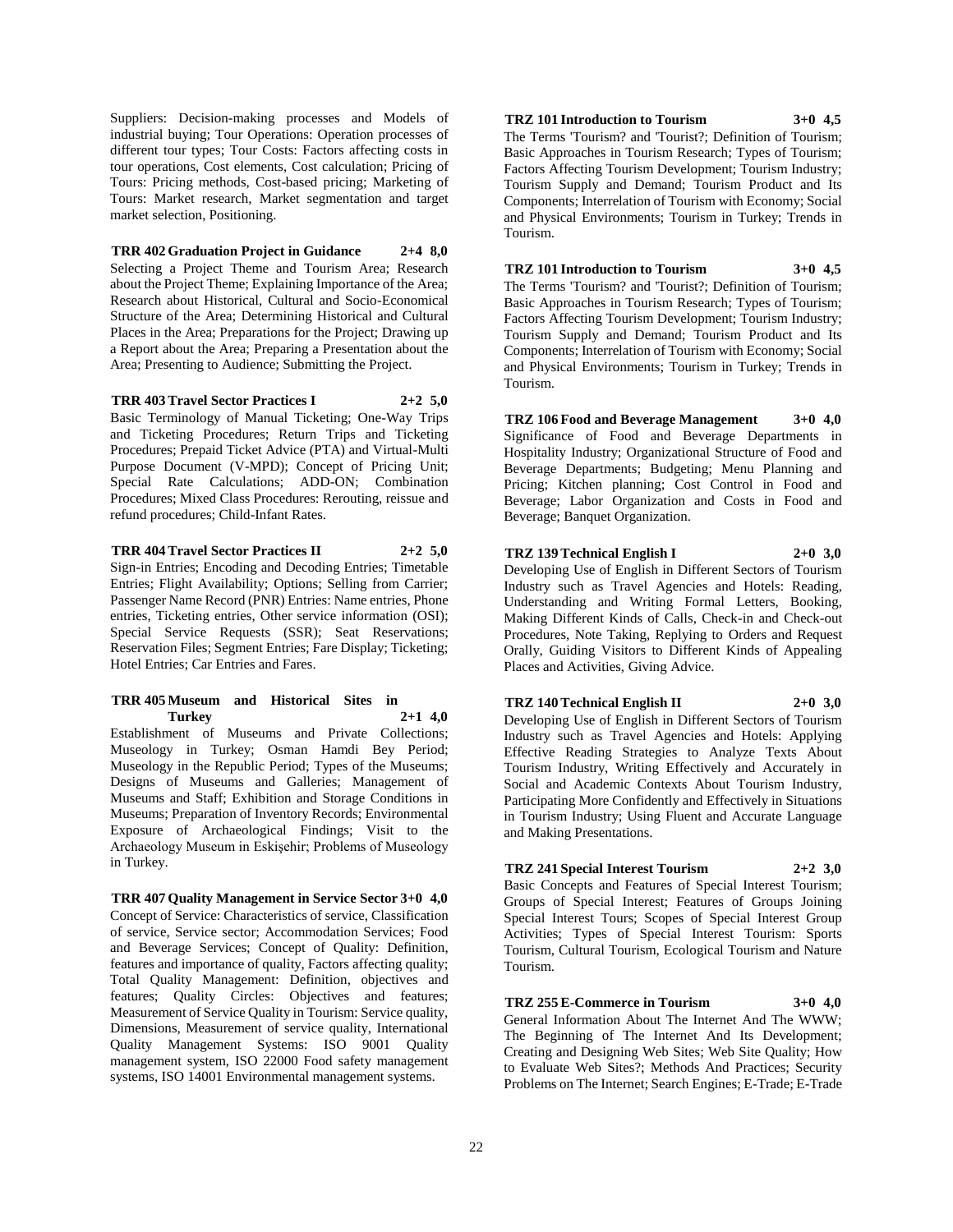in Developed Economies and Turkey; Use of the Internet in Turkish Tourism; On-Line Travel Market and Future Trends;

**TRZ 259 Geography of Tourism 3+0 4,0** Tourism and Recreation Geography; Tourism and Geography; Demand on Tourism; Supply on Tourism, Attractiveness, Transportation, Accommodation; Using Sources for Tourism Purposes: Natural Sources, Historical Sources, Cultural Sources; Effects of Tourism, Economic Effects, Social and Cultural Effects, Environmental Effects, Tourism Improvement Policies; Planning on Tourism; Improvement of Tourism; Structure of World Tourism; Tourism of Turkey.

#### **TRZ 260 Corporate Identity 2+0 3,0**

Conceptual framework of corporate identity; historical development of corporate identity; conceptual limitations of corporate identity; structure and elements of corporate identity; interaction between corporate identities other fields (disciplines): corporate communications, corporate image, corporate reputations, corporate culture corporate brands; the process of forming corporate identity strategy; effects of corporate identity strategy, corporate philosophy, corporate design, implementing and evaluating the strategy.

**TRZ 262 Natural Tourism Resources of Turkey 3+0 4,0** Tourism guidance of natural resources; Hidrographic resources of tourism: Beaches, Yacht tourism, Thermal springs, Lakes, Rıvers, Mountains on tourism: Winter tourism, Alpinism; Mountain pasture tourism; Other geomorpholojic units of Turkey: Peribacaları (badlands topography), Pamukkale travertines, Caves, Canyons, Ponors, Craters, Other volcanic units; Floras of Turkey, National park, Natural conservation areas.

#### **TRZ 269 Ecology and Tourism 3+0 5,0**

Fundamental Concepts: Ecology, Environment, Community; Ecological Factors: Abiotic and biotic factors; Ecosystem: Biogeochemical cycle, Major ecosystems; Factors Affecting Quality of the Environment: Population, Urbanization, Industrialization, Natural source, Energy, Tourism; Environmental Pollution: Air, water, soil pollution, Global warming, Solid waste; Environmental Protection: Biological Diversity, Protection of wetlands, Conservation areas, Environmental legislation; Ecological Economics: Ecological planning, Environmental impact assessment, Ecological design and agriculture, Permaculture, Ecological and carbon footprint; Ecology and Sustainable Tourism: Sustainable development, Ecological approaches to the tourism industry, Ecotourism.

## **TRZ 271 Special Interest Tourism 3+0 4,0**

Tourism and Development of Tourism; Factors Affecting Involvement in Tourism Activities; Marketing and Tourism Marketing; Product Development in Tourism; Sustainability and Alternative Tourism; Special Interest Tourism; Types of Special Interest Tourism based on Culture; Special Interest Tourism based on Nature; Special Interest Tourism based on Education; Special Interest Tourism based on Hobbies.

#### **TRZ 273 Spatial (Interior) Design in Tourism Areas 3+0 5,0**

Relationship between Sustainable Tourism and Environment: Sustainability, Tourism, Environment management; Design and Spatial Design; Concept of Space in Touristism Areas; Interior Design in Hospitality Units; Hospitality Operations and Functional Relations: Design in Hotels; Thematic Design in Hospitality Units; Use of Historical Areas for Tourism Purposes: Cultural heritage management.

**TRZ 290 Hospitality Services in Hotel Business 2+2 4,0** Hospitality Services and Organization; Communication in Hospitality Services; Information Systems and Reservation Process: External information systems in hospitality services, Internal information systems in hospitality services, Reservation; Accommodation Process and Customer Accounts: Registration procedures of individual customers, Registration procedures of groups, Services in the accommodation process, Front cashier and customer accounts, Departure procedures and billing; Night Audit and Operation Reports; Cleaning Operations; Cleaning Equipment; Cleaning Chemicals: pH value in cleaning, Cleaning chemicals, Green cleaning.

**TRZ 292 Industrial Applications in Tourism I 2+2 5,0** Hardware Software and Invoice Management; Sales Analysis and Menu Management; Food Control System; Food and Beverage Module of Fidelio Software; Stock Control; Purchasing and Sales; Introduction to Front Office Module Opera; Reservation: Profiles, New reservation, Update reservation, Waitlist, Component groups, Room plan, Floor plan; Front Desk: Arrivals, In house guests, Queue reservation, Room assignment; Cashiering: Billing, Fast posting, Cashier functions; Rooms Management: Housekeeping, Out of order/service; Miscellaneous: Reports, Registration card; End of Day.

**TRZ 294 Thermal and SPA Services 3+0 4,0** Recreation and Healthy Life: Thermal and SPA services in recreation, Motivation, Stress; Scope of Thermal and SPA Services: Definition, Development, Types of SPA, Thermal and SPA trends; Thermal and SPA Tourism in Turkey and Europe; Importance of Thermal and SPA Services in Tourism; Thermal and SPA Services Management: Management functions in thermal and SPA tourism, Quality, Safety; Thermal and SPA Therapies: Concept of therapy, Types of therapies; Thermal and SPA Practices: Bath, Turkish bath, sauna; Massage Practices and Types.

**TRZ 296 Individual Outdoor Activities 2+2 3,0** Introduction to Individual Outdoor Activities; Principles and Practice of Trekking; Principles and Practice of Bird and Botanic Observation; Principles and Practice of Hobby Gardens; Principles and Practice of Mountaineering and Speleology; Principles and Practice of Air Sports; Principles and Practice of Amateur Fishing; Principles and Practice of Tree and Seed Planting; Principles and Practice of Geocaching; Principles and Practice of Bicycle Sports.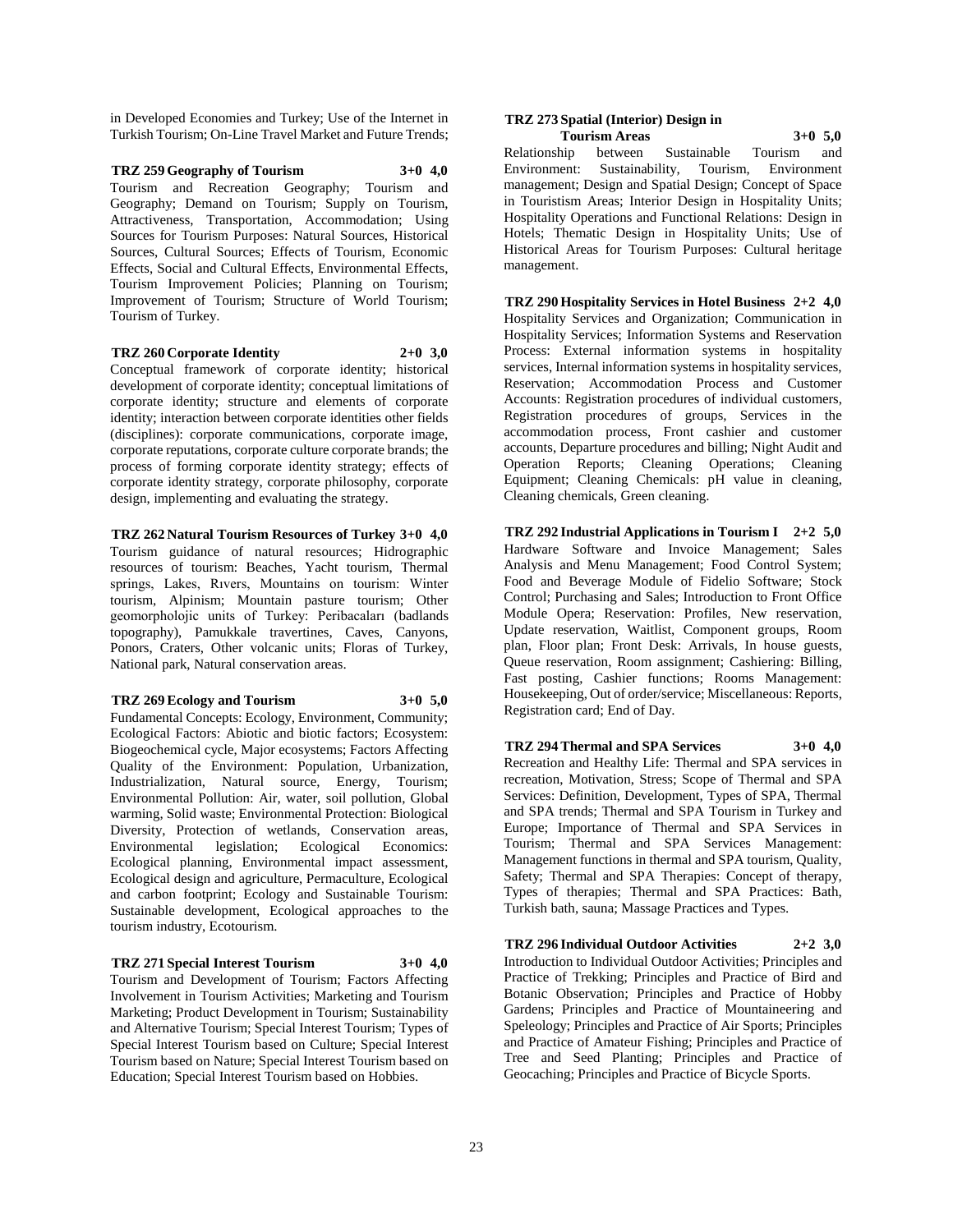#### **TRZ 305 Sociology of Tourism 3+0 5,0**

An Overview of Sociology of Tourism: Emergence, development and main frame of sociology of tourism; Historical Development of Tourism and Holiday; Tourism, Leisure and Recreation; Socio-cultural impacts of the Development of Tourism; Relationship between Tourism and Culture; Labor Market in the Tourism Sector; Globalization and Tourism; Environmental Impacts of the Development of Tourism.

**TRZ 307 Support Services in Hospitality 3+0 5,0** Concept of Support Services; Budgeting: Budget preparation process, Elements of general budget of the hotel administration, Budgetary control; Customer Relations: Customer relations concepts related to management, Customer loyalty, Customer complaints, Customer relations process; Public Relations: Process, Media; Animation: Leisure, Recreation, Management of animation services; Security Services: Security equipment, Emergency situations and measures; Banquet Management: Types of banquet, Banquet admission, Preliminary works, Organization, Menu; Laundry: Laundry inventory, Equipment, Laundry operations, Fabric structure, Water quality, Cleaning chemicals, Laundry efficiency and environmental sensitivity.

#### **TRZ 308 Travel Management 3+0 5,0**

Travel Industry: History of Travel; Understanding Tourist Motivations; Content of Travel Industry; Tour Operators: Classification of tour operators, Functions of tour operators; Types of Tour and Tour Packages: Independent tours, Hosted tours, Conducted tours, Package tours; Destination Selection by Tour Operators; Tourism Distribution Systems: One-level distribution channels, Two--level distribution channels, Three-level distribution channels; Travel Agencies and Other Intermediaries: Activities of travel agencies, Organisation of travel agencies; Travel and Transportation: Land transportation, Sea transportation, Air transportation.

#### **TRZ 308 Travel Management 3+0 5,0**

Travel Industry: History of Travel; Understanding Tourist Motivations; Content of Travel Industry; Tour Operators: Classification of tour operators, Functions of tour operators; Types of Tour and Tour Packages: Independent tours, Hosted tours, Conducted tours, Package tours; Destination Selection by Tour Operators; Tourism Distribution Systems: One-level distribution channels, Two¬-level distribution channels, Three-level distribution channels; Travel Agencies and Other Intermediaries: Activities of travel agencies, Organisation of travel agencies; Travel and Transportation: Land transportation, Sea transportation, Air transportation.

## **TRZ 309 Environmental Management in Tourism Businesses 3+0 4,0**

Sustainable Tourism; Sustainable Hotel Construction; Legislations on Environmental Management; Standards of Environmental Management; Volunteer Environmental Management Prizes; Environmental Management and Personnel; Environmental Management and Guests; Establishment of the Environmental Management Policy; Buying; Reducing; Reusing; Recycling; Public and Local Administrations in Environmental Management.

#### **TRZ 310 Destination Management 3+0 5,0** Definition and Features of Destination; Destination

Development and Planning: Importance of planning, Carrying capacity, Analysis of touristic attractions and demand; Destination Marketing: Destination marketing strategies, Market segmentation, Marketing mix; Destination Management Organisations: Public organisations, Private sector organisations; Total Quality Management for Destination; Destination Management and Benchmarking; Destination Product Development: Destination product life cycle, New product development; Destination Brand Management: Brand development process, Benefits of branding.

## **TRZ 310 Destination Management 3+0 5,0**

Definition and Features of Destination; Destination Development and Planning: Importance of planning, Carrying capacity, Analysis of touristic attractions and demand; Destination Marketing: Destination marketing strategies, Market segmentation, Marketing mix; Destination Management Organisations: Public organisations, Private sector organisations; Total Quality Management for Destination; Destination Management and Benchmarking; Destination Product Development: Destination product life cycle, New product development; Destination Brand Management: Brand development process, Benefits of branding.

**TRZ 312 Tourism, Media, Communication 3+0 4,0** Basic Concepts: Tourism, media and communication; Mass Communication and Tourism: Mass communication tools, Fundamentals of mass communication; Tourism-related Publishing and Tourism Media: Television, Newspapers, Magazines, Online publishing; Corporate Publishing in Tourism Sector: Publications of association and trade unions, Hotel magazines; Social Media Applications in Tourism: Facebook, Twitter; Communicating in Virtual Communities and Tourism: Travel blogs, Opinion leaders; Message Contents in Tourism Media: News stories, Corner posts, Interviews, Television programs and Other tourism related publications; Tourism Advertising.

**TRZ 314 Investment and Project Analysis 3+0 4,0** Concepts of Investment and Project; Importance of Investment Project in Business Economy and National Economy; Factors That Affect Investment Decision; Process of Preparing an Investment Project; Determination of Fixed Capital Investment Amount and Operational Capital Need; Static and Dynamic Techniques Used in Assessing an Investment Project in Terms of National Economy.

#### **TRZ 316 Tourism Law 3+0 4,0**

Introduction to Tourism Law; Liberty of Travel; Law for the Encouragement of Tourism; Regulation on Licensing and Qualifications of Tourism Facilities; Regulation on the Relations of Tourism Establishments with the Ministry of Tourism and with Other Tourism Establishments and Customers; Regulation on the Use of Thermal Bath Sources in Tourism Centers; Regulation on Yacht Tourism; Travel Agencies and Law on the Union of Travel Agencies; Regulation on Travel Agencies; Regulation for Professional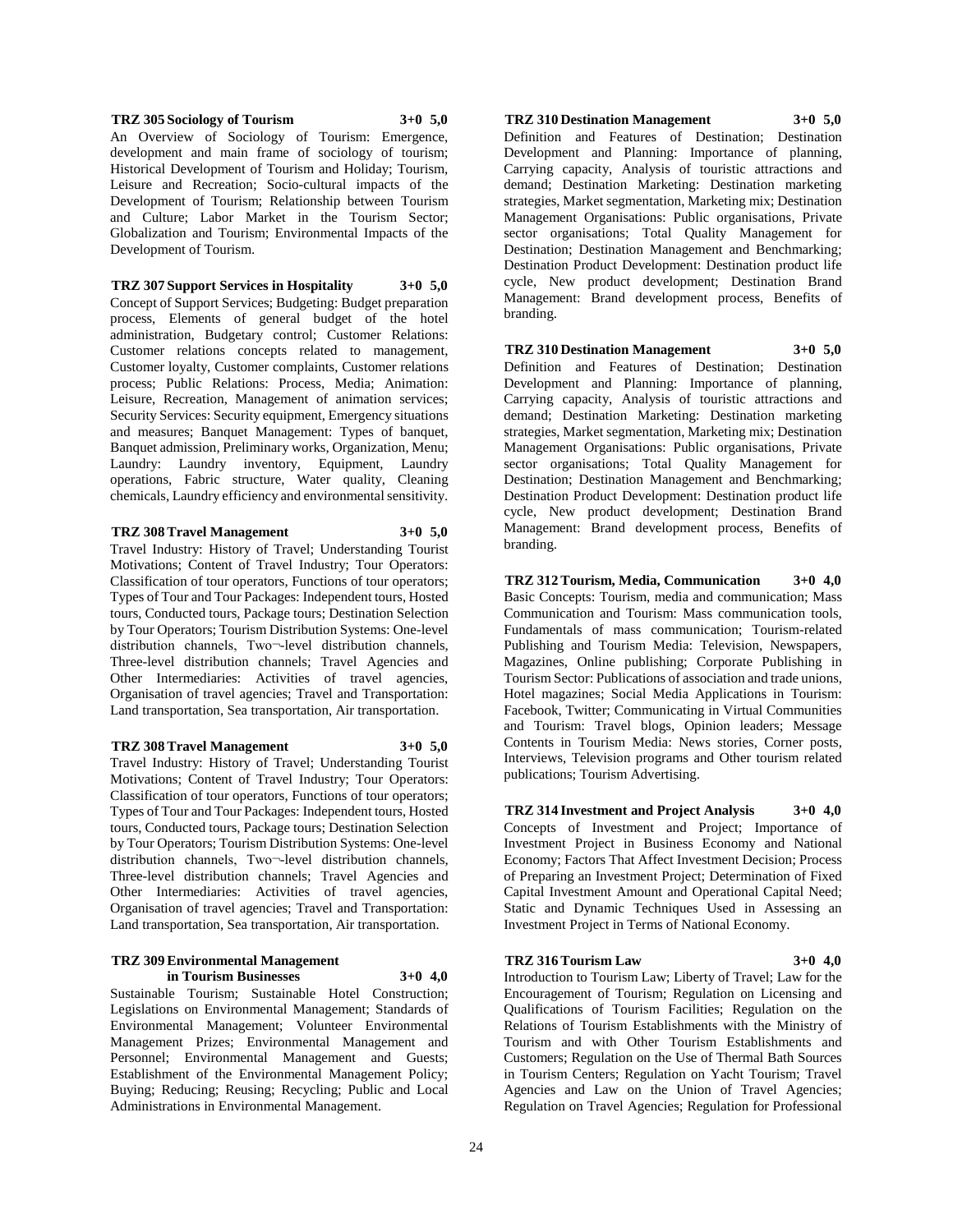Tourist Guides; Law on the Foundation of the Ministry of Culture and Tourism and Related Regulations; Bylaw of World Tourism Organisation.

#### **TRZ 407 Research Methods and Project Development in Tourism 3+0 8,0**

Research Methodology in Tourism Sector; First Hand and Secondary Data in Tourism Research; Research Design: Problem and definition of the problem, Sampling, Questionnaire, Interview, Observation, Experiment, Preparing questionnaire, Data analysis, Preparing final report; Qualitative Research Techniques; Preparing Final Project in a Field of Interest: Tourism politics, marketing destinations, culture tourism, hospitality business, food and beverage business, travel business, transportation systems, customer preferences and behaviour.

**TRZ 408 Industrial Tourism Project 2+4 8,0** Identifying the Project Topic; Identifying the topic, aim and importance of the project; Identifying the Methodology; Literature Review; Developing the Data Collection Instrument; Discussing Analysis Techniques; Preliminary Research; Implementation of the Research; Data Collecting; Analysis of Research Results; Interpreting the Findings; Reporting the Research; Submitting the Project.

**TRZ 415 Institutionalization of Tourism 2+0 3,0** Fundamental Concepts; Institution, Institutionalization, Expectations, Consequences, Isomorphism; Institutionalization Theory: Old and modern institutionalization approaches; Institutionalization in Contemporary Approaches; Institutionalization of Tourism Business; Institutionalization Factors of Tourism Businesses: Formalization, Professionalization, Organizational culture, Transparency, Consistency, Social responsibility; Institutionalization Process; Case Examples: Hotel/ Restaurant/ Travel Agencies.

**TRZ 416 Industrial Applications in Tourism II 2+2 5,0** Basic Ticketing: Concepts; One-Way Flights and Ticketing; Return Flights and Ticketing; PTA and V-MPD Operations; Pricing Unit and Special Fares Applications; ADD-ON Applications; Combinations; Mixed-Class Applications; Rerouting, Reissue, and Refund Applications; Child and Infant Fares; Introduction to Global Distribution Systems.

**TRZ 417 Performance and Career Management 3+0 5,0** Performance Appraisal and Performance Management in Human Resource Management; Establishing the Performance Management System: Elements of the performance management system, Performance appraisal methods; Implementation of the Performance Management System: Evaluation of performance, Performance interviews, and feedback; Performance Management System Development; Career Concept and Basic Dimensions of Career for Human Resource Management: Career stages, Career problems, Career barriers; Career Management: Career management process, Career paths and career maps; Career Planning; Career Development.

# **TRZ 418 International Destinations 3+0 4,0**

Introduction to Destination Development; Supply Structure of an International Destination; Demand Structure of an International Destination; Management Structure of an International Destination; International Destinations Life Cycle; Marketing and Management of International Destinations; Image at International Destinations; Samples of Destinations in the World: France, Spain, Greece, United States, Egypt, etc.

**TRZ 419 Public Relations Campaigns in Tourism 2+2 5,0** Public Relations and Marketing Communications: Advertising, Direct marketing; Tourism and Public Relations: Public relations in hospitality and travel sectors; Project I: Project briefs and project groups; Determining Strategies: Determining problem, Situation analysis, Message and media strategies; Planning the Campaign: Execution plans, Measuring; Campaign Presentation:

Preparing the campaign report; Project II: Project briefs, Composing project groups; Determining Strategies: Determining problem, Situation analysis, Message and media strategies; Planning the Campaign: Preparing execution plans, Measuring; Presenting the Campaign: Preparing the campaign report.

## **TRZ 420 Mass Food Production 3+0 5,0**

Food and Beverage Industry and Development of Industry; Types of Food and Beverage Business: Concept of Mass Food Production (Catering); Organizations of Mass Food Production; Mass Food Production Business in Turkey: Menu planning, Purchasing, Receiving, Storing and Control; Marketing in Mass Food Production Organizations; Concept of Mass Food Production Systems; Conventional Production Systems: Receiving, Preparing and Cooking, Distributing, Advantages and Disadvantages; Cook-Chill System: Supplying, Preparing and Cooking, Distributing, Chilling, Storing, Advantages and Disadvantages; Cook-Freeze System: Supplying, Preparing and Cooking, Distributing, Freezing, Storing, Advantages and Disadvantages.

## **TRZ 421 National Destinations 3+0 4,0**

Introduction to Destination Development; Supply Structure of a Destination; Demand Structure of a Destination; Management Structure of a Destination; Destination Life Cycle; Destination Marketing and Management; Destination Image; City Marketing and Management; Image and Image Creating in Cities; Samples of National Destinations in Turkey: Cappadoccia, Safranbolu, Alanya, Seferihisar, Beypazarı, Mardin, Istanbul, Urfa, etc.

## **TRZ 423 Rooms Division Management 3+0 4,0**

Rooms Division: Organizational structure, Duties, Front office, Uniformed services, Housekeeping; Customer Types and Room Types; Coordination and Communication: Coordination in rooms division, Communication in rooms division; Pricing: Pricing on the basis of costs, Pricing on the basis of profits, Pricing on the basis of competition, Pricing on the basis of markets; Yield Management: Yield management in hotels, Yield management and performance evaluation; Water and Energy Management in Hotels: Green